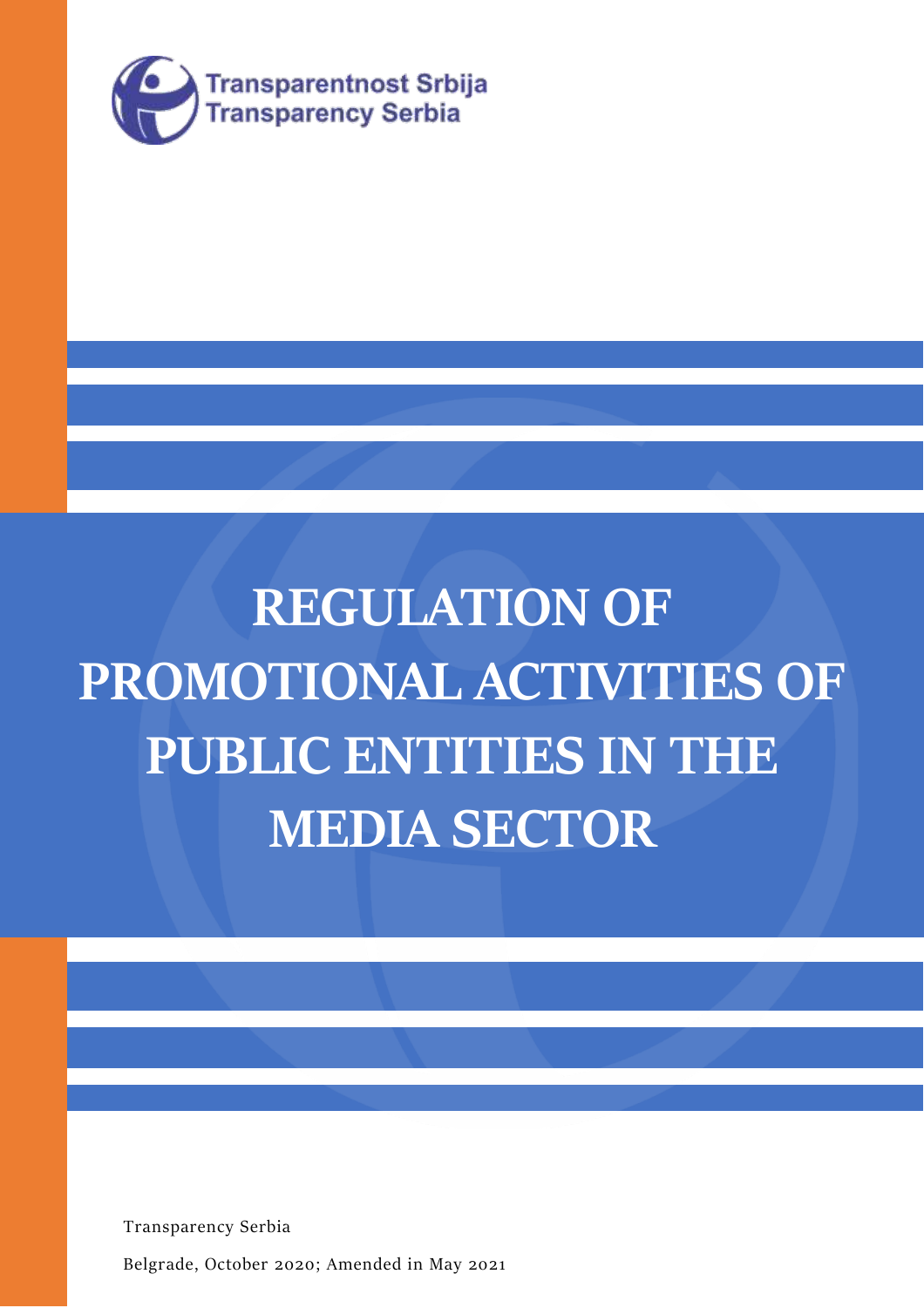# **Authors and associates**

REGULATION OF PROMOTIONAL ACTIVITIES OF PUBLIC ENTITIES IN THE MEDIA SECTOR

**Authors and associates:**

Miloš Stojković

Nemanja Nenadić

Saša Varinac

## **Editor:**

Bojana Medenica

Transparentnost Srbija

Palmotićeva 31/3

11000 Beograd



) Transparentnost Srbija<br>) Transparency Serbia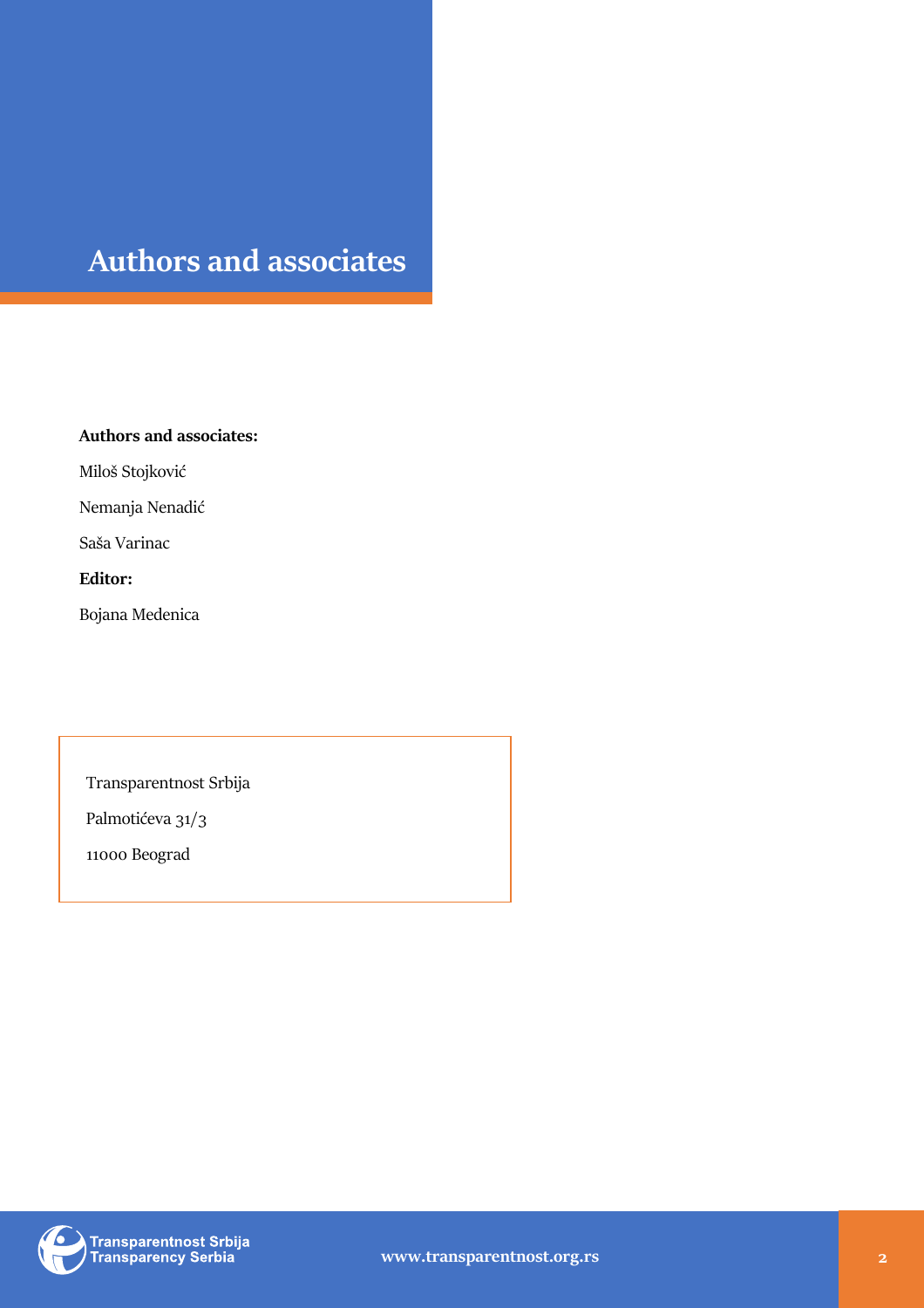# **Support and Acknowledgements**

REGULATION OF PROMOTIONAL ACTIVITIES OF PUBLIC ENTITIES IN THE MEDIA SECTOR

**The findings in this publication were generated through projects supported by:**



*The publication of this research was supported by the OSCE Mission to Serbia.*

*The views expressed in this research are solely those of the authors and do not reflect the official position of the OSCE Mission to Serbia*



Transparentnost Srbija<br>Transparency Serbia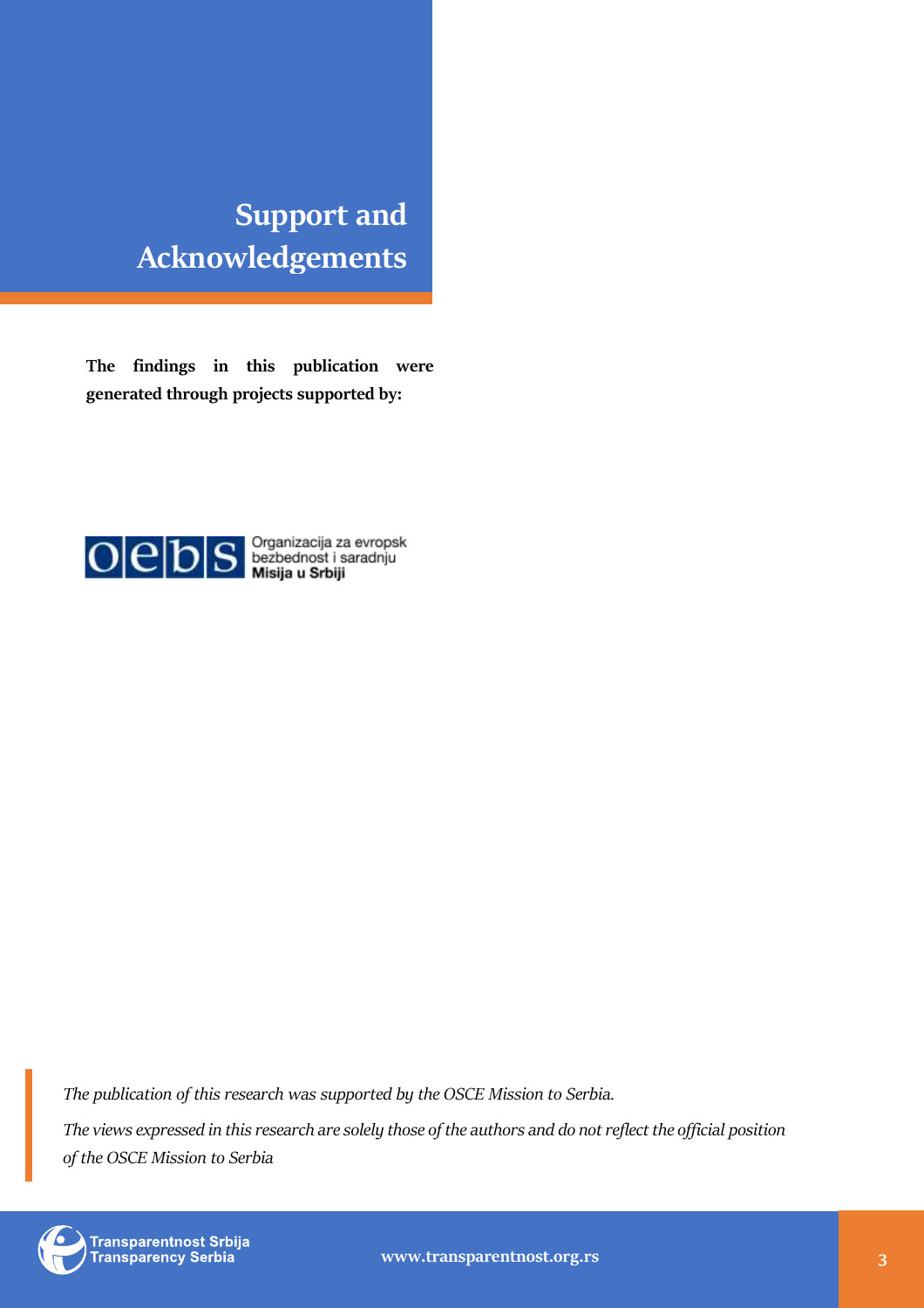# Table of Contents

| RELATIONSHIP BETWEEN PUBLIC ADVERTISING AND CO-FINANCING OF MEDIA PROGRAMMES  5 |
|---------------------------------------------------------------------------------|
|                                                                                 |
|                                                                                 |
| POSSIBLE WAYS OF IMPLEMENTING THE MEASURE 2.3. FROM THE MEDIA STRATEGY  9       |
|                                                                                 |
|                                                                                 |
| 1 DEFINITIONS AND ASPECTS OF PUBLIC ADVERTISING AND PUBLIC ANNOUNCEMENT20       |
|                                                                                 |
| 3. OBJECTIVITY AND JUSTIFIED REASONS FOR PUBLIC ADVERTISING / ANNOUNCEMENTS AND |
|                                                                                 |
|                                                                                 |
|                                                                                 |
|                                                                                 |
|                                                                                 |
|                                                                                 |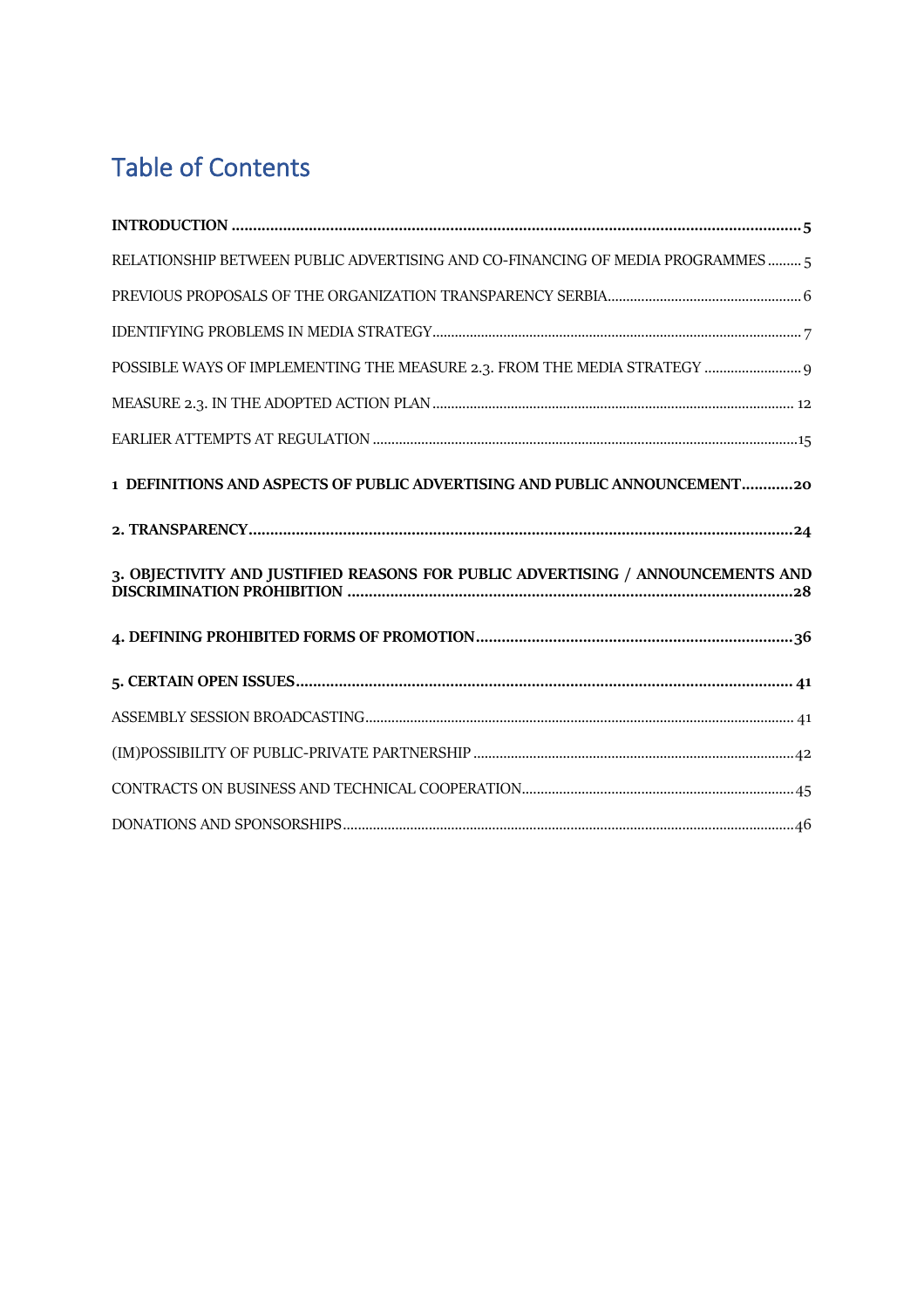# <span id="page-4-0"></span>**INTRODUCTION**

# <span id="page-4-1"></span>**Relationship between public advertising and co-financing of media programmes**

In previous attempts at media reform, insufficient attention has been paid to the issue of public advertising and public announcing. During the drafting of the laws affecting the media sector, it could often be heard that this area had remained unregulated, although significant funds were allocated to the media outlets through various forms of business interactions with the state. Due to the amount of these funds and the significant share in the revenues of certain media, on the one hand, and the unregulated way of allocating funds, there is a possibility of endangering the independence of the media outlets and creating an unequal position of actors in the media market.

Funds intended for public advertising should be considered together with various types of state aid, and especially with project co-financing, because only in this way can a complete picture be seen, both of state benefits for the media outlets and the policy in this area. However, in the current planning, normative and analytical documents, far more attention has been paid to

the project co-financing. Certain documents even reduce the problem of state funding of the media to a more precise regulation of the project co-financing system and regulation of issues, and emphasize the need for transparency and this type of benefits from public funds to the media sector.<sup>1</sup> In other documents, public advertising is recognized as a kind of a "danger" to the project co-financing system.<sup>2</sup>

Although the legal bases and purpose of media financing by public entities are different in public advertising compared to project cofinancing, there is a connection between them, both from the viewpoint of the state, as a donor, and from the viewpoint of the media outlets, as recipients. Advertising of public entities also includes the types of activities aimed at realizing a segment of public interest defined in regulations (e.g. mandatory advertising of public sales or recruitment for open positions), or activities aimed at informing citizens about particularly important issues related to their

<sup>&</sup>lt;sup>1</sup> See the document Contributions for drafting of the Strategy for the Development of the Public Information System in Serbia for the period 2018 - 2022, Joint views of the Independent Association of Journalists of Serbia, the Independent Association of Journalists of Vojvodina, the Association of Independent Electronic Media Outlets, the Association of Local Independent Media "Local Press" and On-line Media Association, August 2017.

<sup>2</sup> See, for example, the document Public Procurement in the Media Sphere, created within the project "Public Money for the Public Interest", jointly implemented by BIRN, the Slavko Ćuruvija Foundation and NUNS, which is available on the website kazitrazi.rs, via the following link[: https://bit.ly/2TlOnW9](https://bit.ly/2TlOnW9)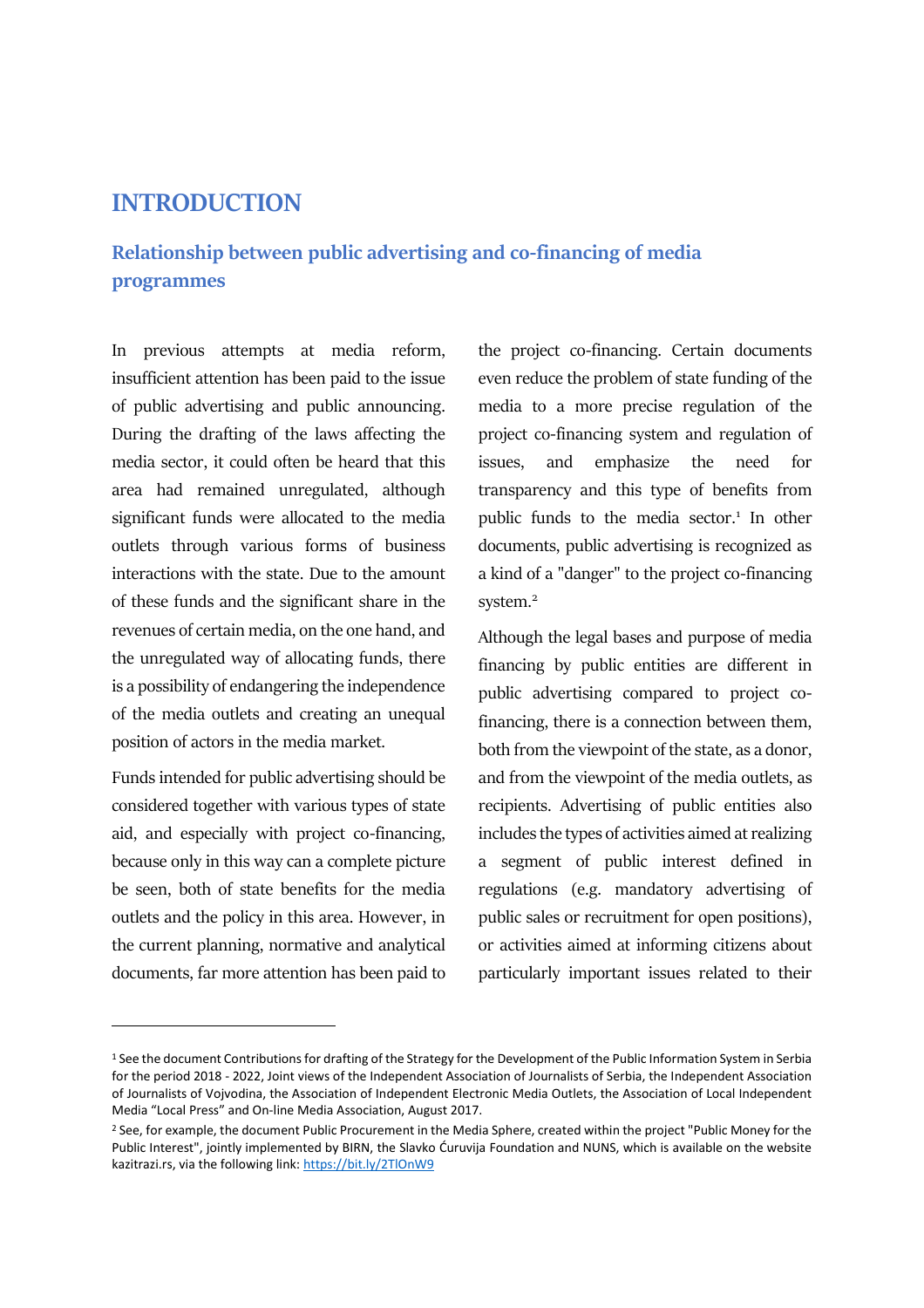field of work (e.g. promotion of new legal mechanisms, informing citizens about changes in procedures). In these cases, the public entity is the one who determines the content of advertising and the public interest that is realized by that advertising. On the other hand, when it comes to project co-financing, the media outlets are the ones to realize the public interest, through the production and placement of (missing) media content presenting their planned programmes to public entities and asking for budget support.

Although the total amount of funds that will ultimately reach the media in one way or another is not limited, nor is it formally codependent, in practice there is certain influence of one allocation on another. If public entities spend large amount of available public funds on advertising, sponsorships and other forms of media financing, there will be less money that

can be used to finance all other requirements, including co-financing media content of public interest. This applies not only to budget beneficiaries, but also indirectly to the funds available to public enterprises - if they allocate more money than is really needed for advertising (including sponsorships), there will be less of the surplus revenue that will be eventually transferred to their founders' budget.

Similarly, through other types of public funding of the media outlets, their needs for other forms of funding will be reduced. When revenues from public advertising, for the priorities stipulated by the public entities, become a significant or dominant source of funding, that reduces the need to seek funding to support quality public interest programmes whose content is created by the media outlets themselves.

# <span id="page-5-0"></span>**Previous proposals of the organization Transparency Serbia**

Transparency Serbia has been dealing with these issues intensively since the adoption of the valid package of media laws and the 2015 Law on Advertising. In a special analysis<sup>3</sup>, a need has been recognized, among other things, to set stronger guarantees for the transparency of the work of state authorities, to exclude unjustified exceptions from the Law on Public Procurement and regulate the particularities of state advertising in a separate legal enactment, to reduce discretionary decisionmaking in advertising and sponsorship of public companies and to establish the oversight in companies that are not monopolists. In a special study, Transparency identified serious inconsistencies, irrational management of public resources, insufficient transparency of data and oversight, as well as individual cases of violations of existing laws by national public companies.<sup>4</sup>

<sup>4</sup> Political Influence on Public Companies and Media, Transparency Serbia, 2017, available on the Transparency Serbia website, via the following link: [https://bit.ly/2HxTVLb,](https://bit.ly/2HxTVLb) accessed on 28 October 2020



<sup>&</sup>lt;sup>3</sup> The vicious circle of public sector advertising - long-known problems and unknown solution time, Transparency-Serbia, 2017, available on the Transparency Serbia website, via the following link: [https://bit.ly/2TwCJYL,](https://bit.ly/2TwCJYL) accessed on 28 October 2020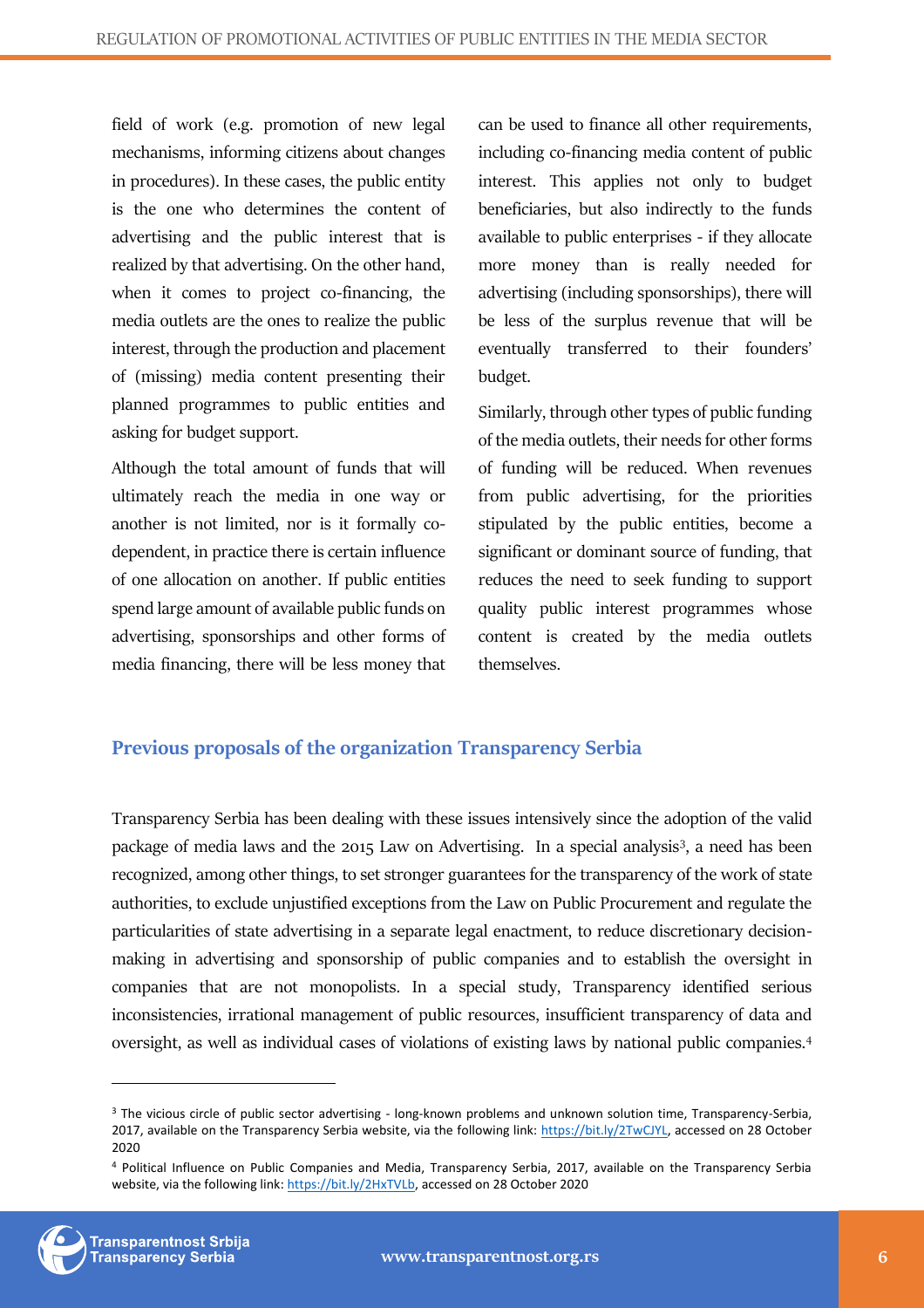The proposals made in the process of enacting the new Law on Public Procurement have only been partially accepted.<sup>5</sup> TS also views the regulation of these issues as one of the 15 priorities for the Government and the Parliament of Serbia to fight corruption.<sup>6</sup>

# **Identifying problems in Media Strategy**

<span id="page-6-0"></span>The Public Information System Development Strategy in the Republic of Serbia for the period 2020 to 2025<sup>7</sup> (Media Strategy) recognizes different types of allocation of funds to the media sector. The strategy indicates that disturbances in the media market, i.e. in the functioning of market mechanisms are conditioned by various types of allocation of public funds, especially actual or potential public expenditure or reduction of public revenue, by which media publishers gain a more favourable position in the market than their competitors, the manifestations of which can be different  $8$ 

In order to overcome the problem of disturbances in the media market, the Media Strategy proposes a measure to reduce and make transparent the influence of the state on the media market, so that there are equal market conditions for all media outlets.<sup>9</sup> Indicators for the implementation of this measure refer primarily to creating or

amending of the regulatory framework. Among other things, it is planned to create a regulatory framework in the field of public announcing and advertising of public authorities and companies majority owned or financed by the state, as well as to prescribe restrictions on the allocation of funds to media publishers in the form of donations and sponsorships by public authorities and public companies, public institutions and other enterprises majority owned by public authorities.

Therefore, one of the indicators for achieving the goals of the Media Strategy is the creation of a regulatory framework for public advertising and public announcing (and sponsorship, which is a type of advertising), which have not been specifically regulated so far, being subject to various (general) laws whose primary focus is not on solving the problems recognized by the media strategy.

Namely, in the field of public announcing and public advertising, the problem, as with all other types of allocation of public funds to the

<sup>&</sup>lt;sup>9</sup> Ibid, page 54.



<sup>5</sup> More about this: Comments and proposals for supplementing the LPP proposal, available on the Transparency Serbia website, via the following link: [https://bit.ly/3kFfJCW,](https://bit.ly/3kFfJCW) and Comments on the Draft Law on Public Procurement, available on the Transparency Serbia website, via the following link[: https://bit.ly/3kDfVCq,](https://bit.ly/3kDfVCq) accessed on 28 October 2020

<sup>6</sup> Priorities in the fight against corruption in Serbia 2020-2024 and main tasks for 2020/2021, Transparency Serbia, 2020, available on the Transparency Serbia website, via the following link[: https://bit.ly/35NsSUi,](https://bit.ly/35NsSUi) accessed on 28 October 2020 <sup>7</sup> Official Gazette of the RS, No. 11/20

<sup>8</sup> Media Strategy, page 19.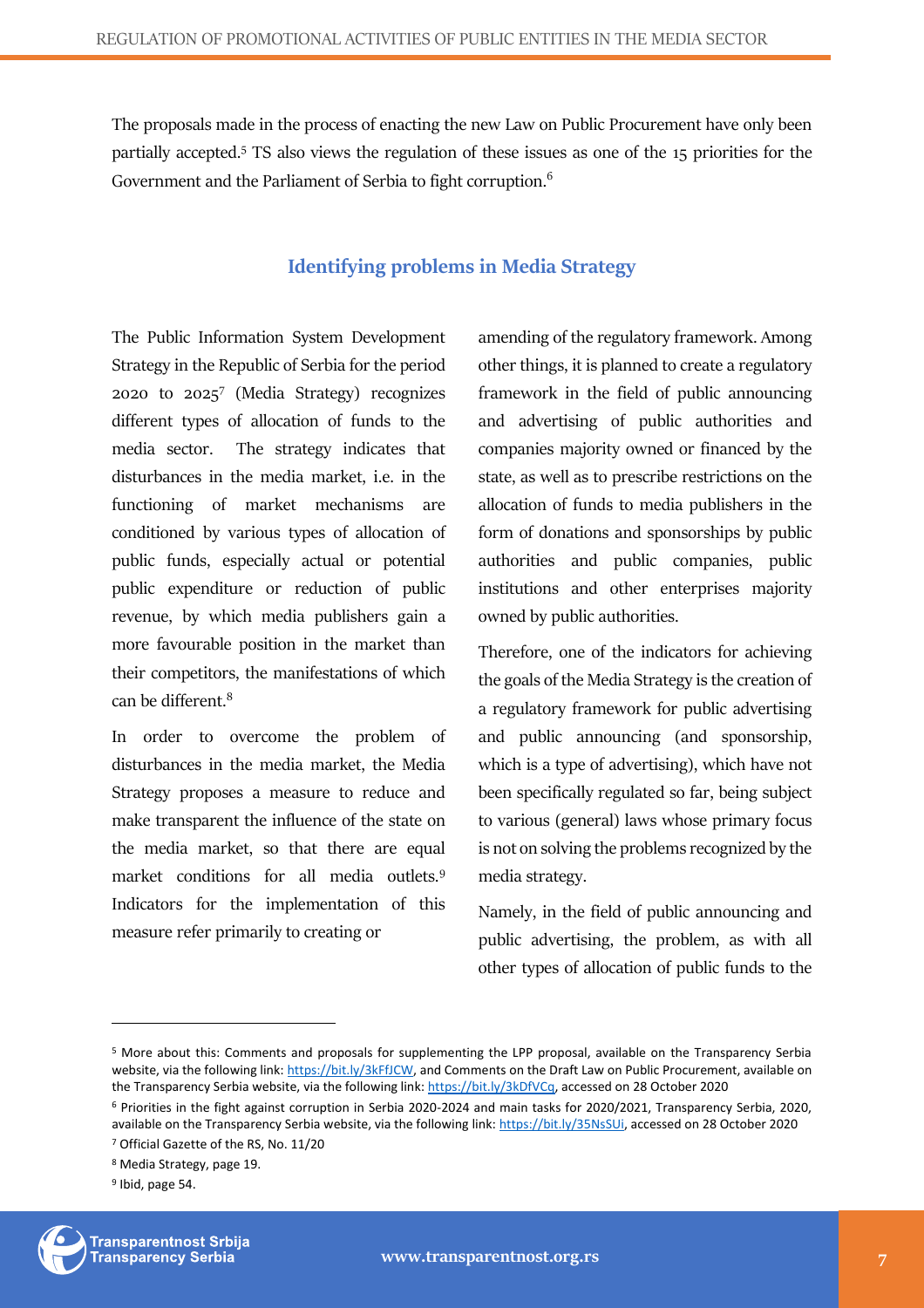media outlets, is reduced to the problem of potential "purchase of media influence" (in terms of corrupt potential of public funds for the media), and thus indirect negative impact on media pluralism. On the other hand, the problem also refers to the potential adverse impact on the market, i.e. to the realistic possibility that the allocated funds will lead to inequality of market actors, or to favouring certain media outlets, and thus to the market disturbances.

If we look at the previous attempts to legally regulate this area, it can be concluded that there were regulations that regulated some of the advertising segments of public entities. However, when looking at the problem of "purchasing influence in the media", i.e. the potential negative impact on editorial independence and media pluralism, it seems that very little has been done in the regulatory field. In this document, we will therefore list those earlier attempts at regulation, which contain solutions that can be used as a possible direction for regulating certain segment of public advertising / announcing. We will also analyse the current framework that regulates the issue of public announcing / advertising, and then offer proposal for certain legislative solutions.

Starting from the goals of the Media Strategy, it seems that the basic challenges that should be addressed in the process of amending or adopting new regulations can narrow down to the following questions:

• Defining public announcing and public advertising that should be regulated by specific regulations;

- Transparency: Making available information on public announcing and public advertising through existing registers or through new records;
- Objectivity and justified reasons for public advertising / announcing and prohibition of discrimination: through consideration of what would be objective and verifiable criteria for the selection of media outlets through which public advertising and public announcing will be placed, as well as the answer to the question whether some types of these promotions are allowed and justified at all;
- Defining illegal forms of promotion, which can often be found in the practice of allocating public funds, to be discussed below;

There is an additional question concerning the law which would regulate these issues, who would be the official proponent of that law, and, ultimately, who would be authorized to supervise the law. These issues are not secondary and formal, as they seem at first glance, since in the previous period, especially after the adoption of media laws (2014), the disagreements between two ministries intensified - the Ministry of Culture and Information (which is the authorized proponent of media laws) and the Ministry of Trade, Tourism and Telecommunications (which is the authorized proponent of the law on advertising). Besides, the provisions of numerous other regulations are of great importance for regulating the issue of public advertising, and other bodies are responsible

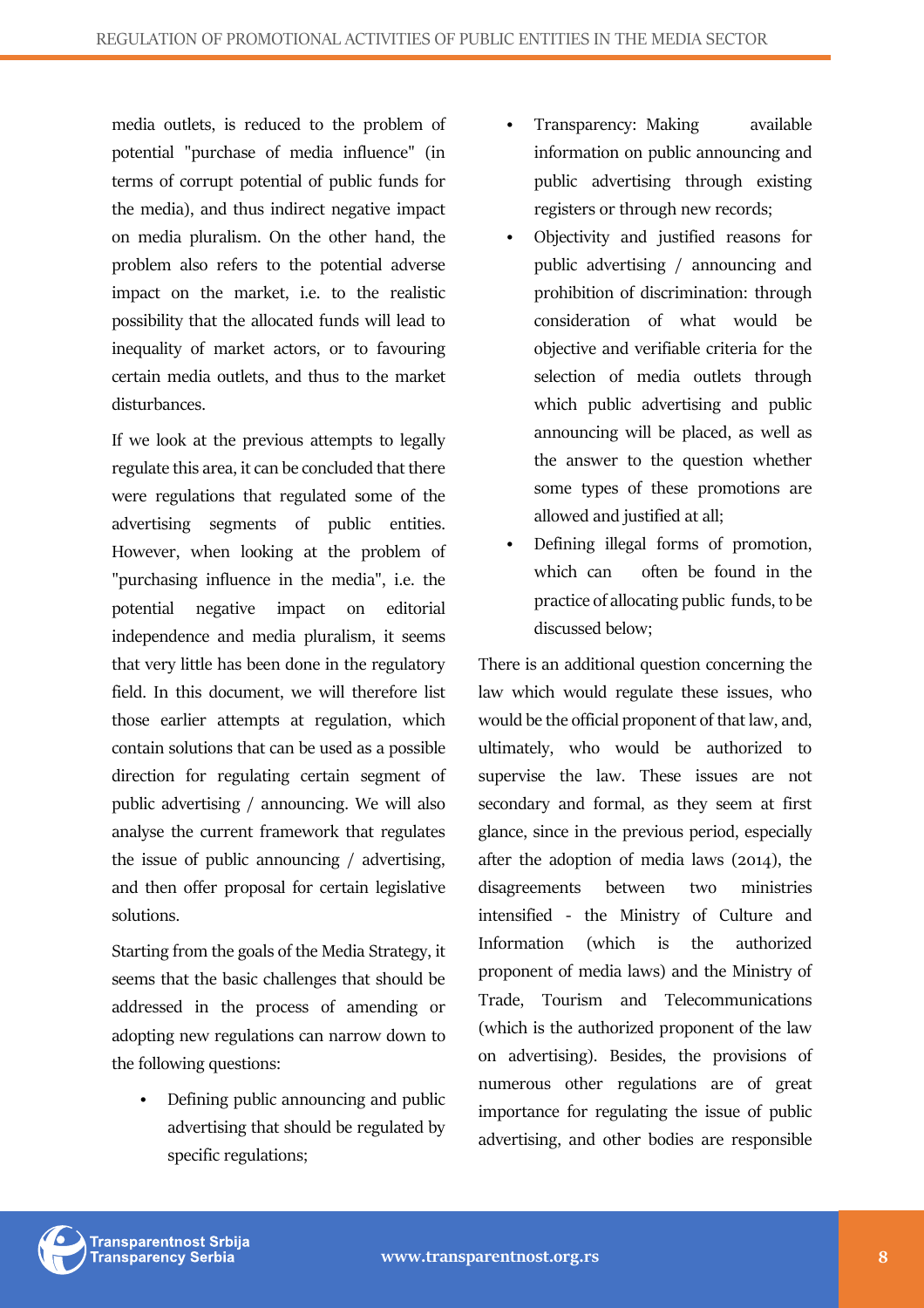for their adoption, amendments and implementation.

# <span id="page-8-0"></span>**Possible ways of implementing the measure 2.3. from the Media Strategy**

In anticipation of the adoption of the Action Plan for the implementation of the "Strategy for Development of Public Information System in the Republic of Serbia for the period 2020 2025", Transparency Serbia presented in October 2020 a brief analysis of the factors that should have been kept in mind. Comments on the adopted Action Plan are presented in the next chapter.

The safest way for successful implementation of activities within measure 2.3. "The influence of the state on the media market shall be reduced and made transparent so that there are equal market conditions for all media outlets", which would provide the highest possible level of coordination of their implementation and the best understanding of specific problems to be solved, is one in which the leading role would be assigned to a public authority competent for issues related to the work of the media outlets the Ministry of Culture and Information. Other line ministries and other state bodies would play a very important role in such reforms, i.e. to provide for the solutions to be consistent with the rest of the legal system, but cannot be expected to properly identify the specific challenges that need to be addressed in the media sphere.

The reforms needed in this area concern an issue that is systematically regulated by several laws. Among other things, these are the areas of state aid, public procurement, public-private partnerships and advertising. However, the goal of reforms based on the Media Strategy is not to regulate these areas in a systematic way, but only those issues that need to be resolved from the point of view of satisfying the public interest in the media sphere. At the same time, this should be done so as not to hinder the achievement of the goals for which the Law on Public Information and Media was adopted, and above all the system which, when it comes to financing the work of media outlets from public sources, gives priority to financing media content of public interest realized through the media outlets. All problematic phenomena in this area, which were identified during the development of the Media Strategy and which should be addressed during its implementation, have in common that they disrupt the achievement of this goal.

Therefore, the reforms needed in this area would be appropriately regulated either by a general law governing the work of the media outlets, the Law on Public Information and Media, or by a special law that would deal only with these issues. Other solutions are also legally possible, that is, to implement reforms by amending certain systemic laws (amendments to the Law on State Aid Control, Law on Public Procurement, Law on Advertising, etc.), but they would be far more difficult to implement. Experience in the implementation of the previous Media Strategy shows that it is significantly more difficult to secure an appropriate level of understanding of specific media problems and the will to solve them when adopting systemic laws in certain areas for which other public authorities are

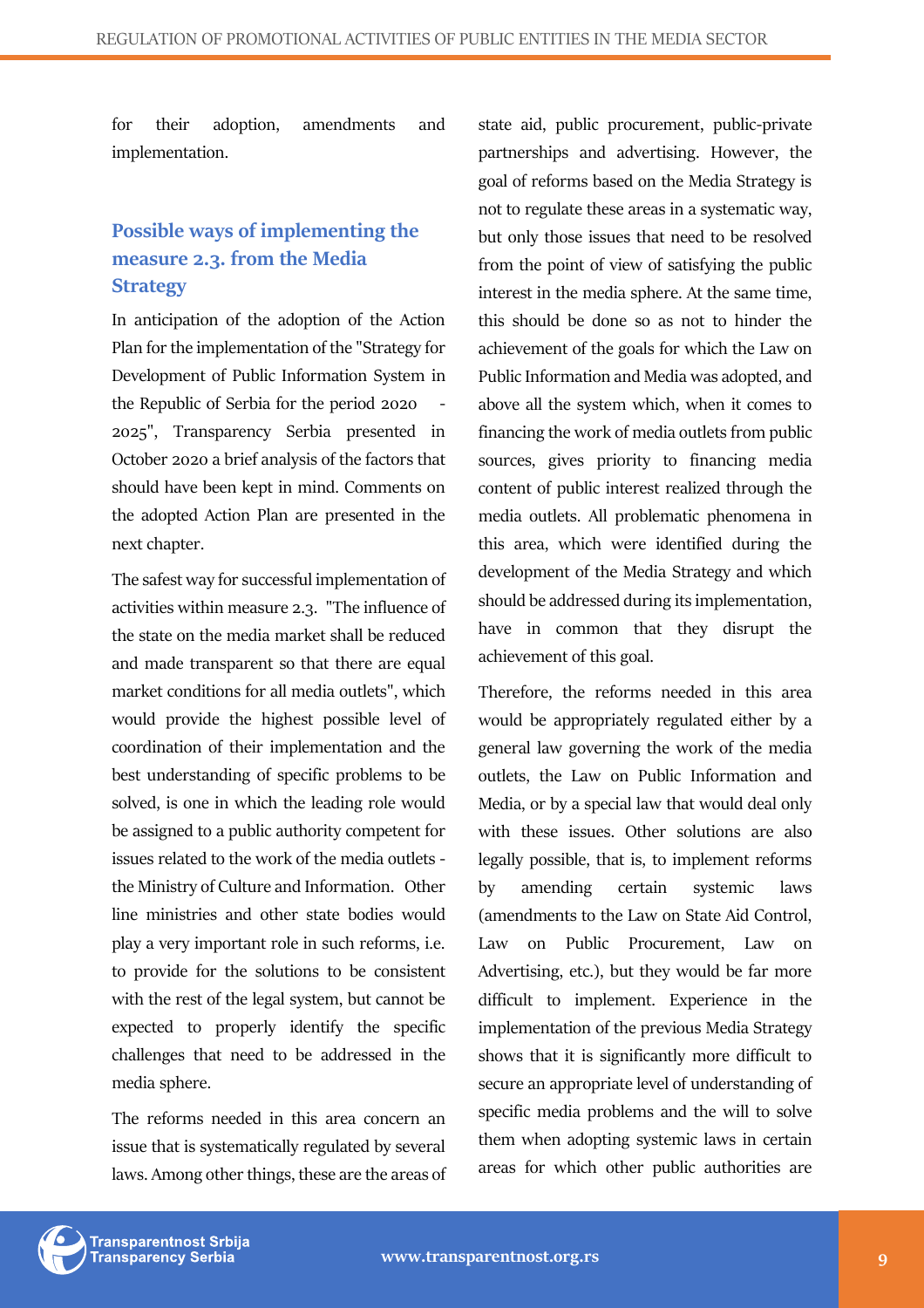responsible. In addition, any change in systemic laws in these areas is subject to the harmonization process, where relevant international organizations (e.g. international financial institutions, the European Union) have a significant role beside the state bodies of the Republic of Serbia and interested national public, which is why these processes are necessarily slower. This set of factors can significantly hinder the achievement of the Media Strategy goals.

Thus, under point  $2.3 \cdot 1^{10}$  (from the Strategy) the problem solving would require an amendment to the Law on State Aid Control<sup>11</sup>, which was adopted less than a year ago, after a long process of harmonization. Instead, it would be better to regulate issues through amendments to (or enactment of a special) law concerning media sphere, prescribing only the rules that are specific to the media outlets, without interfering with the general system of granting and controlling the granting of state aid. Regulating these issues in the media law would make it possible to include also the issues that are excluded from the general state aid control regime due to the value or manner of funds allocation, without major interventions in the systemic Law on State Aid Control. The holder should therefore be the Ministry of Culture and Information, and the Ministry of Finance would be the implementing partner.

The situation is similar when it comes to activity  $2.3 \cdot 2^{12}$ , because special rules on public advertising and public announcing would constitute a legal intervention on issues that the current Law on Advertising almost does not regulate at all. Beside the Ministry of Trade, Tourism and Telecommunications, other state bodies should also play a significant role here, as the main partner institutions, because legal intervention would interfere with issues of obligations or independent decisions of state bodies and state-owned enterprises to perform advertising, and only subsequently of the way in which it will be done (the content of the advertising message). This wider circle of partner public authorities would include the ministries competent to prescribe the obligation to advertise or to enable the public sector bodies and organizations to advertise. Among them, the Ministry of Public Administration and Local Self - Government and the Ministry of Economy should be singled out (due to their competencies in the field of public enterprises and other state-owned companies).

Due to the need to harmonize these norms with other obligations to inform citizens about important issues regarding their work (not only via paid or unpaid advertising), it would make sense to include in consultations other institutions, such as the Commissioner for Information of Public Importance and Personal

<sup>&</sup>lt;sup>12</sup> Create a regulatory framework in the field of public announcing and public advertising of public authorities and enterprises that are majority owned or financed by the state.



<sup>&</sup>lt;sup>10</sup> Amendments to the regulations shall improve the system of state aid in the media sector, which would be based on the principles of transparency, objectivity, predictability, accuracy and non-discrimination (equal treatment of all media outlets), without disturbing market mechanisms, especially with regard to establishing clear, transparent and non-discriminatory lending conditions for tax liabilities and other liabilities towards the public sector;

<sup>11</sup> Official Gazette of the RS, No. 73/19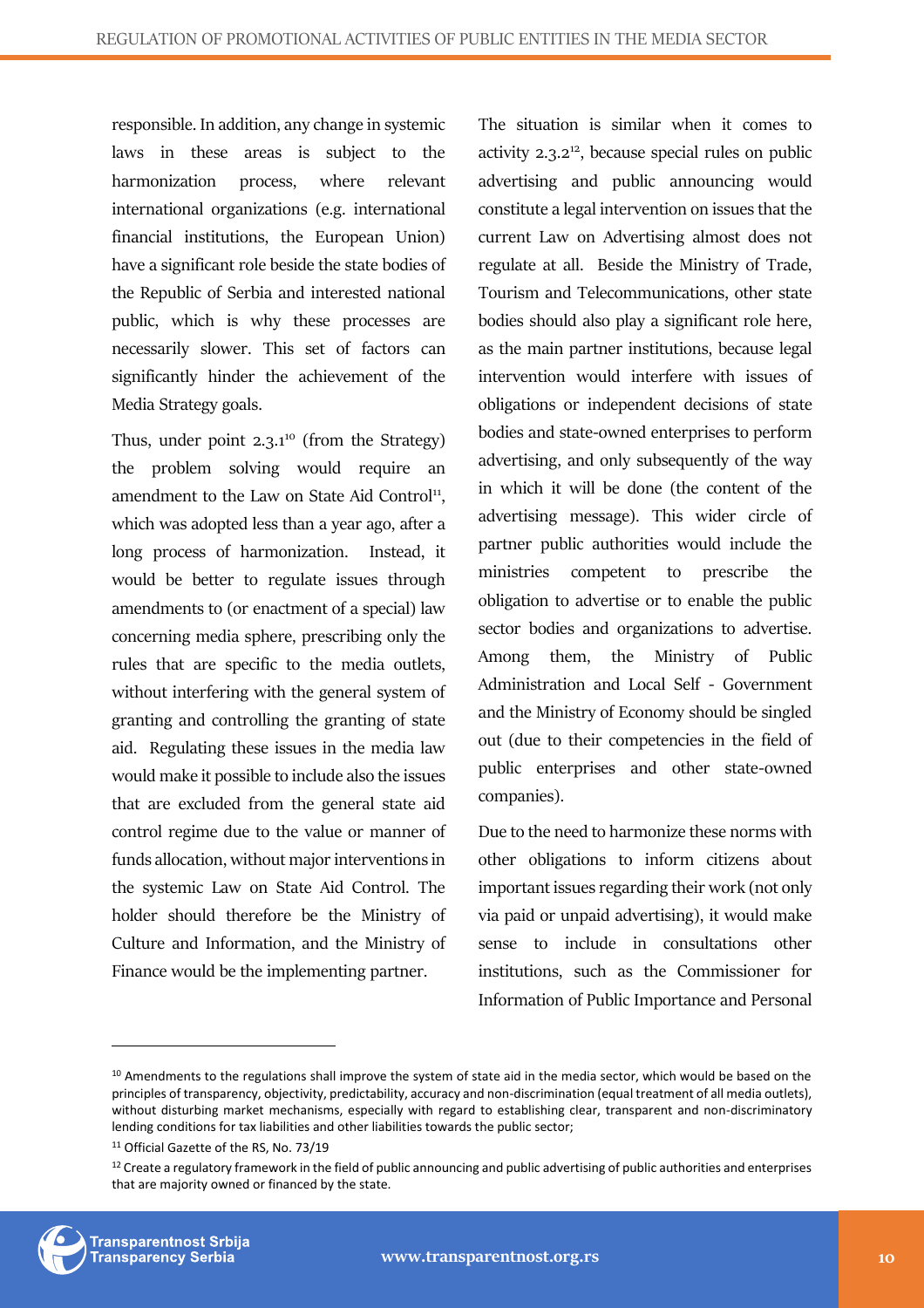Data Protection, as well as Government services and offices dealing with issues of reforms in the field of electronic communications.

With regard to activity  $2.3.3^{13}$ , similar to point 2.3.1, the application of the Law on Public Procurement<sup>14</sup> has only recently started  $(1$  July 2020), after many years of waiting for the adoption of the new enactment and consultations, with both national and international stakeholders. During the reforms, not all justified objections and initiatives of the media sector were taken into account. The harmonization of the Law with the EU rules was stated as the main reason, although the representatives of the EU Delegation repeatedly pointed out that the fact that the regulations were harmonized with those rules at one point did not mean that they could not be amended and improved. In this regard, it should be emphasized that the EU rules do not regulate all important issues and specific problems identified in the Republic of Serbia concerning procurement of media services. Undoubtedly, the Ministry of Finance and then the Public Procurement Office (public authority with the status of a special organization) should be

recognized as partners of the Ministry of Culture and Information in the legislative reform in this area, but also other bodies that regulate certain issues relevant to this area (e.g. Ministry of Public Administration and Local Self-Government in connection with certain types of procurement of services performed by state authorities and local self-governments, Ministry of Economy, when it comes to public companies, Ministry of Health, when it comes to health care institutions, etc.).

In connection with this point, it would also be useful to coordinate the work on amendments to regulations with the Ministry of Economy, which is responsible for drafting, i.e. amending the Law on Public-Private Partnerships and  $Concessions<sup>15</sup>$ , in order to introduce in that Law the necessary restrictions to the freedom of contracting for public sector partners and obligations to carry out pre-contractual procedures. Amendments to the law have been planned here for years<sup>16</sup>, primarily due to harmonization with EU regulations<sup>17</sup>, but not even a draft has been prepared yet. Given the experience with the adoption of the Law on Public Procurement, it would be more

<sup>&</sup>lt;sup>17</sup> Directive 2014/23/EU of the European Parliament and of the Council of 26 February 2014 on the award of concession contracts Text with EEA relevance, available on the EUR-Lex website, via the following link[: https://bit.ly/37OfLEX](https://bit.ly/37OfLEX) , accessed on 26 October 2020



<sup>&</sup>lt;sup>13</sup> Regulate the area of public procurement in the media sector with the amendments to the regulations, in particular: 54ensure that all data on funds allocated to the media outlets and legal entities, i.e. entrepreneurs engaged in the production of media content in procurement procedures, to which public procurement regulations do not apply, are registered in the appropriate register, - determine the range of services that can be procured by contracting authorities, in terms of the Law on Public Procurement, from the media outlets and legal entities, i.e. entrepreneurs engaged in the production of media content, - limit cases in which contracting authorities (public partners) may conclude contracts on business-technical cooperation and other types of public-private partnership with media publishers and legal entities, i.e. entrepreneurs engaged in the production of media content, - specify the criteria for the selection of media outlets and legal entities, i.e. entrepreneurs engaged in the production of media content, that provide services to contracting authorities;

<sup>14</sup> Official Gazette of the RS, no. 91/19

<sup>15</sup> Official Gazette of the RS, no. 88/11, 15/16 and 104/16.

<sup>&</sup>lt;sup>16</sup> According to the latest current work plan of the Government, the deadline was October 2020, available on the Government's website via the following link: https://bit.ly/37NXGGX, accessed on 26 October 2020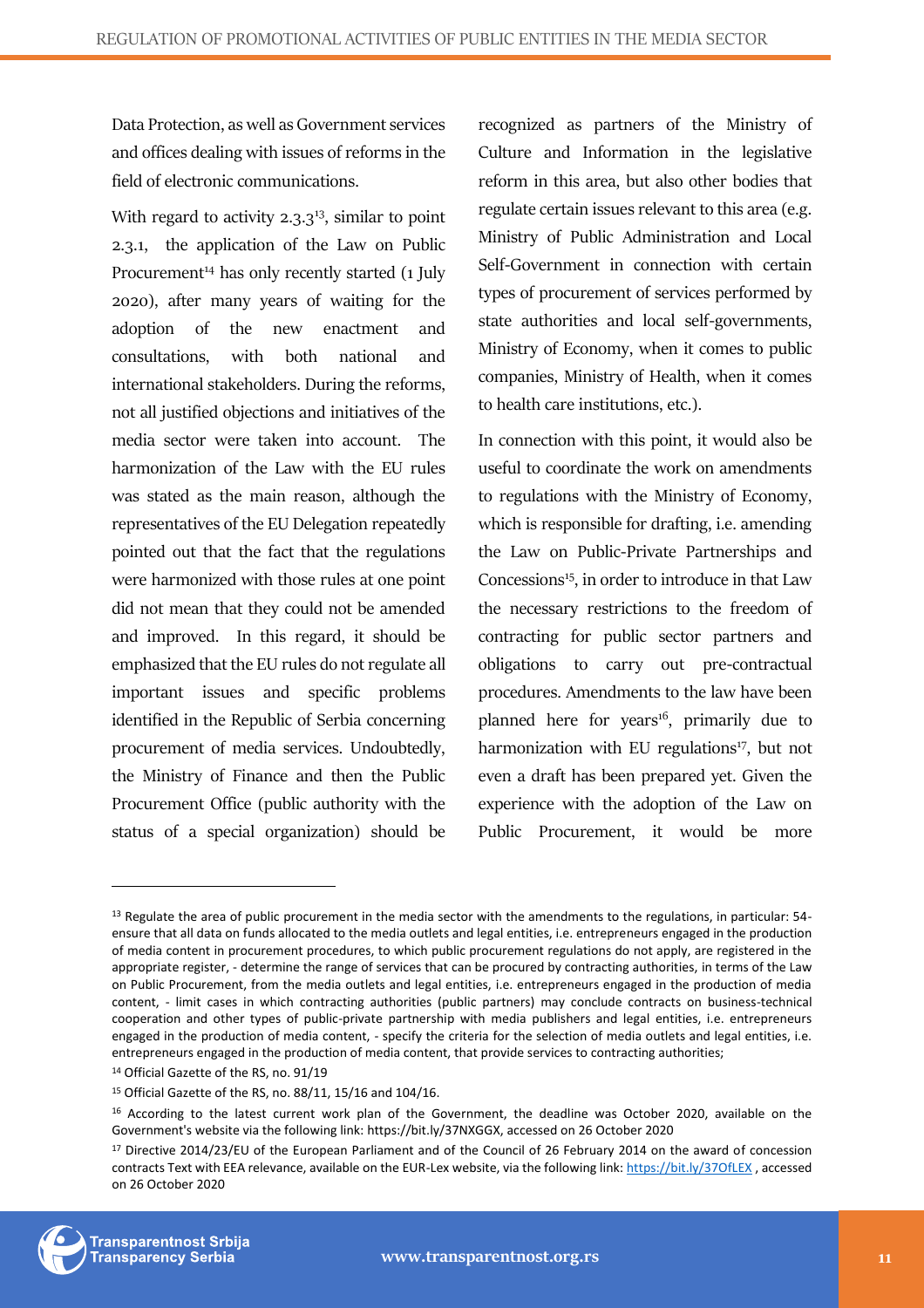appropriate to regulate the area through a special enactment, when it comes to the media sphere, but to harmonize the changes with the amendments to the Law on PPP and concessions, if they occur in the same period.

Area of donations, to which the activity 2.3.4.<sup>18</sup> refers is not currently adequately and systematically regulated for the entire public sector, regardless of whether the recipients are the media outlets or some other entities. Such a reform is needed, but it is not known whether there is a willingness and plan to undertake it. In that sense, it is necessary to determine whether there is an intention among public authorities to carry out such activities in the following period, especially when it comes to the Ministry of Finance (for donations from budget funds), or the Ministry of Economy (responsible for public enterprises and other state-owned companies and which is currently preparing through mechanisms for reporting on the work of public companies, while the Government is adopting, via regulations, certain recommendations and rules that public enterprises should adhere to, under threat of refusal of their plan). If the answer is no, it would be more advisable to now cover by the reforms only those donations whose recipients are the media outlets and their founders, until the adoption of comprehensive regulations in this area, if at all. The partners for this activity should also include the State Audit Institution

and the Anti-Corruption Agency, due to their experiences gained so far in identifying problems in this area.

When it comes to point 2.3.6.<sup>19</sup> (according to the Strategy), it is necessary to ensure that data on all funds allocated to legal entities, i.e. entrepreneurs engaged in the production of media content, become visible. That can be done by introducing a new register, based on amendments to the Law on Public Information and Media, whereby it is necessary that in addition to the relevant Ministry of Culture and Information, all other state authorities that collect and possess such information participate in the preparation of that register. One of the goals of the reform activities should be to burden both publishers and state bodies as little as possible through the creation of a single register, i.e. to enable the automatic download of as much data as possible from already existing databases and registers (e.g. from the Public Procurement Portal).

# <span id="page-11-0"></span>**Measure 2.3. in the adopted Action Plan**

Certain activities within Measure 2. 3. of the Action Plan adopted by the Government on 3 December 2020<sup>20</sup> differ significantly from the activities that were planned when the Strategy was adopted.

<sup>20</sup> <https://www.srbija.gov.rs/extfile/sr/504041/akcioni-plan-strategija-sist.informisanje-RS-20-25-period-20-22-0010-cyr.zip>



<sup>18</sup> Amendments to the regulations shall prescribe the conditions (i.e. restrictions) for the allocation of funds to media publishers in the form of donations and sponsorships by public authorities and public enterprises, public institutions and other companies that are majority owned by public authorities;

<sup>&</sup>lt;sup>19</sup> Amendments to the regulations to ensure that the data on funds allocated to legal entities, i.e. entrepreneurs engaged in production of media content will be visible in the appropriate register.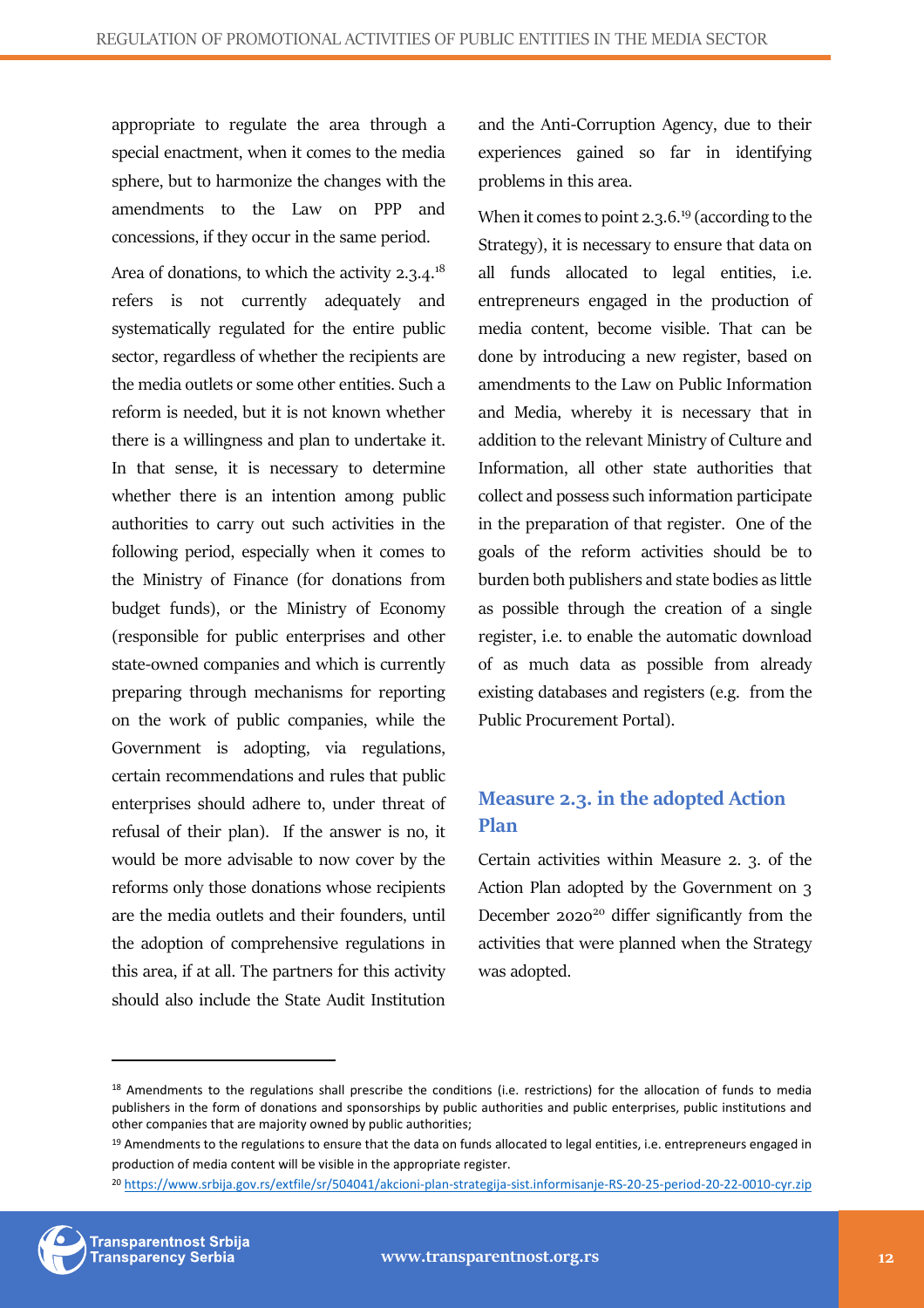Thus, the first planned activity does not refer at all to the regulation of the issue of state aid granting, but to the way of calculating the property tax.

#### Item 2.3.2. now reads:

*after conducting an analysis of the regulatory framework in the field of advertising, with special reference to problems related to advertising, public authorities and enterprises majority owned or financed by the state shall propose or submit an initiative to adopt new or amend existing regulations, as a precondition for creating a level playing field for all media outlets*

The responsible authority for this activity is the Ministry of Culture and Information, with the support of the OSCE Mission, and the deadline is the last quarter of 2021. It seems that the document in the reader's hands could serve as a starting point for the mentioned analysis of the regulatory framework in the field of advertising, since it identifies problems related to advertising of public authorities and enterprises in which the state is the majority owner or mostly finances them. By planning activities related to public advertising in this way, resolving the dilemmas that arose during the development of the Action Plan was (partially) postponed for the period after the analysis. Although at the moment the Ministry of Culture and Information is not designated as the authority in charge of legislative changes, as we proposed, it is still envisaged that it will have the role of a body that will initiate changes, and the possibility that this body will eventually prepare the wordings of amendments to the law is not ruled out.

#### Activity 2.3.3 now reads:

amendments to the Law on Public Procurement shall regulate the area of public procurement in the media sector, in particular they shall:

*- ensure that all data on funds allocated to the media outlets and legal entities, i.e. entrepreneurs engaged in production of media content in procurement procedures, to which the public procurement regulations do not apply, are registered in the appropriate register,*

*- establish the scope of services that contracting authorities, in terms of the Law on Public Procurement may procure from the media outlets and legal entities, or entrepreneurs engaged in production of media content,*

- specify the criteria for the selection of media outlets and legal entities, i.e. entrepreneurs engaged in the production of media content that provide services to contracting authorities

Its text remained unchanged, but one item was omitted: "limit cases in which contracting authorities (public partners) may conclude contracts on business and technical cooperation and other types of public-private partnerships with media publishers and legal entities, i.e. entrepreneurs engaged in the production of media content."

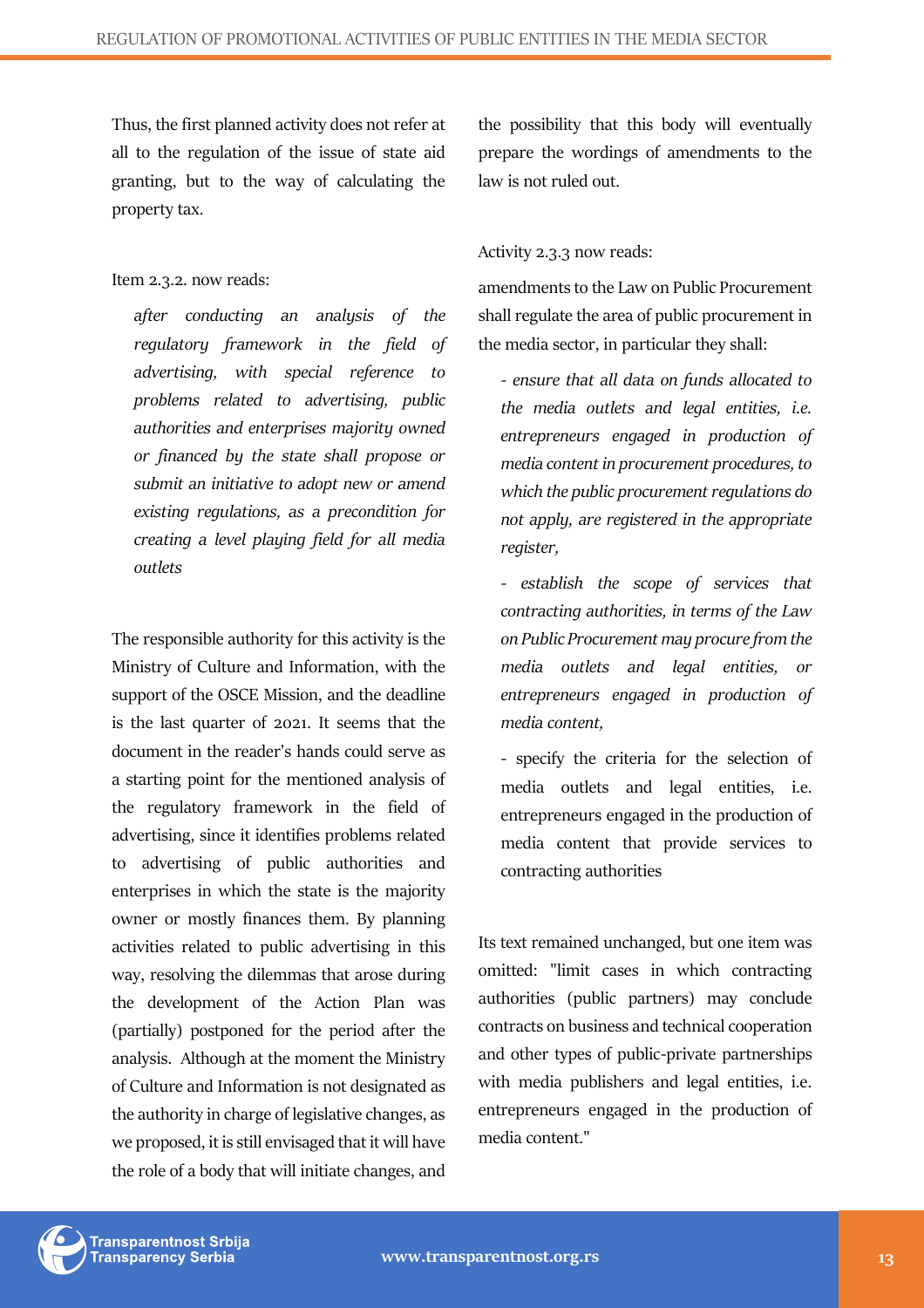The problem to which it referred was partially addressed through the new item 2.3.4. The deletion of activities related to the restriction of the possibility for public partners to conclude business and technical cooperation contracts with media service providers will not have harmful consequences if the amendments to the Law on Public Procurement establish rules that will make this type of contracting impossible. Namely, if the contracting authorities are obliged to conduct a public procurement procedure for each service they procure from media service providers, including those that are currently below one million dinars threshold, then any other type of contracting will be inadmissible.

The Ministry of Finance has been appointed as the implementing entity, and the deadline is the end of 2021.

The new item 2.3.4 refers precisely to the PPP:

*continuously monitor the implementation of the Law on Public Private Partnerships and Concessions. In case of occurrence of practice that is contrary to the commitment of this strategic document, undertake adequate activities that include the initiative to amend the Law on Public Private Partnerships and Concessions and other regulations in this area*

As the previously planned restriction on the possibility of establishing PPPs with media service providers is no longer foreseen, it remains to be seen whether there will be attempts at such arrangements in practice and whether it will be interpreted that PPPs would

be inadmissible given the nature of services in the public information area, or not. The position expressed in the AP clearly indicates the commitment that PPPs are not used to disrupt the public information system. In the event that such a danger arises, an amendment to the law is envisaged. The responsible entity is the Ministry of Economy. The set deadline is the end of 2022, and this probably refers to possible amendments to the law. On the other hand, no deadlines have been set for "continuous monitoring" nor has the method of implementation been described in detail. That could be a significant omission. Namely, oversight should be performed already at the stage when public bodies are considering whether to propose a PPP project. Currently, such projects are approved by the Government of Serbia, the Government of AP Vojvodina or the Assembly of the local self-government unit, and the opinion on the project is provided by the Commission for Public Private Partnerships.<sup>21</sup> However, it is not envisaged that the Ministry of Economy (in charge of the oversight according to the Action Plan) will be notified about possible projects in the field of media services provision. Moreover, even if the Ministry of Economy has information on the planned PPP in the media sphere, it has no expertise to assess whether this partnership would be contrary to the commitments of the Media Strategy. Finally, if the Ministry of Economy did receive the data and then consult the Ministry of Culture and Information on this issue, it would not have the authority to stop the existing PPP implementation plans, but only the

<sup>21</sup> <http://jpp.gov.rs/>

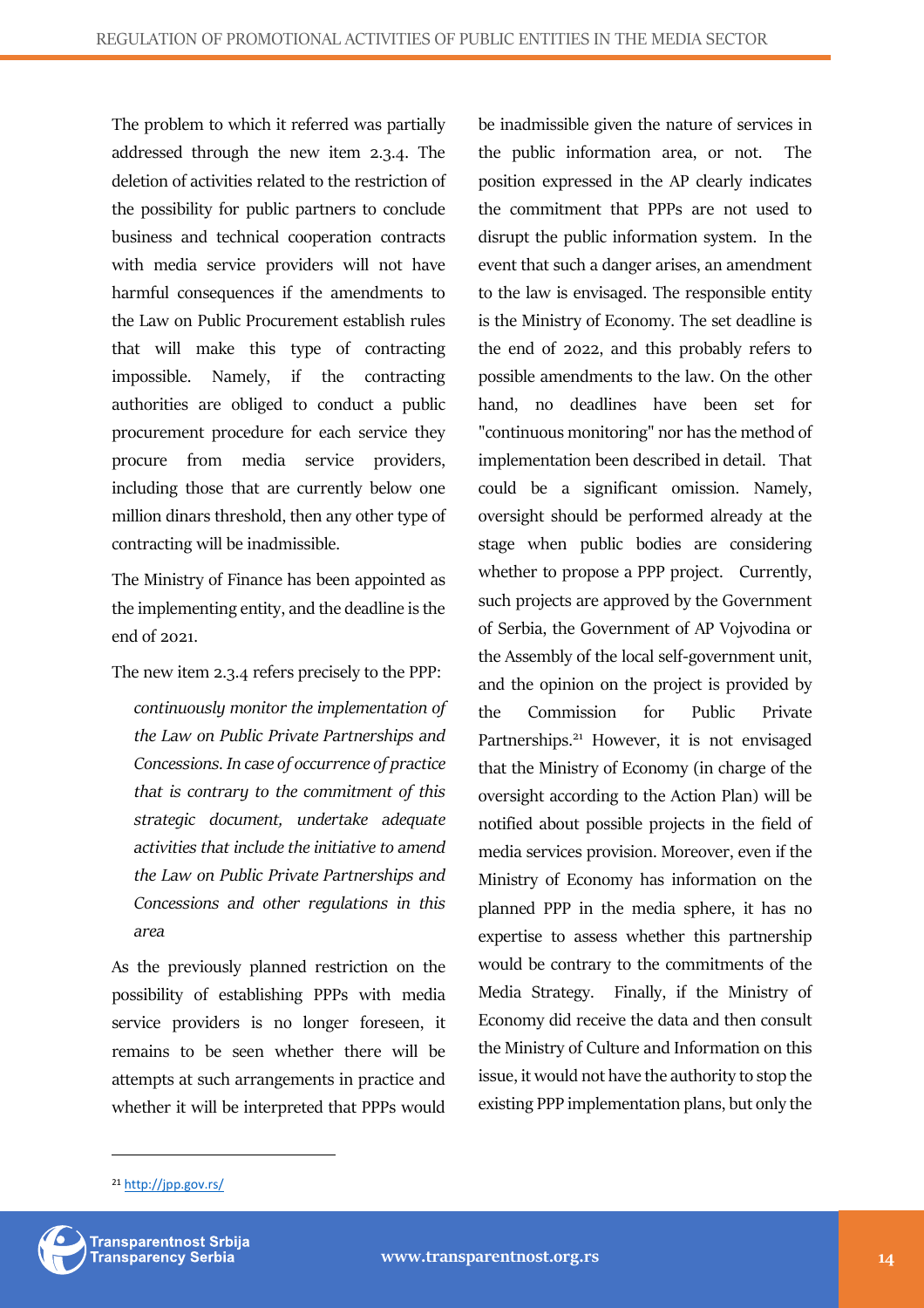opportunity to try to prepare amendments to the law before the PPP is realized. Having all that in mind, the only possibility left is for the Ministry of Culture and Information and the Ministry of Economy to make an agreement with the PPP Commission, in order to receive timely notifications from it about the submitted PPP proposals in the media sphere.

Former item 2.3.4. now became the item 2.3.5. which reads:

*amendments to the Law on Donations and Humanitarian Aid shall prescribe the conditions, i.e. restrictions for the allocation of funds to media publishers in the form of donations and sponsorships by public authorities and public enterprises, public institutions and other companies that are majority owned by public authorities*

Only the Ministry of Finance is listed as the authority in charge, which should perform this activity by the end of 2021. As already mentioned, the need to regulate donations given by state authorities and public enterprises exists regardless of who their recipient is. We have suggested that the State Audit Institution and the Anti-Corruption Agency be involved in the preparation of these enactments due to their previous experiences, which is not stated here. Also, the role of the Ministry of Economy is not mentioned, which is significant because some donations and sponsorships are not granted from budget funds, but from the funds of state-owned enterprises. A special chapter in this analysis is devoted to the issue of donations and sponsorship.

Items 2.3.6 to 2.3.9 refer to privatization, which was not considered in this analysis.

Item 2.3.10 reads:

*amendments to the Law on Public Information and Media shall ensure that data on funds allocated to legal entities, i.e. entrepreneurs engaged in the production of media content are visible in the newly formed Register of Productions*

The previous item 2.3.6 is defined in more detail here, by envisaging the establishment of the Register of Productions. Earlier, we pointed out that in addition to the Ministry of Culture and Information, it is necessary to include other bodies in the formation of this register, in order for the register to be formed with as little burden as possible on publishers and state bodies. However, the Ministry of Culture has been designated as the sole implementing authority and the deadline for fulfilling the obligation is the end of 2021. The content of the future Register of Productions has not been specified, so it remains unclear whether it will also contain data on bilaterally onerous operations (e.g. through public procurement) or only information related to contributions for co-financing media programmes.

# <span id="page-14-0"></span>**Earlier attempts at regulation**

The previously valid Strategy for the Development of the Public Information System

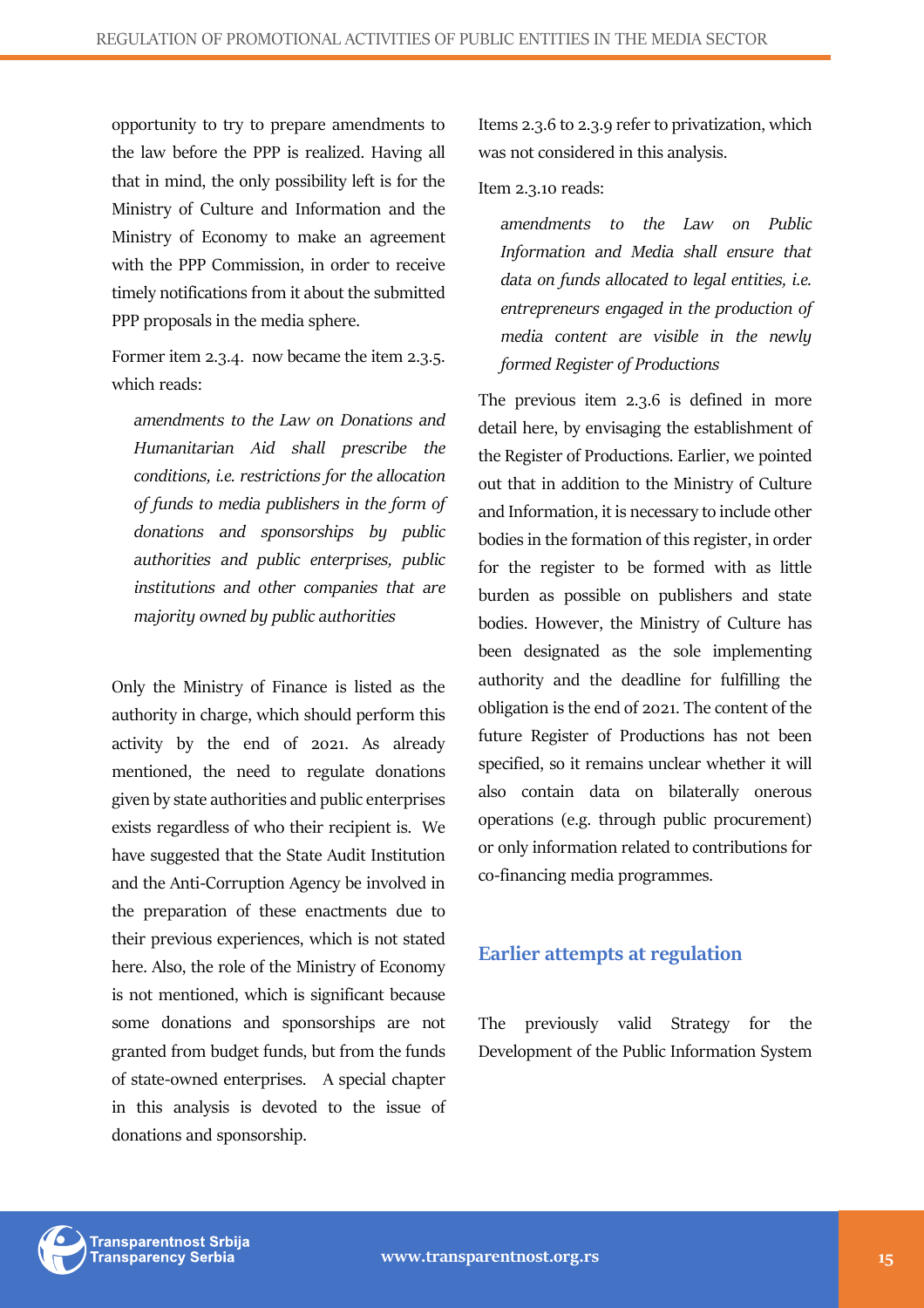in the Republic of Serbia until  $2016^{22}$  dealt with the problem of public advertising and public announcement in several places. Among the goals of media policy proclaimed in this document, it was envisaged that:

• The Republic of Serbia and local selfgovernment units, as advertisers, shall distribute advertisements (public calls, competitions, advertisements, etc.) in a public and non-discriminatory manner in accordance with the public interest, equally treating privately owned and partially and fully stateowned media outlets, while the advertising of the state, or its bodies shall be efficiently regulated by the rules of participation in public competitions, which will prevent the concentration of advertising budgets, i.e. their monopolization by certain media outlets or advertising agencies, and thus precluding possible influence of the state on professional and financial integrity of the media<sup>23</sup>;

• the state shall endeavour to establish specific incentive measures, inter alia, in relation to the obligation of state authorities to purchase advertising space in the media directly from the media outlets, without intermediaries.<sup>24</sup>

Of the measures envisaged by the Action Plan, only the possibility of reviewing the amendments to the Law on Advertising is specifically mentioned in this area, without specifying in which direction those amendments should go.<sup>25</sup>

Although this document recognizes that the problem of state influence on the professional and financial integrity of the media outlets exists, and that there is a need to solve this problem through transparent and nondiscriminatory procedures, the regulatory level did not improve much during the previous Media Strategy. However, it is worth mentioning that almost a decade ago, the planning document of the Republic of Serbia recognized the problem of non-transparency and concentration of advertising budgets, and that, at least in principle, the possibility of specific incentive measures for overcoming the problem was mentioned.

The previously valid Law on Advertising<sup>26</sup>, specifically regulated advertising through public broadcasting services, as one segment of state advertising. This law thus prescribed restrictions on the "sale of TV advertising and TV sales services" in the programmes of broadcasting service institutions, prescribing restrictions on the concentration of advertising budgets in the hands of one or more related parties, both with the period in which the service could be sold to third parties, and with quantitative restrictions for both the public broadcasting service and the individual that acquired the right to further assign the right to

<sup>&</sup>lt;sup>26</sup> Official Gazette of the RS, No. 79/05, prior to the amendments that followed the entry into force of the Law on Electronic Media.



<sup>22</sup> Official Gazette of the RS, No. 75/11.

<sup>&</sup>lt;sup>23</sup> Strategy for the Development of the Public Information System in the Republic of Serbia until 2016, Chapter II Objectives, Part V Media outlets, Section 1, Printed media outlets and news agencies.

<sup>24</sup> Ibid, Chapter VII State Aid, Section 3. Specific incentive measures (item 5).

<sup>25</sup> Ibid, Chapter IX Action Plan, item 8.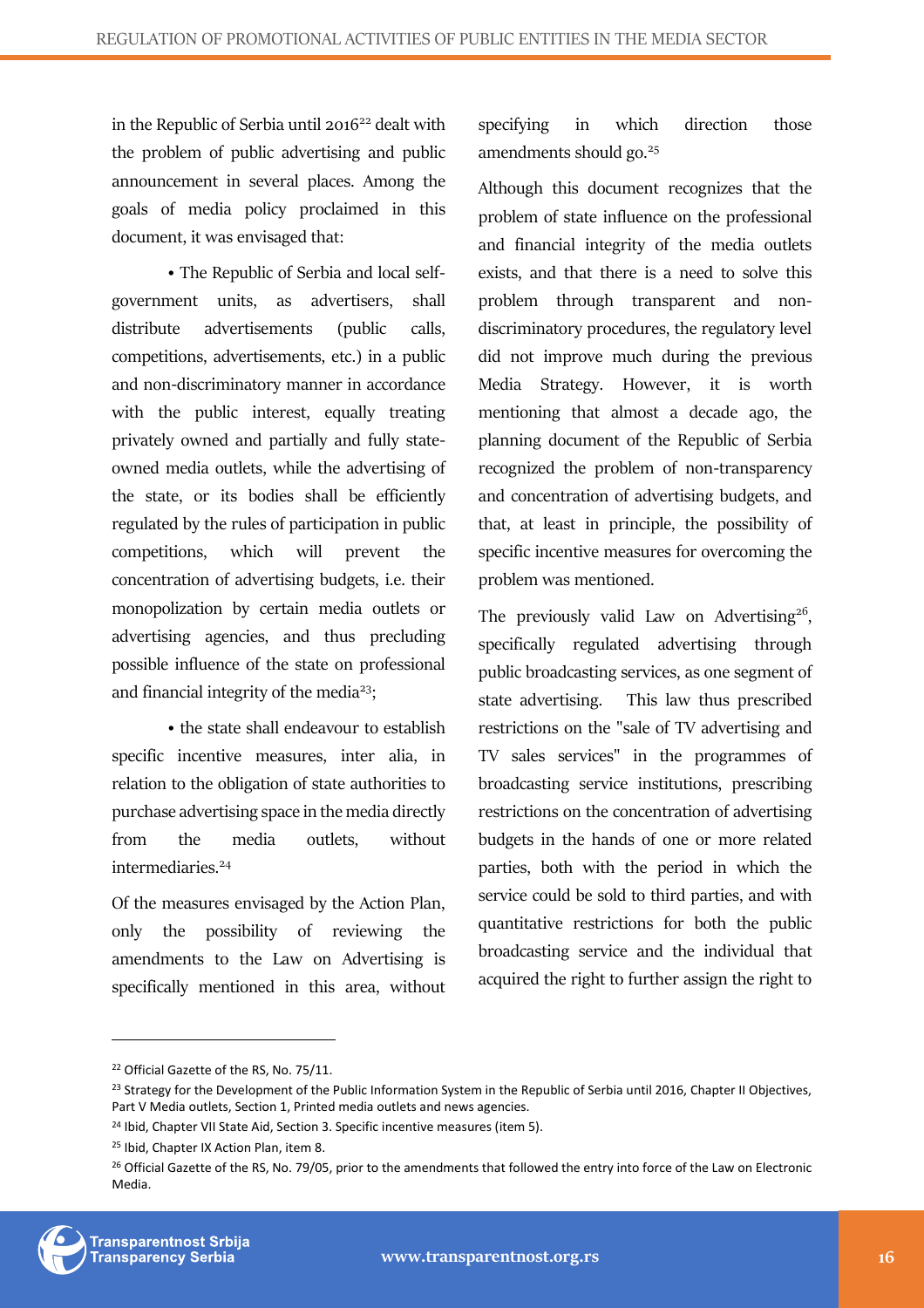broadcast advertising messages or TV sales (prohibition of "resale" of advertising space at a price higher than the price determined by the price list).<sup>27</sup>

In addition to this provision, the same law prescribed restrictions on the broadcasting of advertising messages and TV sales in public broadcasting programs by prescribing restrictions on the total advertising time (10% of the total broadcast program), as well as a limit on full hour broadcasting (6 minutes), and with the time frame for broadcasting TV sales (only in the period from  $00:00$  to  $06:00$ ).<sup>28</sup> Violation of both of these provisions entailed misdemeanour liability.

Also, the law regulated the issue of "advertising of state bodies and organizations"<sup>29</sup> which it defined as: state bodies and organizations, bodies of territorial autonomy and local selfgovernment, public services and public companies. These provisions use the terms advertising and announcing, and they prescribe that the mentioned public entities "inform about their activities" in accordance with the law, and that they can advertise activities and measures that are of importance for citizens, for the majority of citizens or for a minority social group<sup>30</sup>, that an advertisement may not use the

name, character, voice or personal capacity of an official, nor that it may directly or indirectly recommend a political party or politician. This provision did not stipulate any sanction, nor did it prescribe who supervised its application.

The provisions on the manner of sale of TV advertising and TV sales services on the programmes of public broadcasting service institutions ceased to be valid in August 2014, by the enactment of the Law on Electronic Media, even before the formal enactment of the current Law on Advertising. These provisions were without much consideration, automatically "removed" from the Law on Advertising. As the proposer in that regulation fully followed the normative part of the EU Directive on audio-visual media services<sup>31</sup>, there was no place for provisions that were not prescribed by that normative part of the Directive. Provisions on state advertising remained in the Law on Advertising even after the enactment of media laws, but they were not retained in the new law either.<sup>32</sup> During the public debate in January 2015, some participants (primarily the Association of Independent Electronic Media - ANEM) pointed out that it is necessary to keep these provisions

<sup>&</sup>lt;sup>32</sup> Official Gazette of the RS, 06/16 and 52/19.



<sup>27</sup> Law on Advertising ("Official Gazette of the RS", No. 79/05), Article 20.

<sup>28</sup> Ibid, Article 16

<sup>29</sup> Ibid, Article 86

<sup>&</sup>lt;sup>30</sup> As an example, it is stated that these public entities may announce 1) elections, i.e. a referendum if the advertising message recommends participation in elections, or a referendum; 2) measures for citizens to act in case of general danger, such as flood, fire, earthquake, epidemic, terrorist attack, etc.; 3) humanitarian action, i.e. action for protection and improvement of health, and a call for assistance to directly endangered persons; 4) competition and invitation for enrolment of pupils and students; 5) economic activities such as the purchase of commodity reserves, the purchase of wheat, if the advertisement contains the invitation to participate in these activities.

<sup>31</sup> Directive 2010/13/EU of the European Parliament and of the Council of 10 March 2010 on the coordination of certain provisions laid down by law, regulation or administrative action in Member States concerning the provision of audio-visual media services (Audio-visual Media Services Directive) (Text with EEA relevance).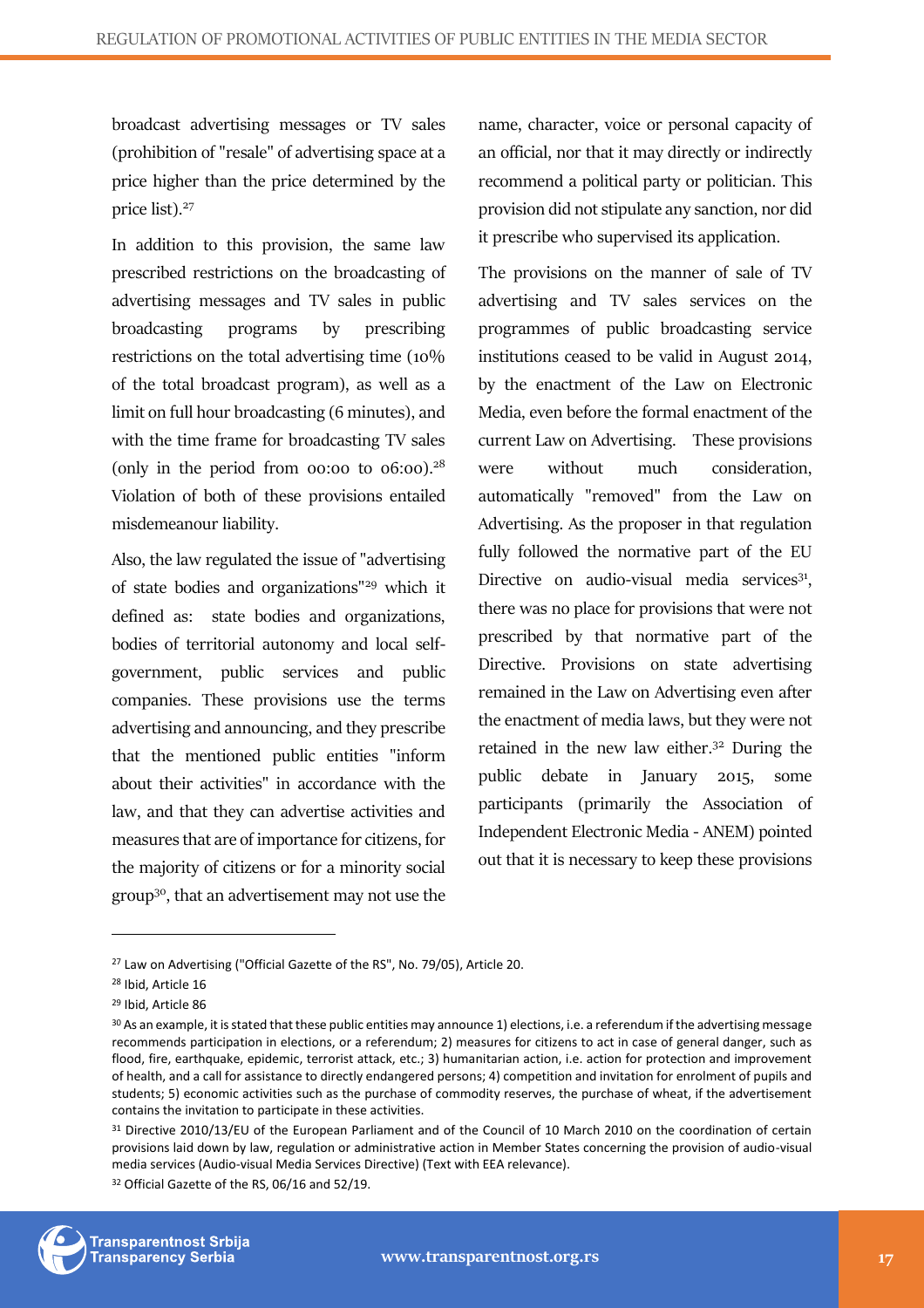in the new law<sup>33</sup>, but also indicated to the need for additional regulation of public advertising and suggested the direction in which the law should be amended. The Ministry of Trade, Tourism and Telecommunications, as the proponent of the law, only casually reflected on these comments, together with the comments of other participants that it did not accept, explaining that the proposals "were not accepted because they are contrary to positive legal regulations or are not the subject regulated by this law."<sup>34</sup>

Apparently, the proposals concerning public advertising were not accepted due to the tendency of the proponents to regulate exclusively commercial advertising by the Law on Advertising, which, although not explicitly stated, can be concluded from the explanatory memorandum to the Draft Law.<sup>35</sup> Thus, after the new media laws and the law on advertising, this area, paradoxically, remained even less regulated than it had been until that moment.

Notwithstanding this fundamental opposition to explicit regulation of public advertising, the new Law on Advertising has nevertheless touched on this topic. Namely, at least in principle, the Law on Advertising applies to other types of promotion that do not fall under the concept of (commercial) advertising, even to: "public announcements performed by state authorities, or other public authorities, as part of the performance of tasks within their purview (e.g. public calls, public advertising for the sale of decommissioned weapons and military equipment, notices, public campaigns, etc.), in accordance with the law regulating the field of public announcing and other types of activities which, in order to promote and present their programs, projects, actions, works, etc. are performed by the Republic of Serbia, the Autonomous Province, local selfgovernment units, as well as institutions and other legal entities that are predominantly state-owned or that are wholly or mainly financed from public revenues."<sup>36</sup>

This definition of promotion in relation to "public announcing" is broad enough to cover various types of promotion of public entities, and it is interesting that the Law on Advertising also mentions the determinant "in accordance with the law governing the area of "public announcing", thus indirectly accepting the proposals in the public debate that the area of public advertising must be regulated, by a special law, which is in turn indirectly indicated by the new Media Strategy, mentioning "creation of a regulatory framework".

In addition to this general provision on the standard application of the law to various forms of promotion of public entities, it should be noted that the law regulates the exclusion of "public interest announcements" from the total

<sup>36</sup> Law on Advertising, Article 3, paragraph 2, item 2).



<sup>33</sup> See ANEM's Contribution to the Public Debate on the Draft Law on Advertising of February 2015, available on ANEM's website, via the following link: [https://bit.ly/2IZ6EHb,](https://bit.ly/2IZ6EHb) accessed on 22 October 2020

<sup>34</sup> The report on the conducted public debate is available on the website of the Ministry of Trade, Tourism and Telecommunications, via the following link[: https://bit.ly/3meNQlA,](https://bit.ly/3meNQlA) accessed on 22 October 2020

<sup>&</sup>lt;sup>35</sup> The draft Law on advertising is available on the website of the Ministry of Trade, Tourism and Telecommunications, via the following link[: https://bit.ly/37xZvYy,](https://bit.ly/37xZvYy) accessed on 22 October 2020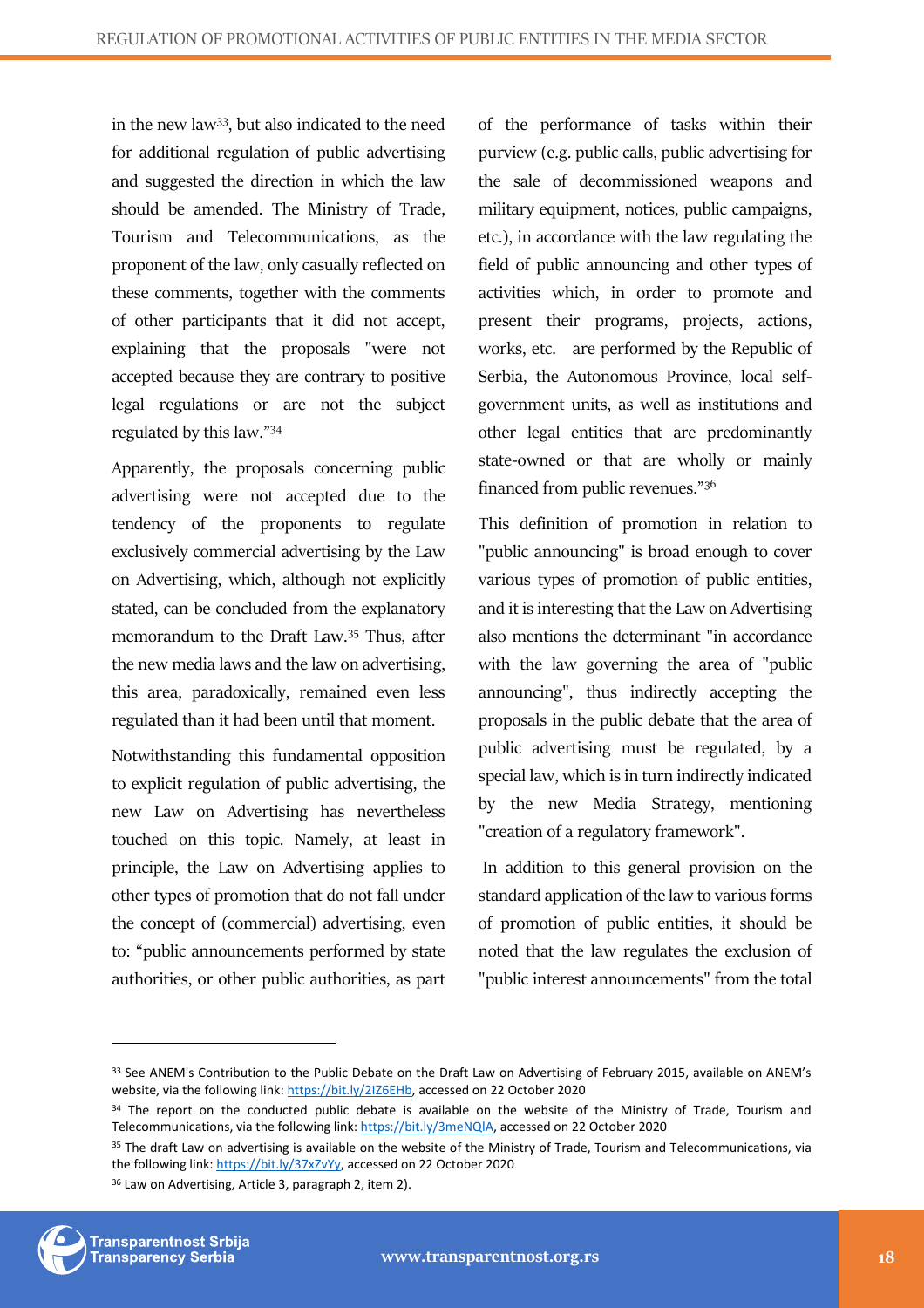duration of advertising in electronic media, by which the state authorities or other public authorities, within their purview, perform public announcements of activities and measures that are important for citizens (e.g. public calls, notices, public campaigns, etc.)<sup>37</sup>, and a ban on sponsorship of media services and program content by state authorities and organizations.<sup>38</sup>

It could be concluded that the existing Law on Advertising does not solve the problem of "buying influence" in the media outlet through advertising or protection of free market competition, since this Law regulates mostly restrictions of the content. However, some institutes of the Law can "help" in the future regulation of the field of public advertising, which will be discussed below. Finally, the time frame for advertising through public broadcasting services was maintained.<sup>39</sup>

We should also note the general obligation of media service providers (electronic media) to transmit announcements of public authorities of an urgent nature relating to the threat to life, health, safety or property $40$ , and the ban on advertising for public entities in the media outlets that are not registered in the Media Register<sup>41</sup>, and the obligation to register data "on the amount of funds received from public authorities, which means state authorities, authorities of territorial autonomy, authorities of local self-government units, organizations

entrusted with the exercise of public authority, and legal entities established or financed entirely, or predominantly by the Republic of Serbia, by an autonomous province or a local self-government unit".<sup>42</sup>

In the following text, the issues of defining public announcing and public advertising, transparency of these activities, the need to determine objective and non-discriminatory criteria for allocating funds on the basis of public announcing and public advertising, and defining illegal forms of promotion of public authorities will be discussed. With each of these issues, appropriate solutions will be proposed so that they can be specifically regulated. In addition, bearing in mind that the area of public announcing and public advertising is intertwined with other regulations, primarily Law on Public Procurement, Law on Advertising and Law on Public Information and Media, these regulations will be referred to in appropriate places. Also, these regulations will serve as a model for formulating certain proposals.

<sup>&</sup>lt;sup>37</sup> Law on Advertising, Article 36, paragraph 4.

<sup>38</sup> Law on Advertising. Article 65, paragraph 6

<sup>&</sup>lt;sup>39</sup> Law on Advertising, Article 35.

<sup>40</sup> Law on Electronic Media, Article 47, paragraph 2, item 2).

<sup>41</sup> Law on Public Information and Media, Article 44, paragraph 2.

<sup>42</sup> Law on Public Information and Media, Article 39, paragraph 1, item 10.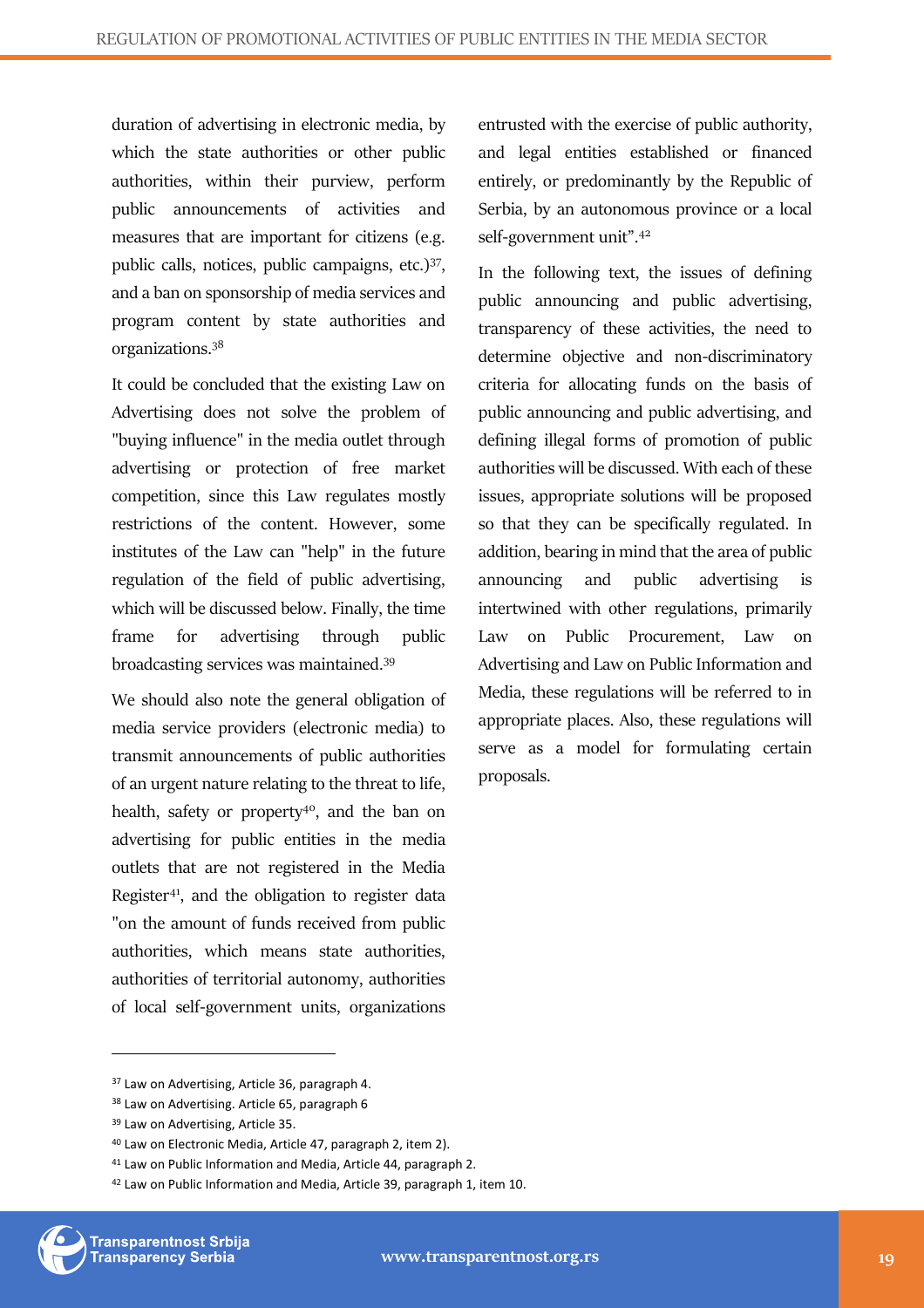# <span id="page-19-0"></span>**1 DEFINITIONS AND ASPECTS OF PUBLIC ADVERTISING AND PUBLIC ANNOUNCEMENT**

As already stated, in the regulations governing advertising there are definitions only for commercial advertising. According to the definitions, advertising is "*representation in any form related to business or professional or business activity, in order to encourage the sale of goods and services, sale of real estate, as well as the transfer of rights and obligations*" <sup>43</sup> , while the advertiser is an entity that *advertises, which has the status of a trader in accordance with the regulations governing trade or works in the name and on behalf of the trader, or which performs professional or business activities of selling goods and services, real estate, as well as the transfer of rights and obligations, in accordance with special regulations"<sup>44</sup>*. As a trader is a person who trades, it is clear that promotional activities of public entities that do not relate to "encouraging the sale of goods and services, sale of real estate, as well as the transfer of rights and obligations" have been excluded from the definition of the law.

The document Public Advertising Legal Analysis and Recommendations<sup>45</sup> from December 2019, defines within the recommendations various forms of activity of public authorities, which could be a good starting point for determining definitions of

public announcing and public advertising, the common element of which is the presence of public authorities and the existence of certain media content.

The mentioned document thus recognizes in practice the following phenomena:

- 1. public announcement that represents a legal obligation;
- 2. commercial advertising for the purpose of stimulating the sale of goods and services;
- 3. commercial advertising of economic operators that are the only provider of a certain service in a certain market (for example, the activities of a public utility company established for the purpose of providing green market services);
- 4. advertising that would in fact be prohibited, on the basis of applicable media regulations, and which is reduced to various forms of media coverage of the work of public entities, regardless of the legal basis for such coverage;

<sup>45</sup> The document was created within the project "Public Money for the Public Interest", jointly implemented by BIRN, the Slavko Ćuruvija Foundation and NUNS, available on the website kazitrazi.rs, via the following link: https://bit.ly/3kr7iec, accessed on 22 October 2020



<sup>43</sup> Law on Advertising, Article 2, paragraph 1, item 1).

<sup>44</sup> Law on Advertising, Article 2, paragraph 1, item 1).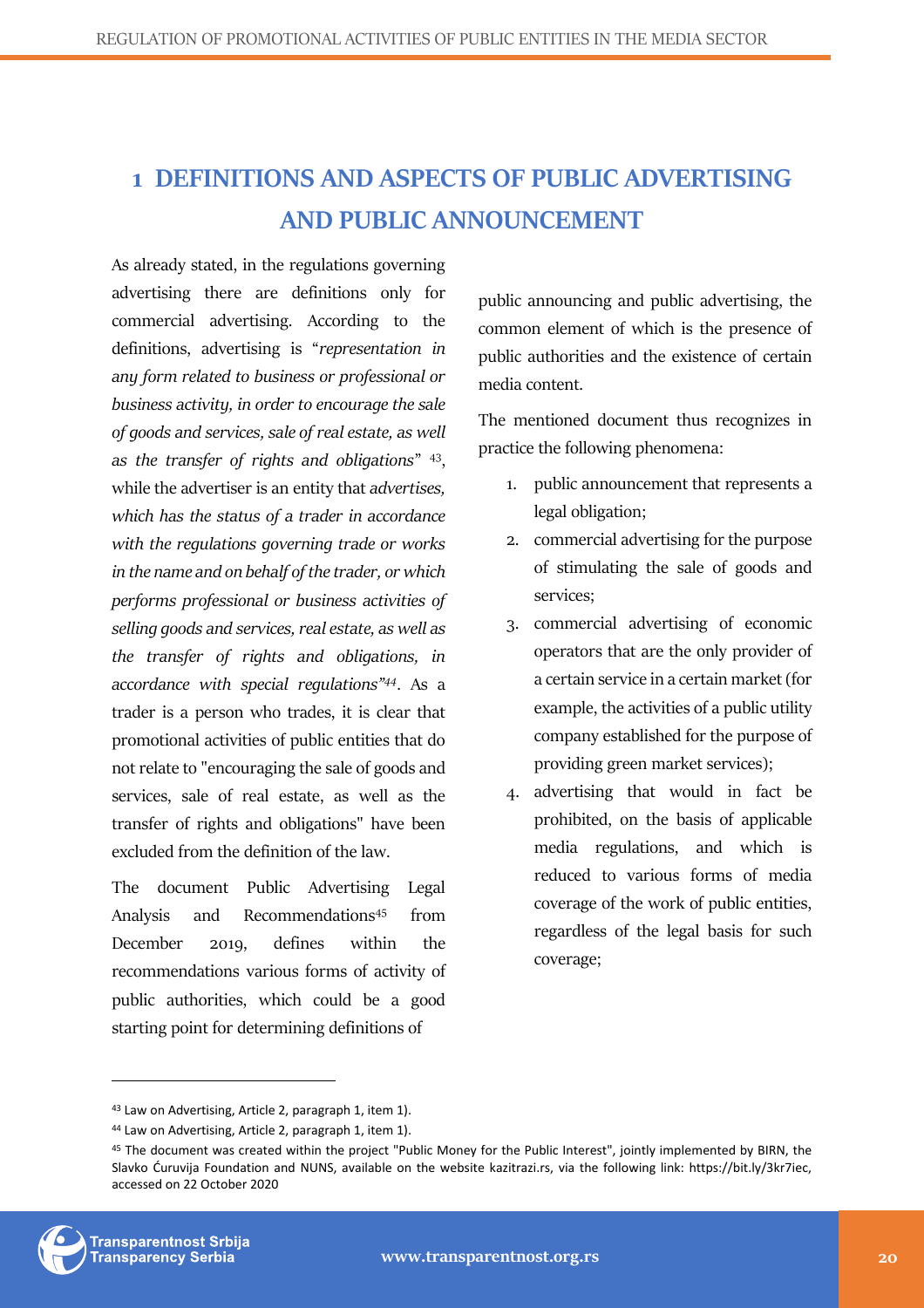- 5. paid media coverage of issues that should fall under the regular activity of the media outlets;
- 6. broadcast sessions of the assemblies of local self-governments;

In addition to the mentioned six phenomena, due to the specifics of the contractual relationship, the conclusion of agreements on business and technical cooperation between public entities and media service providers should be singled out as a special phenomenon.

As for the aspect referred to in item 1, which is performed by public authorities as their legal obligation, it does not aim to promote the sale of goods and services, but to fulfil the obligations under the law, so it would fall under public announcing. Depending on the value of both individual advertising and total advertising performed by the public authority on an annual basis, in this type of contracting, the public procurement procedure must be applied when selecting a service provider. With regard to the selection of bidders, the regulation itself, which creates an obligation to advertise in some situations, directs the contracting authority to the type of media outlet in which the advertising will be performed (e.g. distribution throughout the Republic). There is still room for discretionary decision-making in this type of advertising, when it comes to additional criteria on the basis of which the selection will be made, but also when formulating the subject of procurement (e.g. the size of the leased advertising space). Besides, the regulations do not always ensure that this advertising message is published on the website of the contracting authority.

In addition to situations in which public entities advertise because they have to do so by law or regulation, there are a number of situations in which they do not have such an obligation, nor a ban on using in that manner a part of the public funds at their disposal. There is room for discretionary decision-making here, and thus the risk of corruption or the purchase of influence in the media is much higher, because the public authority itself decides whether to advertise at all, when to do so, to what extent, in which type of media outlet and the like. Similar to the mandatory advertising described above, public procurement procedures apply if the value of services is higher than the prescribed thresholds. However, although according to the general rules such services should be contracted in a way that will provide the highest value for money, and the conditions set before service providers and criteria for selection of bidders should be appropriate to the subject of procurement, existing legal mechanisms do not provide sufficient guarantees that it will be so. Among other things, controversial issues may arise in these procurements such as whether these authorities are authorized to spend public resources in this way (e.g. whether there is a legal basis to conduct public information campaigns on certain issues), whether the procurement of the services is expedient (is it necessary to perform it having in mind that citizens and economic operators should be informed also in another way about the same issues, e.g. by notifications on the web pages, organizing expert meetings within the competence of the authorities), how the purpose of advertising is determined (target

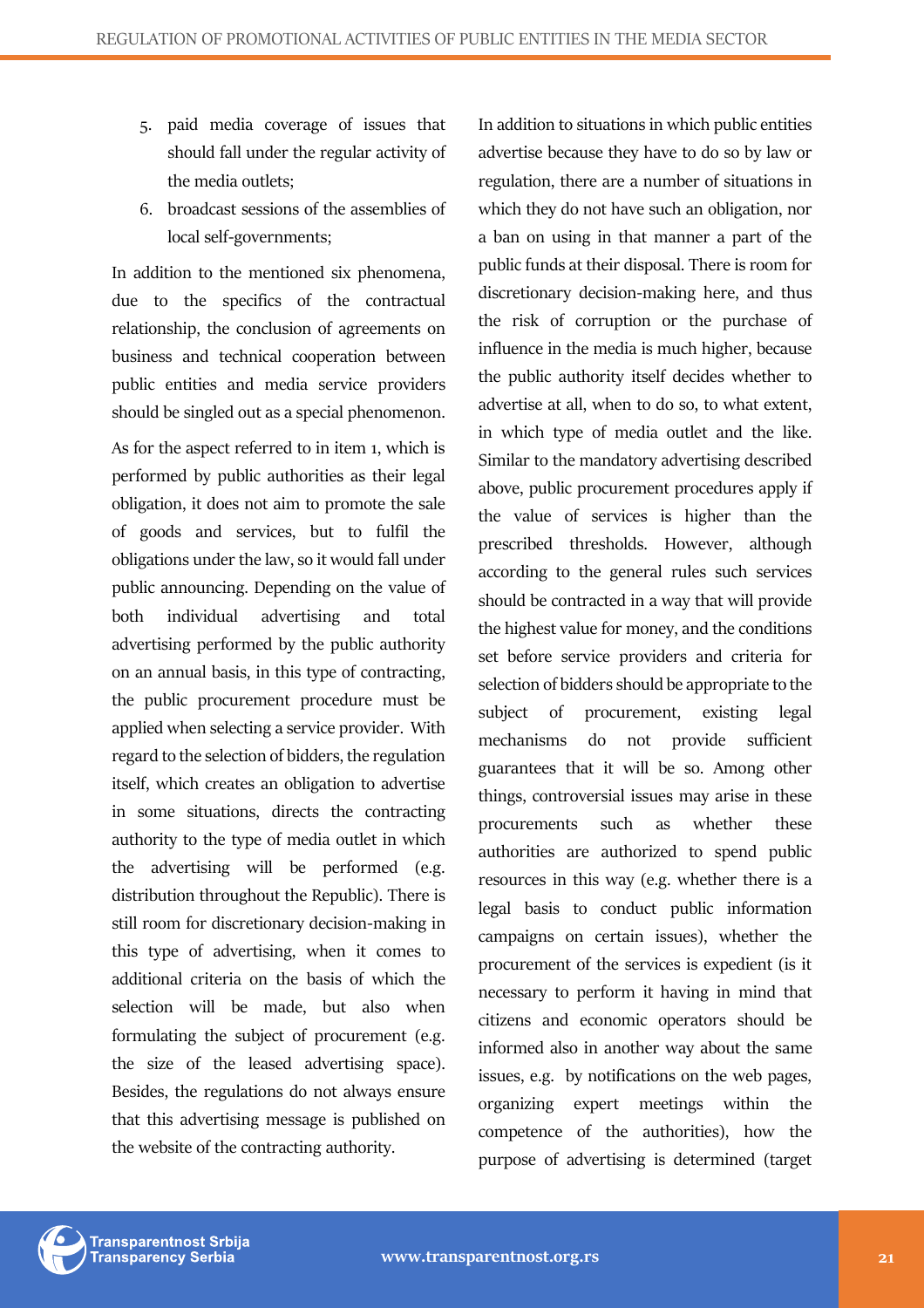group which the body addresses), how the conditions and criteria for selection of media outlets are related to that purpose, how the achievement of the goals of the promotional campaign is measured, etc. Bearing in mind that such campaigns also promote public authorities with public funds, the issue of the time of their implementation is especially important due to possible misuse of public resources for political and promotional purposes (e.g. during the election campaign).

In principle, the commercial advertising of public entities from item 2, which is accompanied by some kind of market logic, has the potential to be corrupt, if it affects the editorial independence of the media, or if the money is used to "buy influence" or for other misuse of public resources. (for example, "outflow" of public resources to media publishers associated with public sector decision makers. However, it could hardly be justified to subject this type of advertising to prohibitions or rigid restrictions. This does not mean that it is not possible to introduce some kind of additional requirements that do not exist for non-public entity advertisers.

There are already examples of such restrictions in media laws. Thus, for example, the legislator introduced a restriction on the placement of advertising in media that are not registered in the Media Register.<sup>46</sup> This restriction is justified with the need to provide the public with transparent information about the media outlet through the register, "due to forming one's own opinion on the credibility and reliability of information, ideas and opinions published in the media outlets, in order to consider the possible influence of the media outlet on public opinion, as well as to protect media pluralism".<sup>47</sup> Thus, even by invoking the same goal, certain restrictions can indisputably be introduced in the commercial advertising of public entities, even those that are corporatelike, in order to prevent undue influence on the editorial policy of the media outlets or to reduce the possibilities for it to occur. In that sense, the subject of regulation to a certain extent can and should be the commercial advertising of public entities. So, the minimal intervention refers to ensuring basic transparency and introducing measures to prevent discrimination against media publishers. In the other type of commercial advertising, the question may be asked whether commercial advertising of a public enterprise or a publicly owned company with regard to the promotion of goods and services is really necessary, but in principle there is no big difference in terms of their regulation, so they will be considered together.

Given that the form of paid promotion from item 4 is approximate to the concept of covert advertising, and the form from item 5 to the paid media coverage, which is actually prohibited, we believe that these forms should not be included in the definition of public advertising. These forms actually only imitate advertising, and are very often disguised as media content. In that sense, these forms should be banned. The media coverage of promotional activities of public authorities

<sup>47</sup> Law on Public Information and Media, Articles 7 and 38.



<sup>46</sup> Law on Public Information and Media, Article 44, paragraph 2.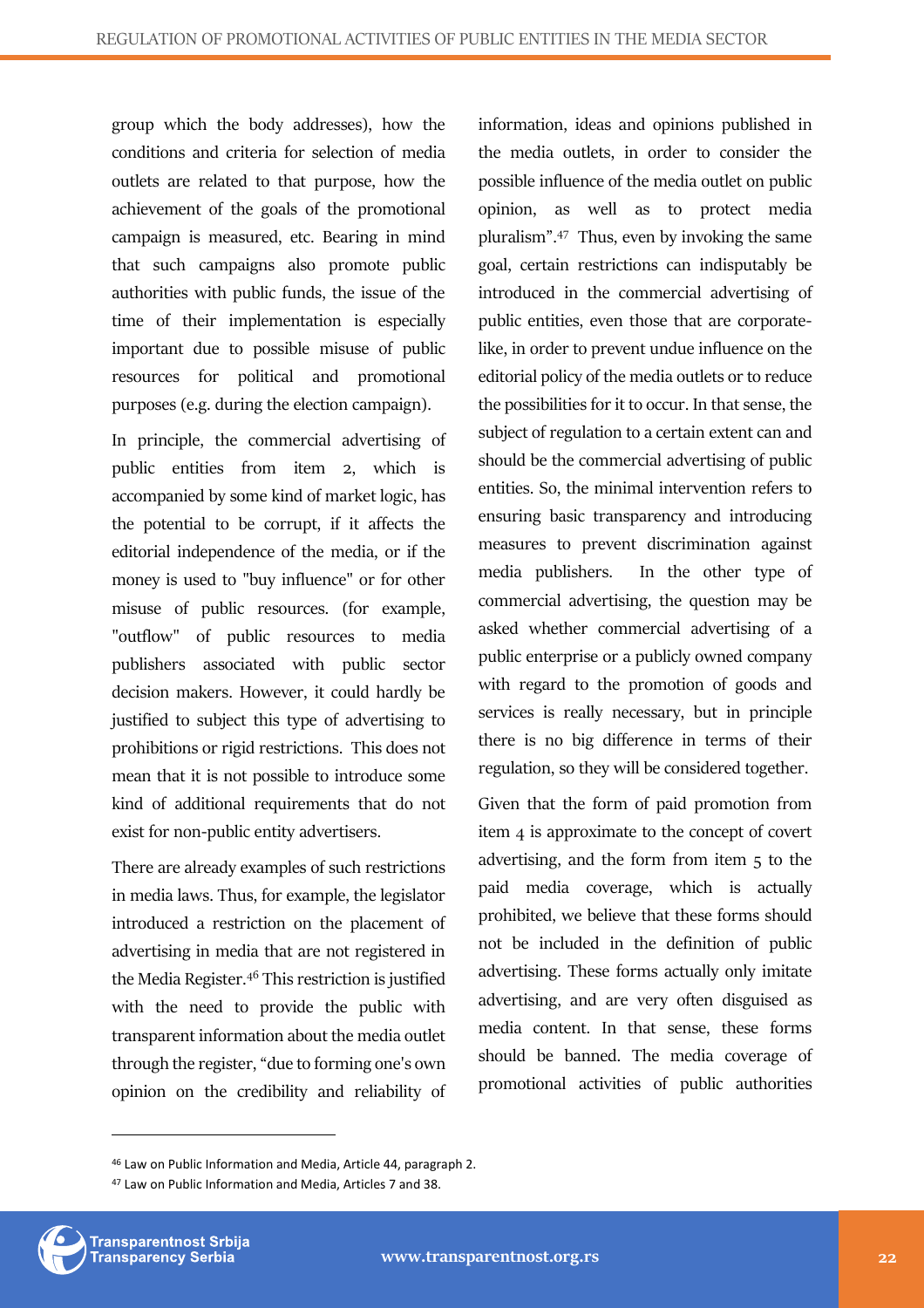should be reduced to legitimate presentation of the activities of public authorities with restrictions modelled after the provisions of the former Article 86 of the Law on Advertising from 2005. Also, the broadcast of the sessions of local self-government assemblies, since they do not have a direct element of promotion, could not be included in the definition of public advertising, but rather have the character of public announcing aimed at enabling transparency of the highest local selfgovernment authorities. However, in the context of this document, this form does not have an independent nature, so it will be considered together with other types of public announcing.

#### PROPOSED DEFINITIONS

Within the meaning of this law, certain terms have the following meaning:

- *1) Public advertising means the promotion of commercial and other activities of public authorities, as well as public authorities themselves, for the sale of goods and services, or for the promotion and presentation of their programmes, projects, actions, works, socially responsible campaigns, etc.;*
- *2) Public announcement means activities of announcing to the public the activities performed within the purview of the public authority for the purpose of fulfilling legal obligations or for the purpose of achieving other goals not related to promotion;*
- *3) Public authority means the Republic of Serbia, Autonomous Province, a local*

*self-government unit, as well as institutions, public enterprises and other legal entities that are in public ownership to such an extent as to enable effective control by the Republic of Serbia, Autonomous Province, local selfgovernment unit or other founder which is a public entity, or legal entities that are entirely or predominantly financed from public revenues;*

## *Alternatively:*

*"Public authority" means a body of the Republic of Serbia, territorial autonomy, local self-government, public institution and public enterprise founded by them, as well as another legal entity that is predominantly in public ownership, or in which other public authorities are in possession of stocks or share to an extent that allows for effective control. A public authority is also another holder of public authorizations, as well as an entity predominantly financed from public revenues, when carrying out activities related to the exercise of public authorizations, i.e. the implementation of activities financed from public revenues.*

*4) An official means any elected, appointed or nominated person in a public authority.*

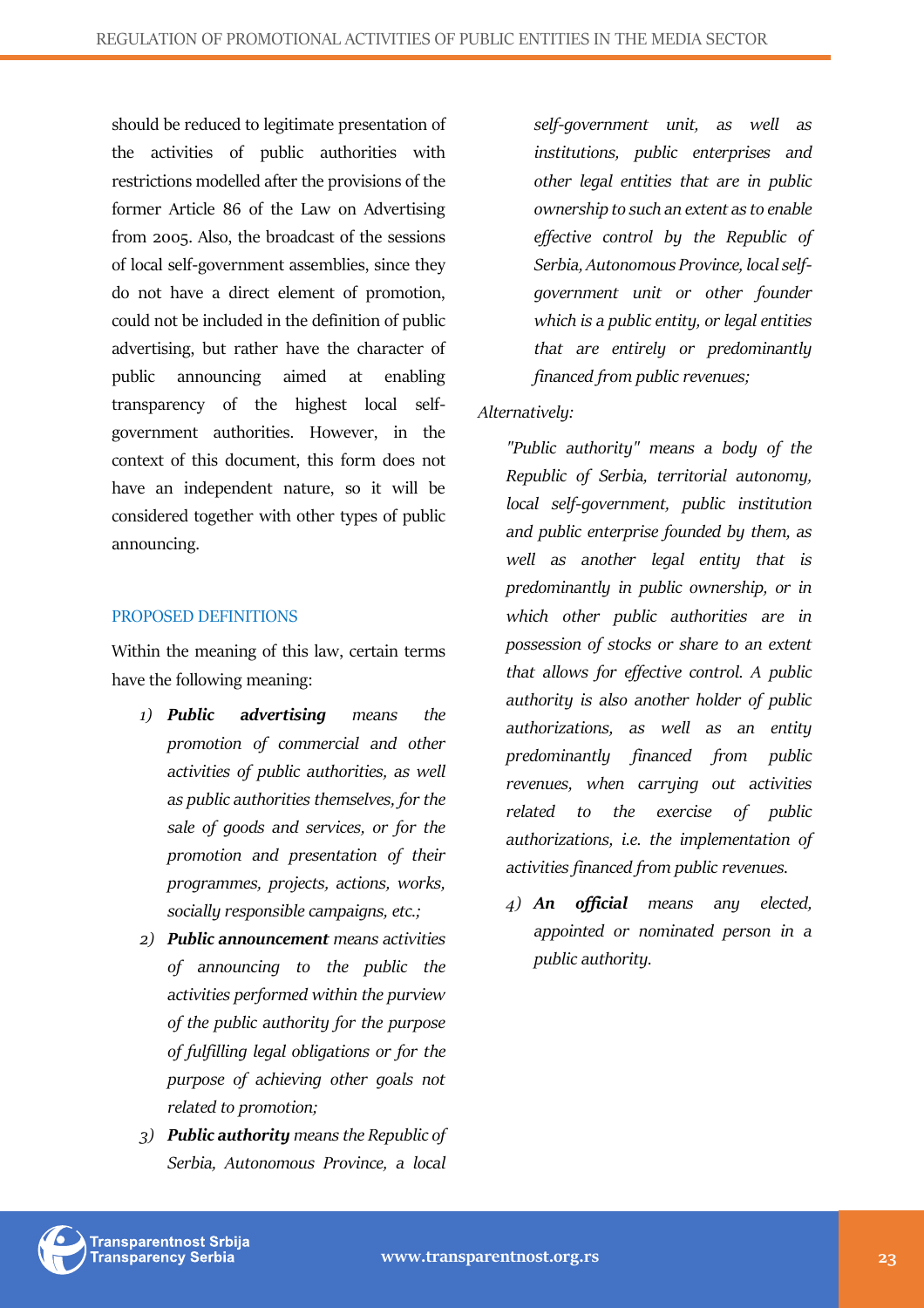# **2. TRANSPARENCY**

<span id="page-23-0"></span>The requirement for transparency of funds allocated by public entities on various bases to the media outlets is one of the fundamental commitments of media reform, including the earlier Media Strategy of 2011, media laws of 2014 and the new Media Strategy of 2020.

Essentially, transferred to the field of public advertising and public announcing, transparency requirements are reflected in:

- **initial transparency** where the public authority should make publicly available data on the funds provided for advertising/announcement at the level of the calendar year, which will be placed through the media outlet<sup>48</sup>;
- **transparency of the criteria for selection of media outlets in which advertising will be placed,** by publishing in an appropriate manner information on what will be taken into account when selecting media outlets;
- **transparency of allocation of funds**, through public disclosure of data on how much funds the media outlet received, from which public authority, on the basis of which enactment, with an explanation of how the evaluation of the criteria for the allocation was performed, etc.

The Law on Public Information and Media<sup>49</sup> prescribes a number of rules for ensuring the transparency of media data, including funds received by the media from public authorities, but it could be concluded that it regulates in detail only funds not allocated by public authorities under the rules of project cofinancing / individual contributions. Thus Article 39 of the Law prescribes that data on the amount of funds received from the public authorities are entered in the Media Register,

and that the applicant for the entry of the data is the public authority, and not a media publisher. The wording of this article is broad enough to include the funds that a media publisher receives for public advertising /announcing. Article 4 The Rulebook on Documentation attached in the procedure of media registration in the Media Register<sup>50</sup> stipulates that the registration application shall be accompanied by an enactment of a public authority "on the basis of which the funds are

<sup>50</sup> Official Gazette of RS, No. 126/14, 61/15 and 40/19.



<sup>48</sup> See ANEM's Contribution to the Public Debate on the Draft Law on Advertising of February 2015, available on ANEM's website, via the following link: https://bit.ly/2IZ6EHb, page 4, accessed on 22 October 2020, proposing the publication of data on the allocated funds for advertising for one calendar year.

<sup>49</sup> Official Gazette of RS, No. 83/14, 58/15 and 12/16 - authentic interpretation.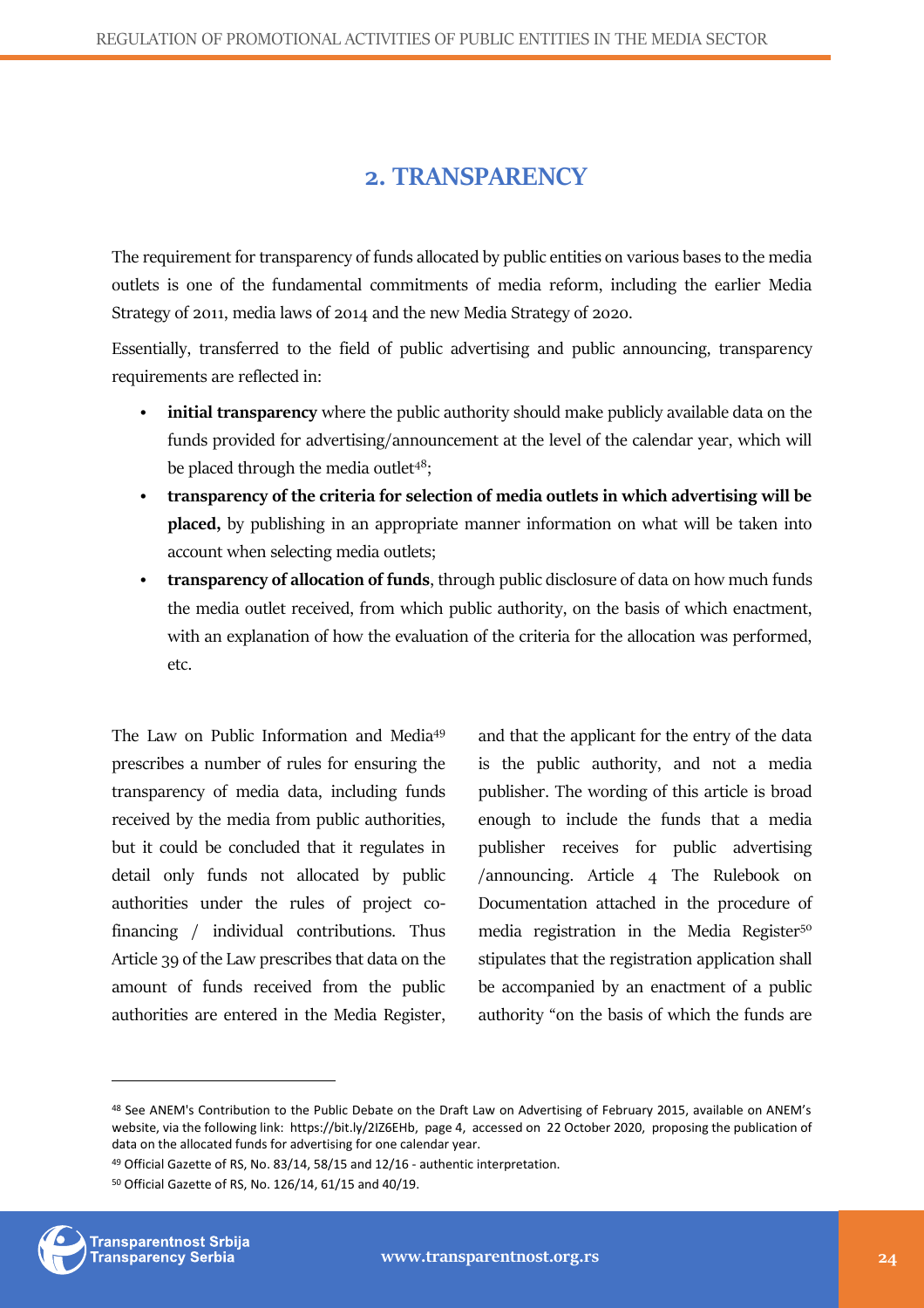allocated to the media outlet, as well as the amount of funds received on any basis, directly or indirectly, which are not granted on the basis of the rules on granting state aid".

Therefore, this category should also include funds obtained on the basis of public announcement/advertising, regardless of whether these activities are of a commercial nature or aimed at achieving some other goal, for all public authorities, including public enterprises and publicly owned companies. However, the practice of the Media Register, although it has improved in previous years in terms of the form of presentation, shows that these "other funds" are not actually shown, which may indicate that either public authorities do not provide this information assuming that it is not an allocation, but rather a payment for a service that implies consideration, or that they submit data, but that the Register does not display them publicly. Regardless of the cause, it is evident that certain clarifications in the regulations are necessary.

Another type of transparency that exists in the current legal system refers to the publication of information on procurements. In that sense, some of the public authorities, i.e. those that in terms of Article 3 of the Law on Public Procurement have the status of contracting authority<sup>51</sup>, have the obligation to prepare a public procurement plan, to perform

procurements that are above the threshold set by the Law<sup>52</sup> in one of the prescribed public procurement procedures and to publish the required information (tender documentation, notices on the selection of bidders, etc.), to regulate in a special enactment<sup>53</sup> the manner of planning, implementation of the public procurement procedure and monitoring of the execution of public procurement contracts (communication, rules, obligations and responsibilities of entities and organizational units), the manner of planning and conducting procurements to which the law does not apply, as well as the procurements of social and other special services. Written communication is set as a rule in public procurement, which should enable those documents that were not initially published to become publicly available on the basis of requests for free access to information. Similarly, the Law on Public Private Partnerships and Concessions (Article 20) prescribes the obligation to conduct a public procurement procedure before awarding a public contract whose value is above the same threshold as for public procurement, and thus the application of numerous rules that ensure transparency of such a procedure.

The requirement of transparency can be applied through general rules to both public announcement and public advertising.

<sup>52</sup> LPP, Article 27 prescribes a threshold of 1,000.00 dinars for the procurement of services, below which, except for the principles of law, according to the circumstances, the provisions of the LPP do not apply. <sup>53</sup> LPP, Article 49 para. 2



<sup>51</sup> LPP, Article 3.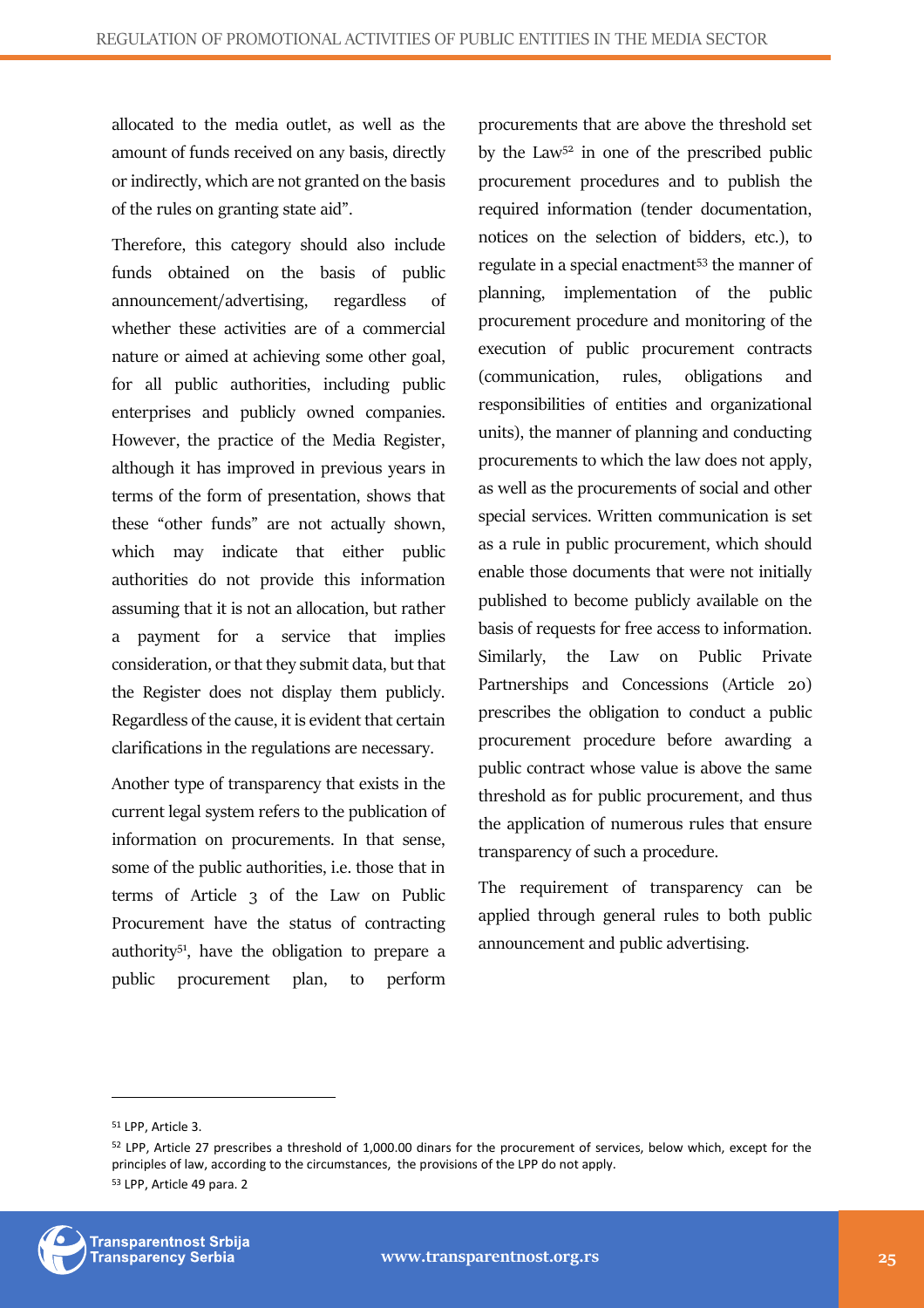#### **PROPOSED NEW PROVISION:**

#### *General rules of transparency*

#### **ARTICLE X1**

*(1) The public authority shall ensure the transparency of public advertising and public announcement.*

*(2) The public authority is obliged to make publicly available in an appropriate manner and in an understandable form, on its own website, or on the website of the authority that supervises its work:*

*1) data on the total funds allocated for public advertising and public announcement, as well as data on the amount allocated for public advertising and for public announcement respectively, in the current calendar year, no later than 31 January of the current year;*

*2) information on the amount of funds allocated for advertising through the media outlets, in terms of the definitions of the law governing public information and the media in one calendar year, no later than 31 January of the current year;*

*3) conditions and criteria for selection of media outlets through which advertising/announcing will be placed, no later than 31 January of the current year;*

(3) *The public authority shall submit to the Media Register information on the funds allocated to the media outlet in the name of public advertising and public announcement,*  for each category separately, in the manner and the time frame prescribed by the law governing narea of public information.

#### **Principle of availability on the website**

#### **ARTICLE X2**

*(1) Any public announcement and public advertisement that is made by other means must also be published on the website of the public authority, i.e. on the website of the immediately higher authority or the authority that supervises its work.*

*(2) Advertisement referred to in paragraph 1 of this Article must be identical to the advertisement published by other means, and whenever possible published in the same form or in a form that represents a true copy of the original.*

*(3) The authority shall publish on its website the information on the time and place of the other type of announcing and advertising referred to in paragraph 1 hereunder.*

*(4) Advertisement referred to in paragraph 1 of this Article, as well as the data referred to in paragraph 3 of this Article shall be made permanently available by the public authority on its website or the archives of the website.*

*(5) The public authority shall be obliged to enable the advertising message to be available for publication in any other media, provided that the publication is done in unchanged form, free of charge and with indication of sources and other data relevant to the recipients of the message (duration of the advertisement).*

MISDEMEANOUR PROVISION: A fine ranging from dinars to dinars shall be imposed on a responsible person in a public authority for

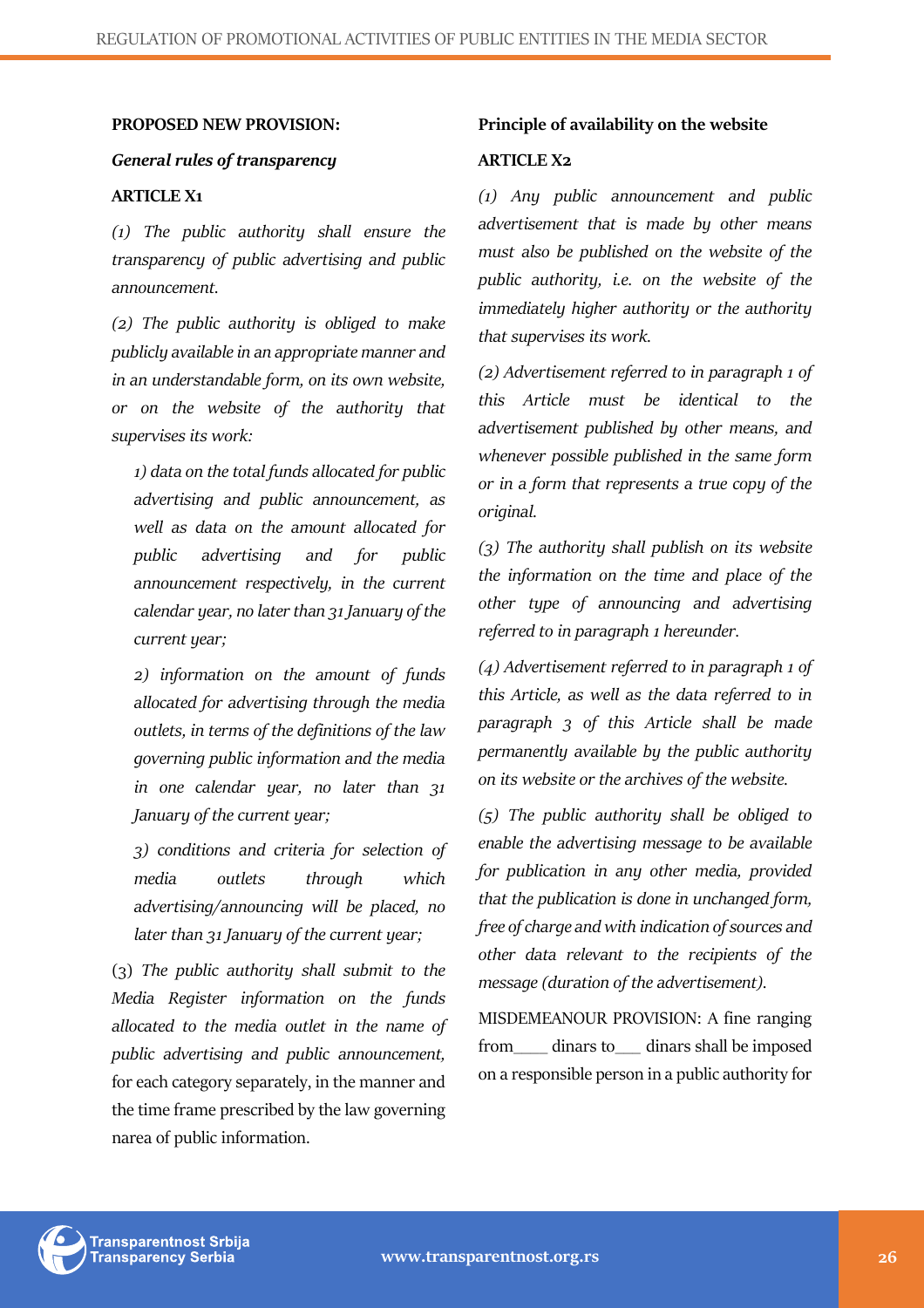a misdemeanour<sup>54</sup> if the public authority does not publish the data referred to in Article X1 paragraph 2 of this Law or if the public authority does not publish public

announcement and public advertising carried out by other means via the website of the public authority in accordance with Article X2.

# **PROPOSAL FOR AMENDMENTS TO THE LAW ON PUBLIC INFORMATION:**

#### **ARTICLE 39<sup>55</sup>**:

# **Article 39, paragraph 1, item 10) is amended to read as follows:**

*"10) data on the amount of funds received on other bases than project co-financing / individual grants of public authorities, implying state authorities, authorities of territorial autonomy, authorities of local selfgovernment units, organizations vested with public powers, as well as state-owned legal entities, legal entities founded or funded, fully or predominantly by the Republic of Serbia, the autonomous province, or a local selfgovernment unit (hereinafter: public authority), including tax exemptions and financial incentives, media services based on the application of regulations in the field of public procurement, free lease services provided by public authorities to media* 

*publishers, public advertising and public announcing, other grounds that include providing funds to media publishers.*

# **In Article 39, paragraph 4 is amended to read as follows:**

*"The financial information referred to in paragraph 1, items 9) and 10) of this Article shall be entered into the Register within 15 days from the day the decision on the allocation of funds was made. The application shall contain at least the following information: the name of the media publisher to which the funds were awarded, the amount of funds allocated, an indication of the basis on which the funds were awarded (tax exemptions and financial incentives, media services based on the application of public procurement regulations, free lease services provided by public authorities to media publishers, public advertising and public announcing,* 

<sup>54</sup> Pursuant to Article 17, paragraph 2 of the Law on Misdemeanours, the Republic of Serbia, territorial autonomies and local self-government units and their authorities may not be liable for a misdemeanour, provided that the law may stipulate that a responsible person in a state authority, territorial autonomy authority or authority of the local self-government unit shall be liable for a misdemeanour. Therefore, the misdemeanour liability of the responsible person in the public authority is prescribed. However, we believe that it is possible to prescribe misdemeanour liability for legal entities other than the Republic of Serbia, Autonomous Province, local self-government units, state authority, authority of territorial autonomy and local self-government. Therefore, we leave open the possibility for this type of public authorities to be liable for misdemeanours as legal entities.

<sup>55</sup> The Law on Public Information and Media, among other things, regulates the Media Register and the availability of data on media in that register, as well as the data on funds received from public authorities. Since "data on funds received from public authorities" refers to different categories of monetary contributions to the media, not only to public advertising and public announcing, this proposal of the provision is more extensively set to cover the forms of public contributions to the media, in line with the new Media Strategy. Therefore, this provision should cover all such contributions, not just public announcement and advertising, so in this part, the proposal goes beyond the scope of this document.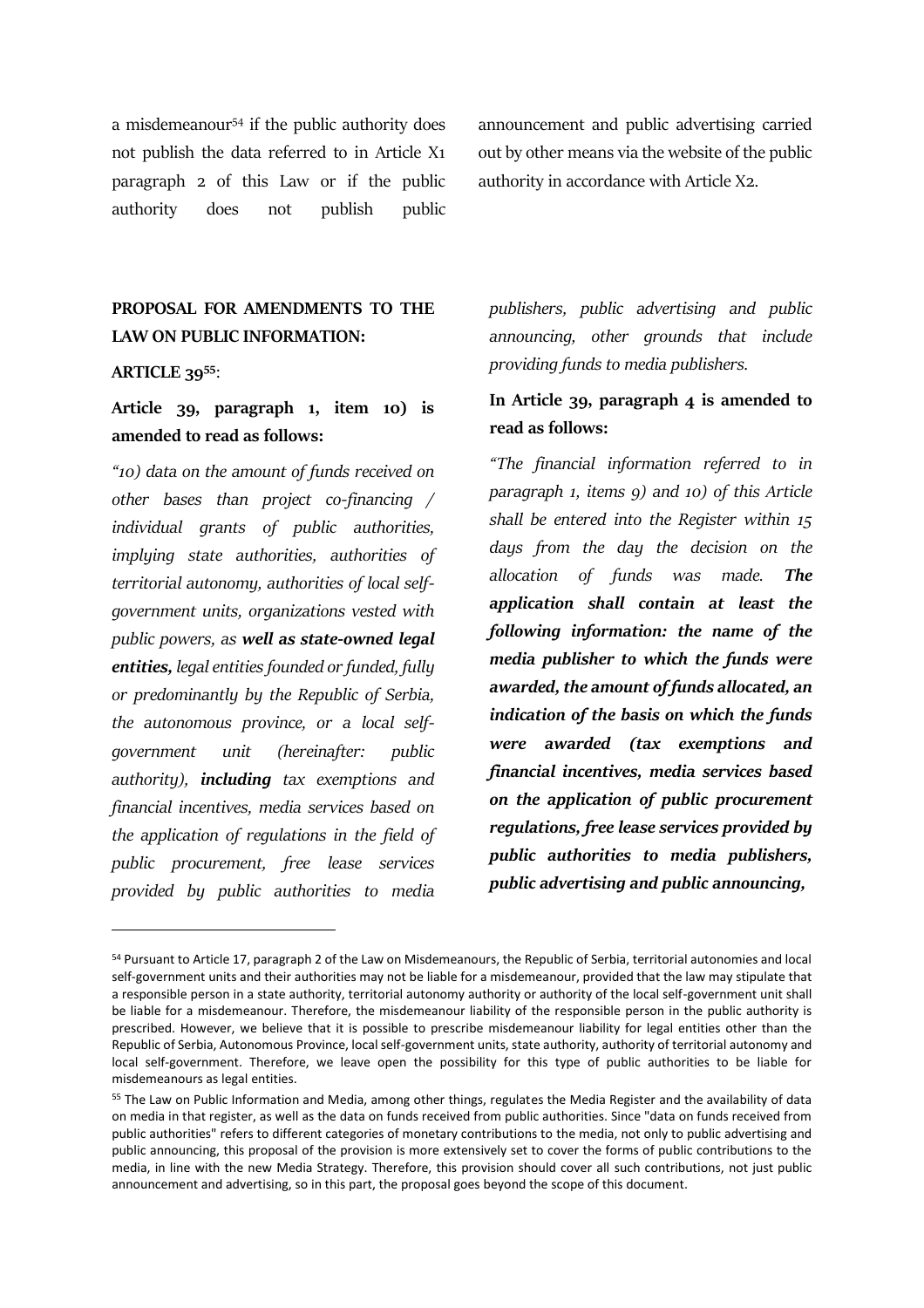*other grounds involving provision of funds to media publishers), type of enactment allocating the funds (decision, resolution, contract, etc.), number of the enactment and date of its adoption, documentation confirming the data, other relevant data."*

*"The data referred to in paragraph 1, item 1) of this Article are publicly available, except in the case of personal data that is not personal name".*

# <span id="page-27-0"></span>**3. OBJECTIVITY AND JUSTIFIED REASONS FOR PUBLIC ADVERTISING / ANNOUNCEMENTS AND DISCRIMINATION PROHIBITION**

In addition to requirements regarding transparency, it is necessary to prescribe minimum criteria for selection of media outlets to place public advertising and public announcements. Uniform regulation of criteria cannot be set equally for all types of public advertising and public announcements, especially when it comes to restrictions, having in mind the different legal nature of individual contracting authorities.

However, as already mentioned, there are restrictions in media laws that affect the advertising area, in relation to the specific nature of the media. Namely, Article 44, paragraph 2 of the Law on Public Information and Media in order to improve transparency of the data on media prescribes prohibition of advertising in media outlets not entered into the Register.

That provision is equally applicable to all public authorities, irrelevant whether it concerns regular public authority, public

enterprise, institution or state-owned company, and irrelevant whether those economic operators perform any commercial business activities or not. Having in mind this existing restriction, it is clear that it is possible to prescribe the obligation to take into consideration, beside the criteria that a public authority that appears as a trader and in that capacity promotes its activities, the criteria that will be related to the attainment of a certain goal of public interest.

The most suitable criteria in this regard would refer to a guarantee of commitment to professional and ethical media standards, i.e. whether the measures were imposed by the regulator and the behaviour of the media outlet upon the measure imposed (for electronic media) and the measure imposed by the Press and Media Conduct Council after that imposed measure (for print and electronic media). These criteria are already prescribed for project co-financing, in Article 23. of the Law on Public Information and

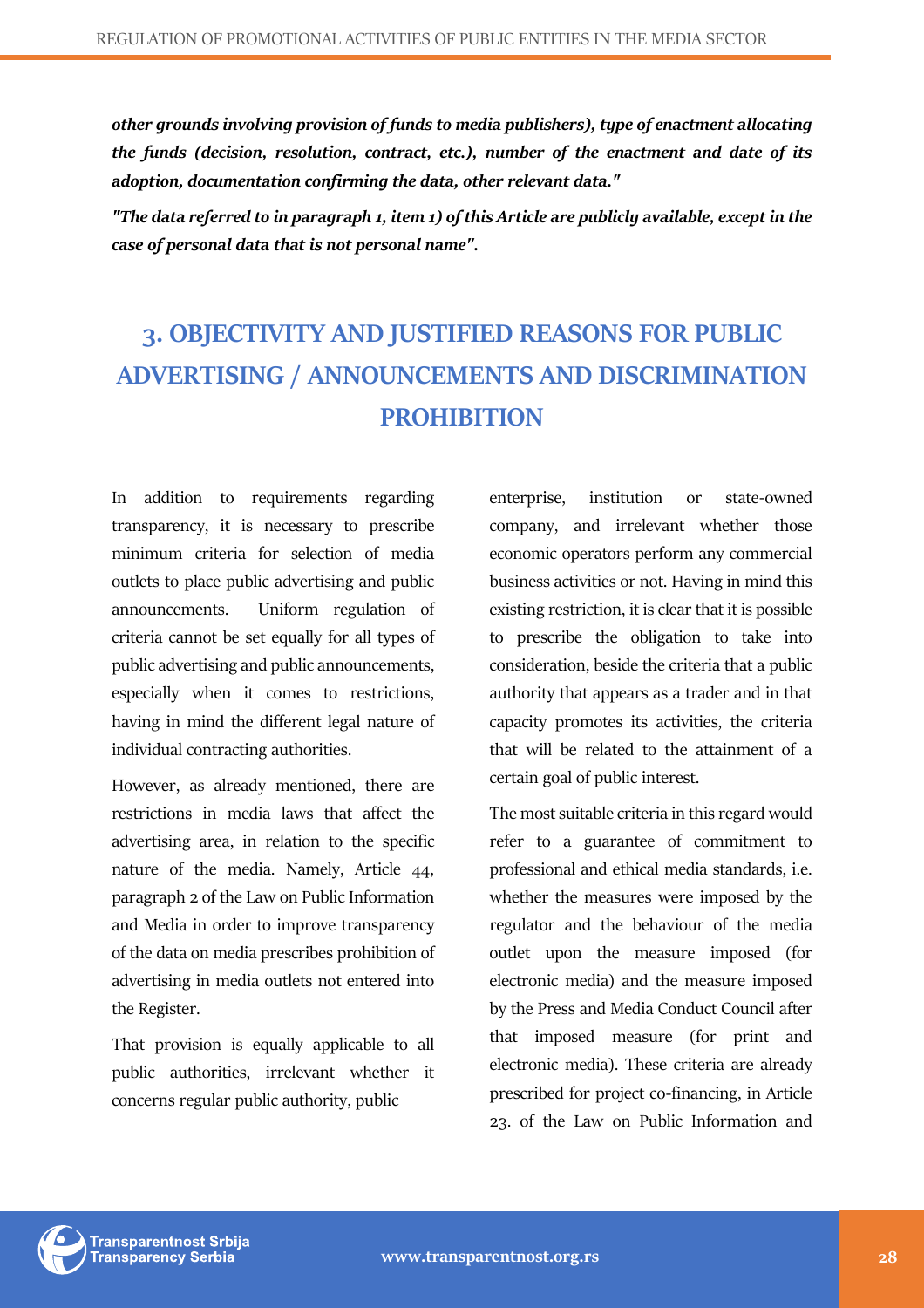Media and Article 36, paragraph 1, item 2 and paragraph 3 of the Rulebook on co-financing of projects of public interest in the field of public information.<sup>56</sup>

In addition, from the aspect of promoting responsible provision of media services, the content that the media outlets place should also be taken as a criterion for media selection, which would actually constitute further elaboration of criteria for commitment to ethical and professional standards. In this sense, consideration could be given to establishing a criterion that is equally applicable to both public announcements and public advertising, while other criteria would be specifically determined for each of these two forms.

In relation to public announcements, the document Public Advertising Legal Analysis and Recommendations<sup>57</sup>, for example, cites provisions from various laws that prescribe the obligation to publish certain data, and states that the common feature of these randomly selected examples is "the need to ensure transparency of a particular process implemented by a public authority" <sup>58</sup>, and that these laws lack "more detailed criteria for

selecting the media outlet through which these public calls will be distributed".<sup>59</sup> It is also interesting to observe that every public authority is obliged to have its own website, and hence the question of the justification of this way of advertising is raised. These examples show that numerous laws, even in the conditions of significant technological progress and diversification of platforms and media, continue to insist on "daily newspapers with national coverage".

The essence of the placement of public announcements is for the message to reach the widest possible circle of citizens to whom it is addressed. In that sense, the criterion of the direction of the announcement stands out. This is especially applicable to announcement that is not a legal obligation, and whose effectiveness might also be questioned.<sup>60</sup> Therefore, the criterion for distinguishing mandatory notifications from those that are not is important, and the latter should be limited in some way.

In relation to public advertising, the selection of an advertising platform is, in the regular course of events, guided by various criteria, such as circulation, media coverage, the share



<sup>56</sup> Official Gazette of the RS, no. 16/16 and 8/17.

<sup>57</sup>The document was created within the project "Public Money for the Public Interest", jointly implemented by BIRN, the Slavko Ćuruvija Foundation and NUNS, which is available on the website kazitrazi.rs, via the following link: ,https://bit.ly/3kr7iec, accessed on 22 October 2020. <sup>58</sup> Ibid.

<sup>59</sup> Ibid.

<sup>60</sup> For example, the Public Advertising Legal Analysis and Recommendations document cites parts of a 2018 BIRN survey conducted on a sample of public institutions at the

central and local levels, including 20 local selfgovernments, where it was found that significant funds placed by these public authorities towards the media "go" for broadcasting holiday greeting cards, for which the question of the appropriateness of their placement through the media can certainly be raised, especially if we take into account that most public authorities have a website but have the opportunity to use other communication platforms through which to send that message without engaging the media.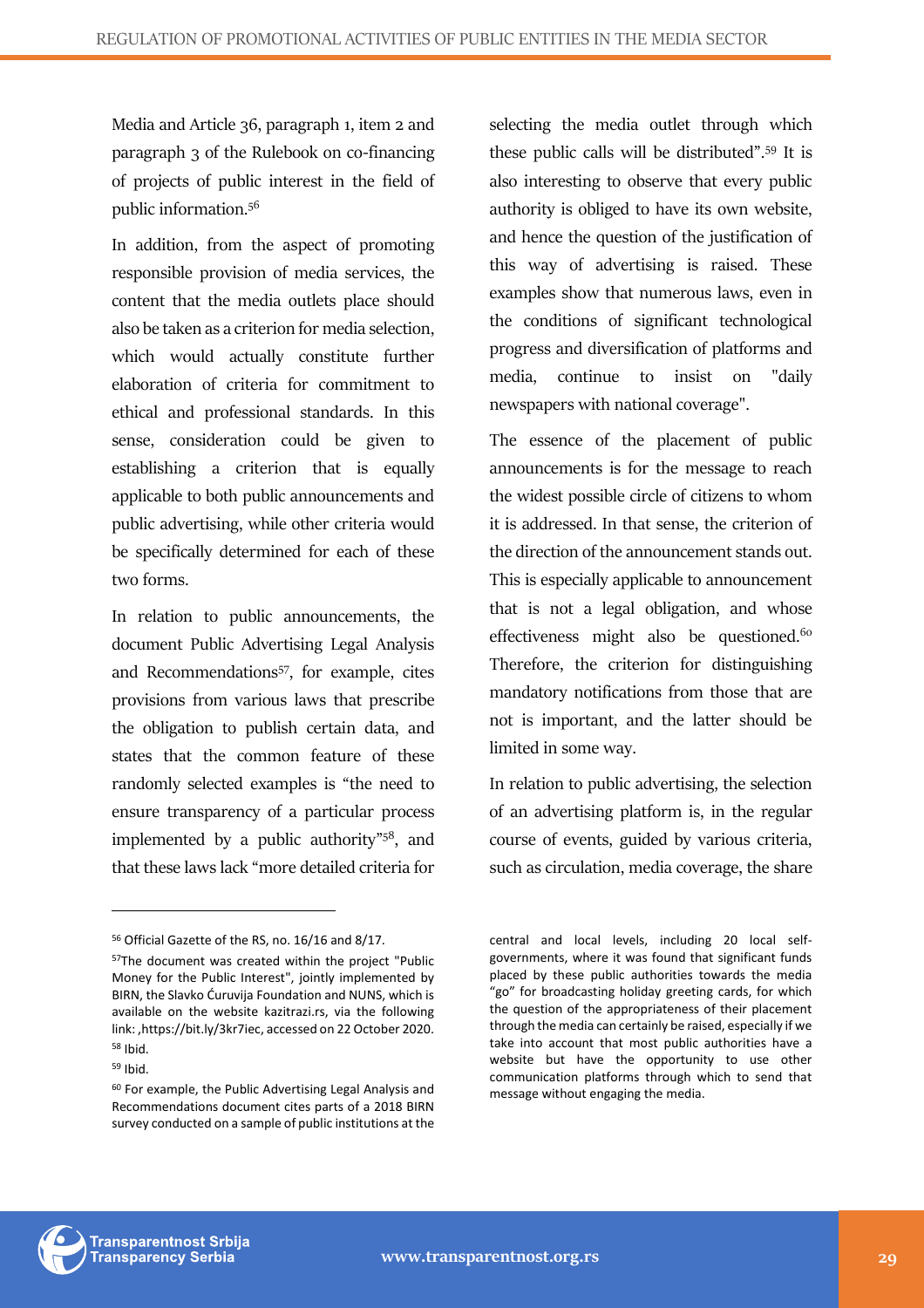of a particular media outlet in the audience (audience share, i.e. readership, listenership and viewership, number of visits), through media interaction (related to on-line media), the presence of media outlet on multiple platforms, the discount provided by a particular media outlet, etc. In this sense, any imposition of strict and restrictive limitations on commercial advertising by public authorities could easily constitute a restriction on their freedom of business operations. Therefore, the imposition of restrictions should be approached with caution.

#### **PROPOSED VERSION OF ARTICLE**

*Application of the rules on public procurements*

#### *Article X3*

*(1) Public authority, as a contracting authority in terms of the law regulating public procurements, shall procure public announcements and public advertising in the public procurement procedure as set by the law regulating public procurements, as well as in line with the provisions hereunder.* 

*(2) Public advertising and/or Public announcement subject to public procurement rules in the sense of this Law shall be performed in a way to convey the desired information to its intended recipients, with the most rational use of public funds and with the application of public procurement principles.*

*(3) Legal protection in the contract awarding procedure referred to under paragraph 1 hereunder, monitoring and supervision over* 

*the execution of the contract shall be provided in accordance with the law governing public procurements.*

*(4) In connection with the contract awarding procedures and the execution of contracts referred to in paragraph 1 hereunder, the penal provisions prescribed by the law governing public procurements, as well as the penal provisions prescribed by this Law, shall apply.*

*(5) The contracting authority shall be obliged to closely regulate under its enactment the methods of planning, conducting of public procurement and monitoring of the public procurement contract execution, and all issues of importance for planning, conducting and monitoring of procurements, i.e. procurement contracts referred to in paragraph 1 of this Article.*

*(6) Public procurement of services referred to in paragraph 1 of this Article shall be conducted even when its estimated value exceeds 500,000 dinars, but is under the thresholds for the application of the public procurement procedure determined in the law governing public procurements.*

*(7) The contracting authority is not entitled to purchase air time for television or radio broadcasting, nor air time for broadcasting programme content from media service providers, in order to avoid the application of the provisions of this Law.*

*(8) A contract on the procurement of public announcement and public advertising services concluded contrary to the provisions of this Law, as well as a contract concluded by the* 

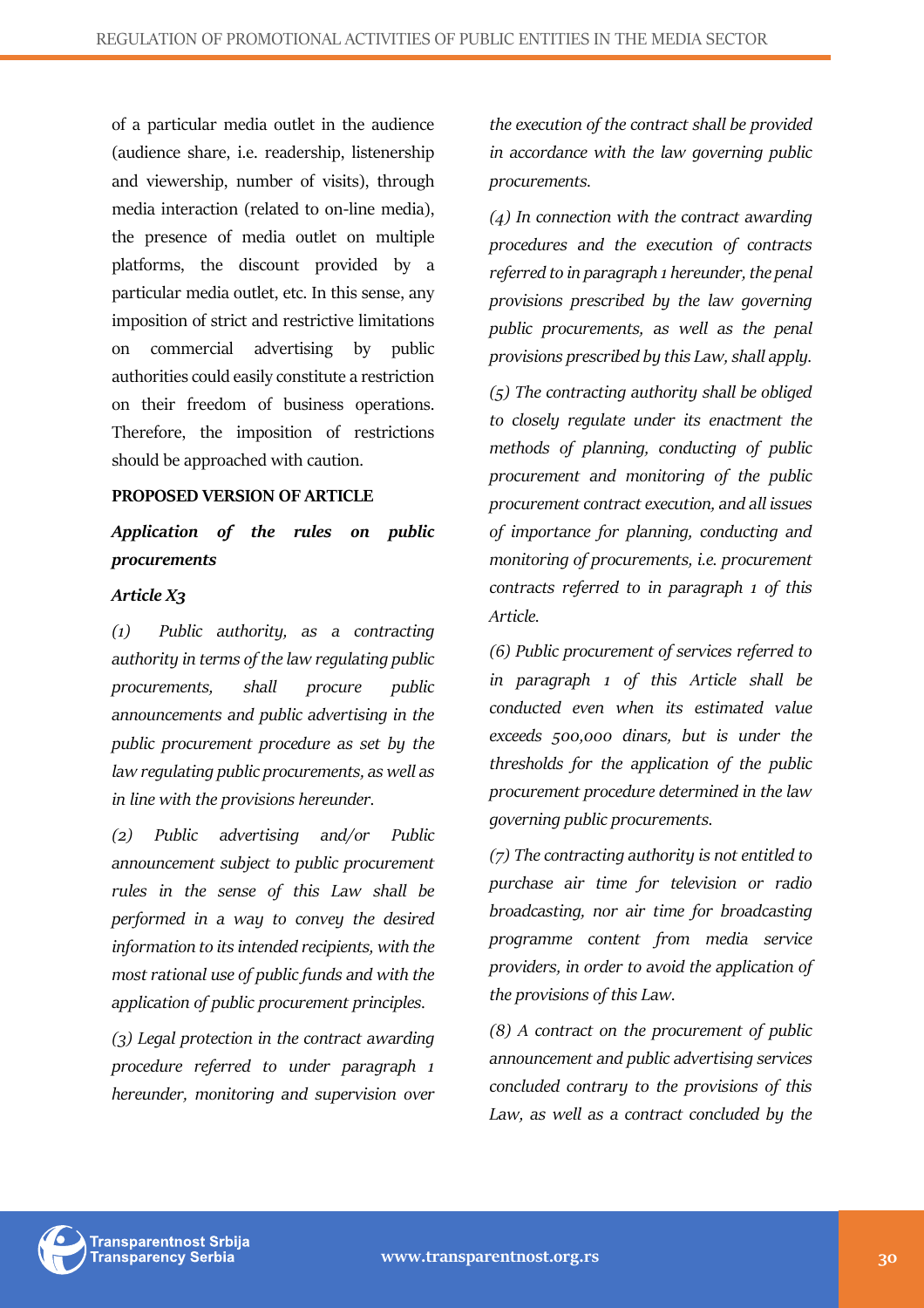*contracting authority on other legal basis, with the scope of procuring the public announcement or public advertising services within the meaning of this Law, shall be null and void and no payment can be made under it.*

# *Mandatory public announcement and public advertising*

#### *Article X4*

*(1) Mandatory public announcement and/or public advertising shall constitute the publication of a certain announcement in the media, which a public authority must perform in a certain situation, on the basis of the law or other regulation.*

*(2) When a public authority is obliged to make public announcement and/or public advertising on its website, i.e. on the Internet page or a special portal maintained by another authority, the publication on its own website shall be made no later than on the same day.*

*(3) When the obligation to publish it in the official gazette or in the media outlet is prescribed, the announcement shall also be published on the website of the public authority no later than on the day of publication in the official gazette, i.e. in the media outlet.*

*(4) Announcement referred to in paragraph 1 of this Article shall be composed so as to contain the elements necessary for the fulfilment of the prescribed obligation, with the use of the usual length and manner of presentation for a certain type of media outlet.*

# *Selection of media outlets for mandatory public announcement and public advertising*

## *Article X5*

*(1) The public authority shall determine in the tender documentation objective and nondiscriminatory criteria for the qualitative selection of the economic operator, criteria for awarding the contract, as well as criteria for selecting the media outlet in which mandatory public announcement and public advertising shall be made.*

*(2) The authority must determine in its tender documentation the geographical dimension of the announcement, the profile of the recipients that should receive the mentioned announcement, an indication that a certain type of media outlet, or media outlet with certain properties is an adequate means of informing those recipients, i.e. that via such media outlet it is possible to achieve the purpose of public announcement/advertising, as well as whether that purpose can be provided in an appropriate manner, all in accordance with the provisions of this and the special laws prescribing that obligation.*

*(3) When preparing the tender documentation, and in order to formulate objective and non-discriminatory criteria referred to in paragraph 1 hereunder, the authority shall determine whether there is relevant information on the extent to which certain media outlets gain access to recipients (e.g. members of a particular profession, residents of a particular place), and before* 

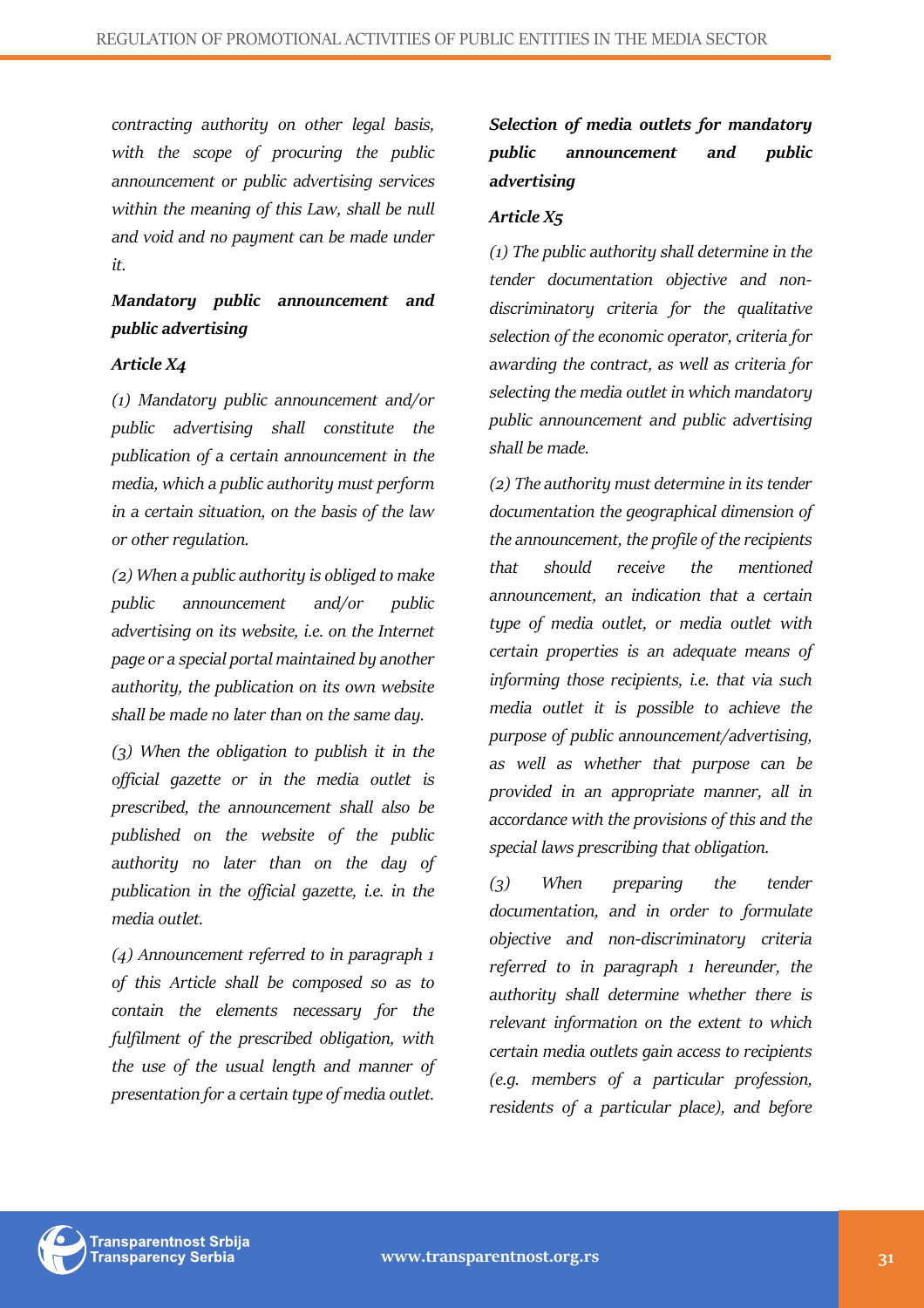*conducting the public procurement market research shall be conducted.*

*(4) In the tender documentation, the authority will envisage the exclusion of the economic operator due to accountability for a severe form of unprofessional conduct, as in cases when there are no guarantees of commitment to the professional and ethical media standards of a particular media outlet. The reason for exclusion shall be the existence of evidence that in the year preceding the publication of the announcement / advertisement, a measure was imposed by the regulatory body (for electronic media) or the Press Council (for print and on-line media), which determined that the media in which such announcement / advertisement would have been published violated legal provisions, or the standard of professional ethics in relation to the protection of human rights (such as violation of the right to presumption of innocence before a court decision in the media content, violation of the right to privacy by publishing personal data that does not serve public interests, violation of the provisions concerning the special protection of minors, as well as violation of other provisions protecting human rights), that the publisher of the media outlet where the announcement would have been published has outstanding obligations based on the court decision to publish responses to information and/or corrections in terms of the law governing public information and media, as well as that it has due and outstanding liabilities based on* 

*the use of funds from public sources to cofinance media programmes of public interest.*

*(5) A public authority may not impose conditions on economic operators in terms of financial and economic capacity, nor require certain references.*

*(6) Within 48 hours from the publication of the public call, the public authority shall send a notification on the initiated procurement procedure to all registered media outlets for which it has determined by market research that are able to provide the service, using the publisher's e-mail address published in the register of companies.*

*(7) Criteria for qualitative selection of an economic operator must include the ability of the media outlet to transmit the announcement to the recipients in a certain territory.*

*(8) In order to increase competition, the public authority shall use other criteria from paragraph 1 primarily as criteria for awarding the contract, except when the subject and purpose of the procurement do not require to be determined as criteria for the selection of the economic operator.* 

*(9) Public procurement of advertising services may not be carried out under the same public procurement procedure as the procurement of advertising campaign creation services (including the production of advertising messages).*

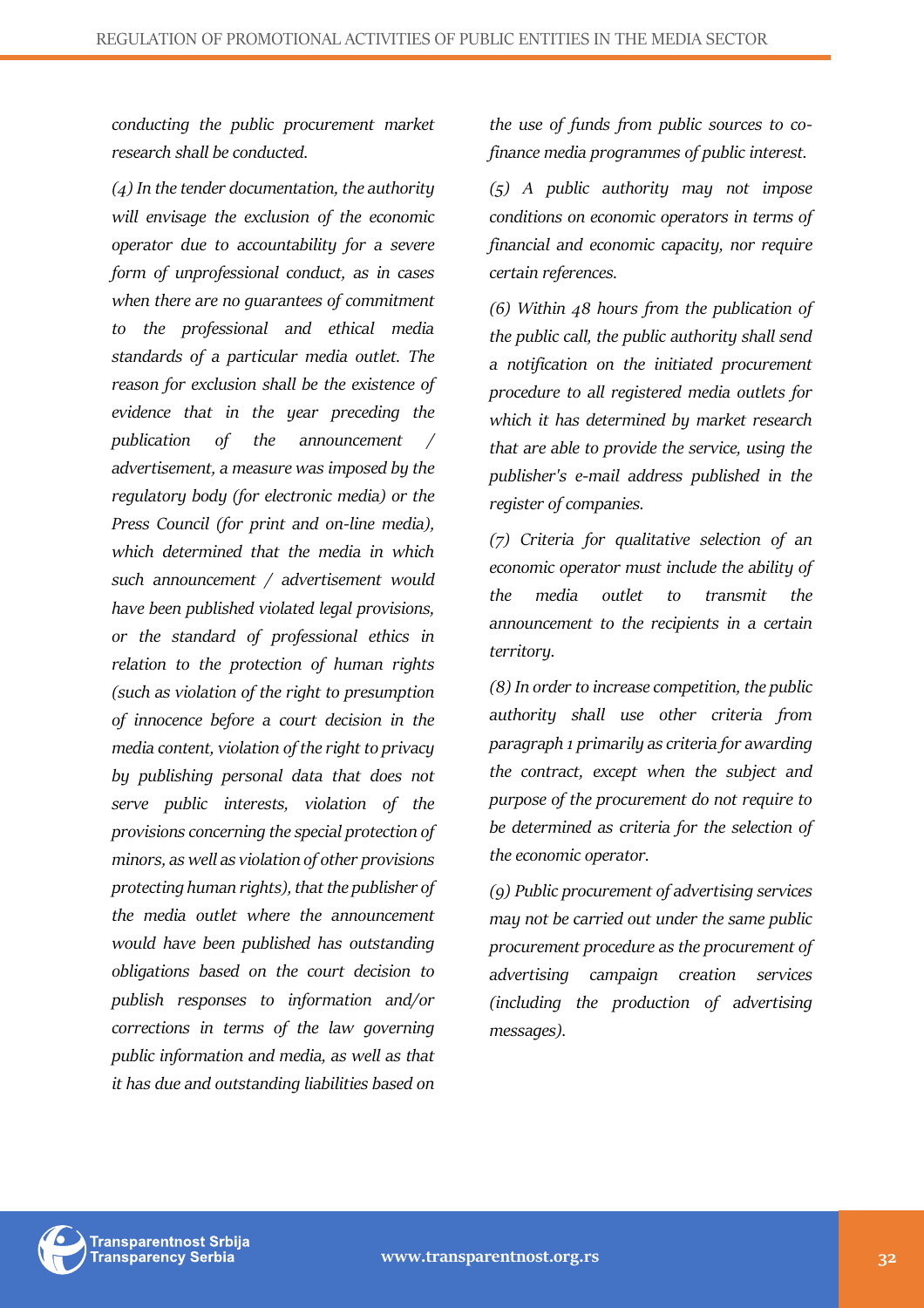# *Optional public announcements and public advertising*

#### *Article X6*

*(1) Optional public announcements and / or advertising is any public announcing, i.e. public advertising, which is not public announcement / advertising referred to in Article X4 of this Law, and which is undertaken by the authority that is the contracting authority in terms of the law governing public procurement.*

*(2) The public authority shall always make optional public announcement /advertising via non-media communication channels (e.g. by publishing on its own website).*

*(3) Exceptionally, a public authority may conduct optional public announcement /advertising through the media outlet provided that the following conditions are met:*

*1) a public authority is expressly authorized by the provisions of a special regulation to perform tasks within its competence in that way;*

*2) prior to initiating the public procurement procedure, the public authority conducted market research and published information in the tender documentation that showed that announcement is necessary to achieve a certain goal and that that goal could not be achieved to the necessary extent without procurement of public announcement, or public advertising service;*

*3) the public authority has determined in the tender documentation measurable indicators for the achievement of the goal and the manner of monitoring the achievement of the goal that must be in direct connection with the public announcement, i.e. public advertising.*

*(4) If the conditions referred to in paragraph 3 of this Article are met, the provisions of Article X5 of this Law shall apply accordingly to optional public announcement/ advertising.*

*(5) A public authority may award several contracts within one procurement of optional public announcement/advertising services, i.e. it can award one contract arranging such announcement/advertising on several media outlets, if in that way the purpose of public announcement/advertising is achieved to a greater extent and if at the same time the rational use of public funds is ensured.*

#### *Restrictions on conducting procurements*

## *Article X7*

*(1) A public authority may not initiate the public procurement procedure referred to in Article X6 of this Law from the day of launching to the day of holding elections for members of parliament and elections for the President of the Republic.*

*(2) A public authority founded by the Republic of Serbia may not initiate the public procurement procedure referred to in Article X6 of this Law from the day of launching to the day of holding elections for councillors in* 

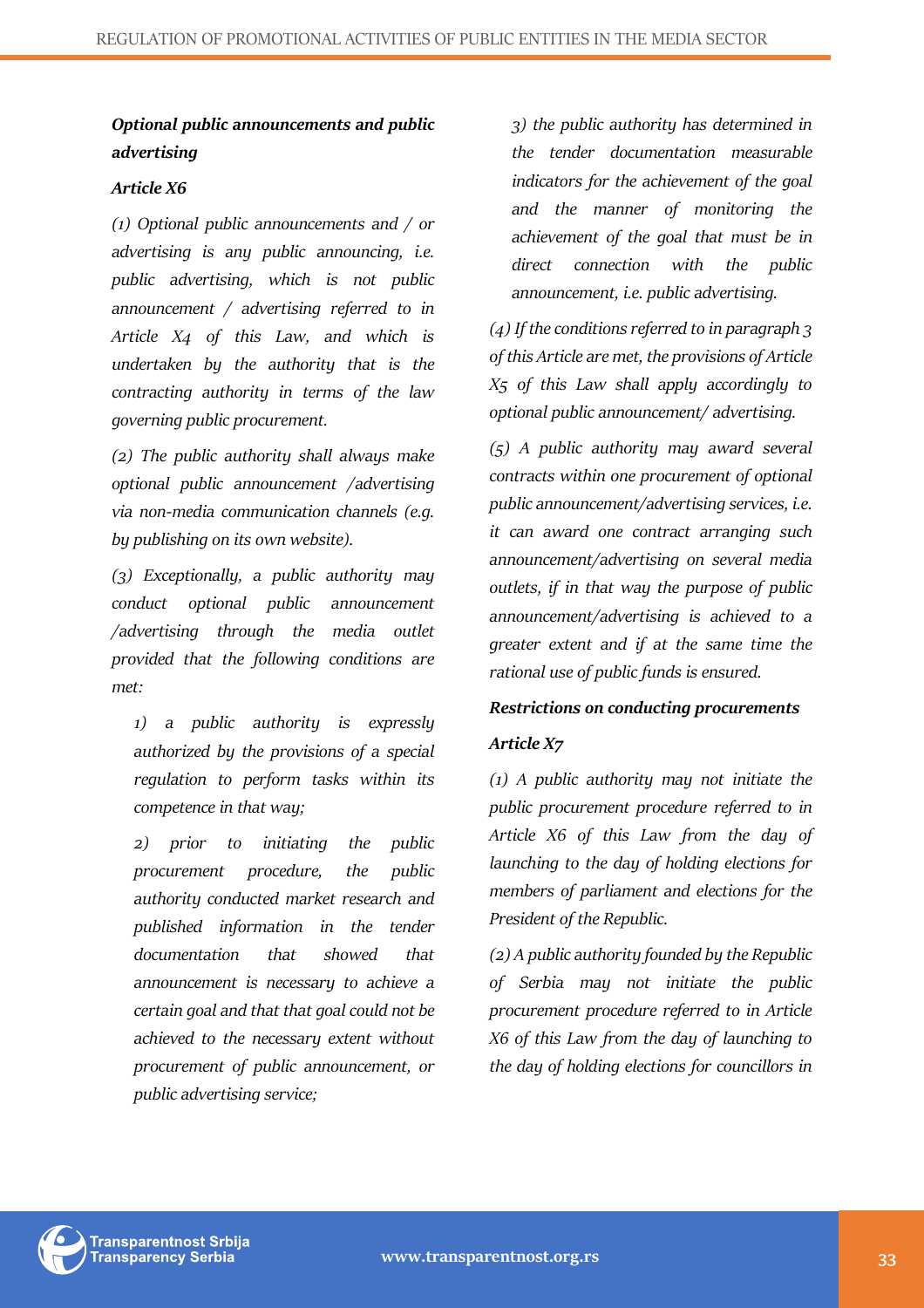*more than half of the local self-government units on the territory of the Republic.*

*(3) A public authority founded by the Republic of Serbia, territorial autonomy and local selfgovernment unit from the autonomous province territory cannot initiate the public procurement procedure referred to in Article X6 of this Law from the day of launching to the day of holding elections for members of the Autonomous Province Parliament.*

*(4) A public authority founded by a local selfgovernment unit cannot initiate the* public *procurement procedure referred to in Article X6 of this Law from the day of launching to the day of holding the elections for councillors in that local self-government unit or elections for councillors on the territory of the town municipality which is a part of that local selfgovernment unit.*

*(5) When the public announcement service is contracted, it may not be performed during the ban on initiating the public procurement procedure referred to in paragraphs 1 to 4 of this Article.*

*Public advertising of public authorities founded to satisfy the industry and commercial needs*

#### *Article X8*

*(1) A public authority founded to satisfy the industry or commercial needs in terms of the definition of the law governing public procurement, operating under regular market conditions, with the aim to make a profit and to bear its own losses arising from its*  *activities, shall apply, in public advertising, the principles of the law governing public procurement and the rules of this law.*

*(2) The public authority referred to in paragraph 1 of this Article shall be obliged to prescribe objective and non-discriminatory criteria for the selection of media outlets to place its public advertising.*

*(3) The criteria referred to in paragraph 1 of this Article must include a guarantee of commitment to professional and ethical media standards of a particular media outlet, which is proven by obtaining information from competent authorities that in the year preceding the placement of advertising no measure was imposed by the regulatory body (for electronic media) or the Press Council (for print and on-line media), establishing that a particular media outlet violated legal provisions, or ethical professional standard in relation to the protection of human rights (such as violation of the right to presumption of innocence before a court decision is rendered in the media content, violation of the right to privacy by publishing personal data that does not serve the public interest, violation of the provisions concerning the special protection of minors, as well as violation of other provisions that protect human rights).*

*(4) The public authority, by carefully assessing all the criteria from this Article, shall make a decision on the selection of media through which the advertising message will be placed, provided that the person whose right* 

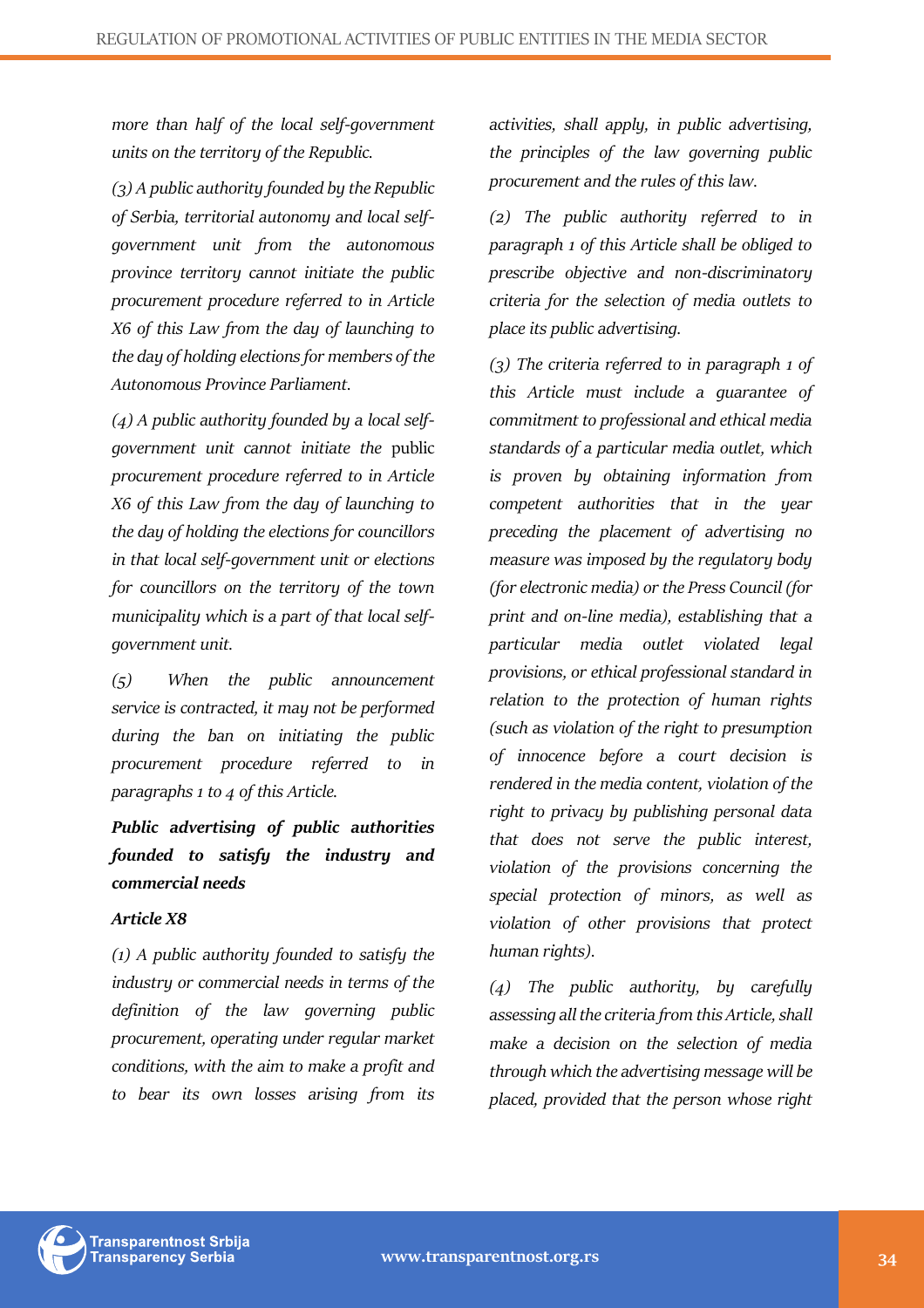*or interest is endangered or violated by such decision has the right to claim damages in accordance with general regulations governing obligations and torts.*

*(5) The application of the rules referred to in this Article shall be monitored by the authority exercising the founding rights and reporting to the public on the matter once a year.*

*(6) The manner of monitoring and reporting referred to in paragraph 4 of this Article shall be regulated in more detail by an enactment of the Government of the Republic of Serbia, i.e. enactments of the Assembly of AP Vojvodina and enactments of assemblies of local selfgovernment units.*

*(7) The public authority, by carefully assessing all the criteria from this article, makes a decision on the selection of media outlet through which public advertising will be placed, provided that the person whose right or interest is endangered or violated by such decision has the right to claim damages in accordance with general regulations governing obligations and torts.*

# *Other forms of public announcement and public advertising*

## *Article X9*

*Public authorities, with the exception of the authorities referred to in Article X8, which are not contracting authorities in terms of the law regulating public procurement, shall apply the public procurement procedure in accordance with the provisions of this law and the law governing public procurement when* 

*conducting procurement for mandatory or optional public announcement or public advertising, which is related to the exercise of public authority or the use of public funds.*

#### **MISDEMEANOUR PROVISIONS:**

A fine ranging from RSD \_\_\_to RSD\_\_ shall be imposed on a responsible persons in a public authority for a misdemeanour if s/he:

*1) fails to apply the rules on conducting public procurement with public announcement and/or public advertising services (Article X3);*

*2) fails to apply the rules concerning the manner of publishing mandatory public announcement and public advertising (Article X4);*

3) does not establish objective and nondiscriminatory criteria for qualitative selection of economic operator, criteria for contract awarding, as well as criteria for selection of media outlet and/or fails to apply other rules concerning selection of media outlet in which mandatory public announcement and public advertising will be performed (Article X5);

4) does not apply the rules concerning optional public announcement and public advertising (Article X6);

5) acts contrary to the restrictions and prohibitions related to optional public announcement and public advertising (Article X7);

6) fails to apply the rules concerning public advertising of public authorities established in

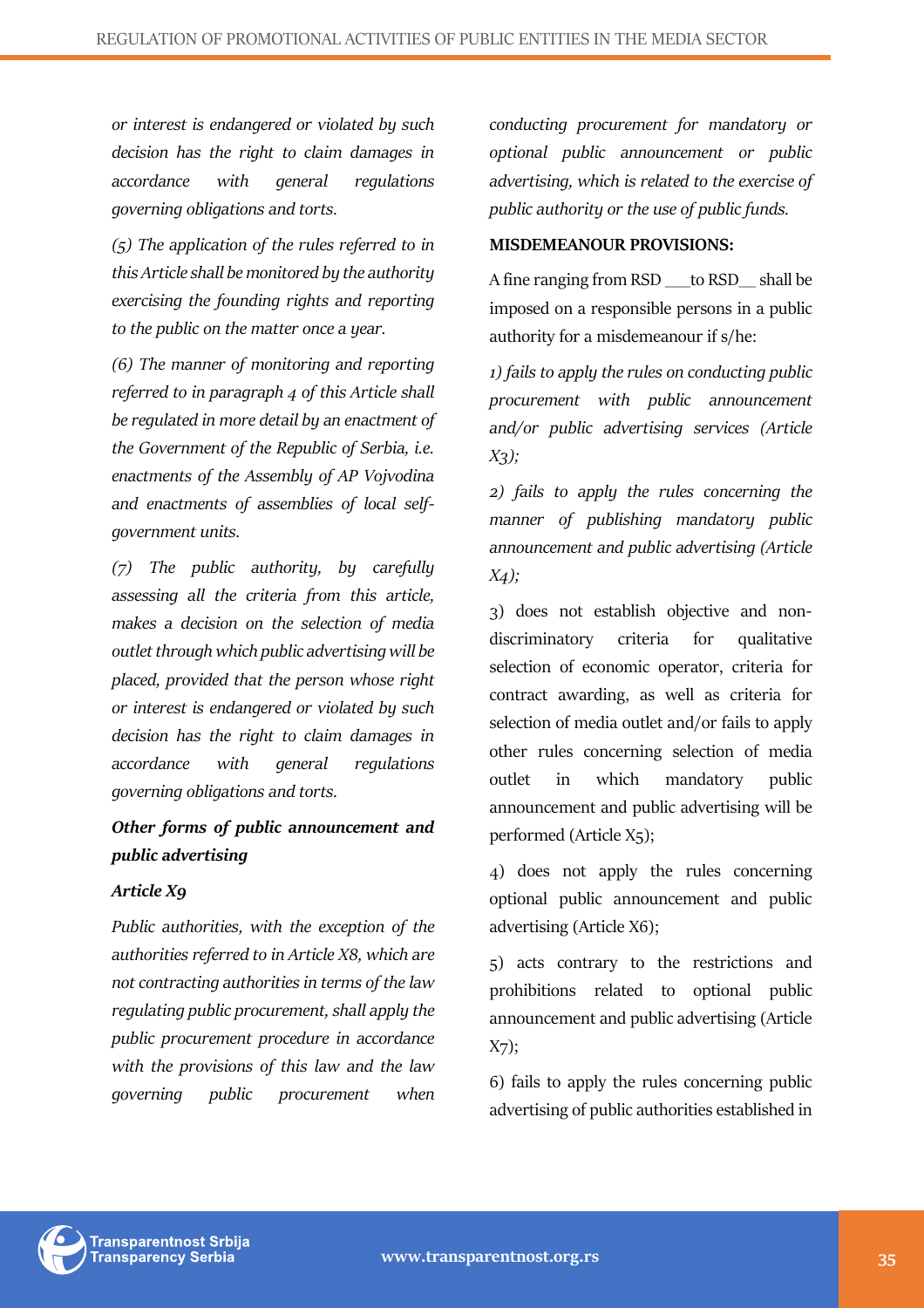order to meet industrial and commercial needs in terms of the definitions of the law governing public procurements (Article X8);

7) fails to apply the public procurement procedure when conducting mandatory or optional public announcement or public advertising, which is related to the exercise of public authority or use of public funds in the case of public authorities other than public authorities referred to in Article X8 and which are not contracting authorities in the sense of the law governing public procurements.

# <span id="page-35-0"></span>4**. DEFINING PROHIBITED FORMS OF PROMOTION**

The document Public Procurements in the Media Sphere<sup>61</sup> from December 2018, among other things, deals with the issue of the unsuitability of certain "media services" to be the subject of public procurement, and it cites numerous reports that show this tendency. These reports "emphasize two basic problems in the application of the LPP to these specific services: 1) inadequacy of "media services" that promote the work of public authorities to be the subject of public procurements in general and 2) indirect influence on project co-financing, which is deliberately circumvented in order to finance through public procurement the media outlets that are perceived as eligible."<sup>62</sup>

The mentioned document elaborates in detail why the mentioned services cannot be the subject of public procurement, but the same arguments could be used in the context of banning certain promotional activities of public authorities, specifically in the context of applying the Law on Public Information and Media and the Law on Advertising.

The media services mentioned in the document are mainly related to "audio-visual media content promoting the work of public authorities in the form of editorially shaped content, which is actually a form of advertising (covert)".<sup>63</sup> The same document states that the existence of a promotional element in the procurement of these services actually qualifies these services as advertising services.



<sup>61</sup> The document was created within the project "Public Money for the Public Interest", jointly implemented by BIRN, the Slavko Ćuruvija Foundation and NUNS, which is available on the website kazitrazi.rs, via the following

link: ,https://bit.ly/2TlOnW9, p.9-12, accessed on 22.10.2020. <sup>62</sup> Ibid, page

<sup>63</sup> Ibid, page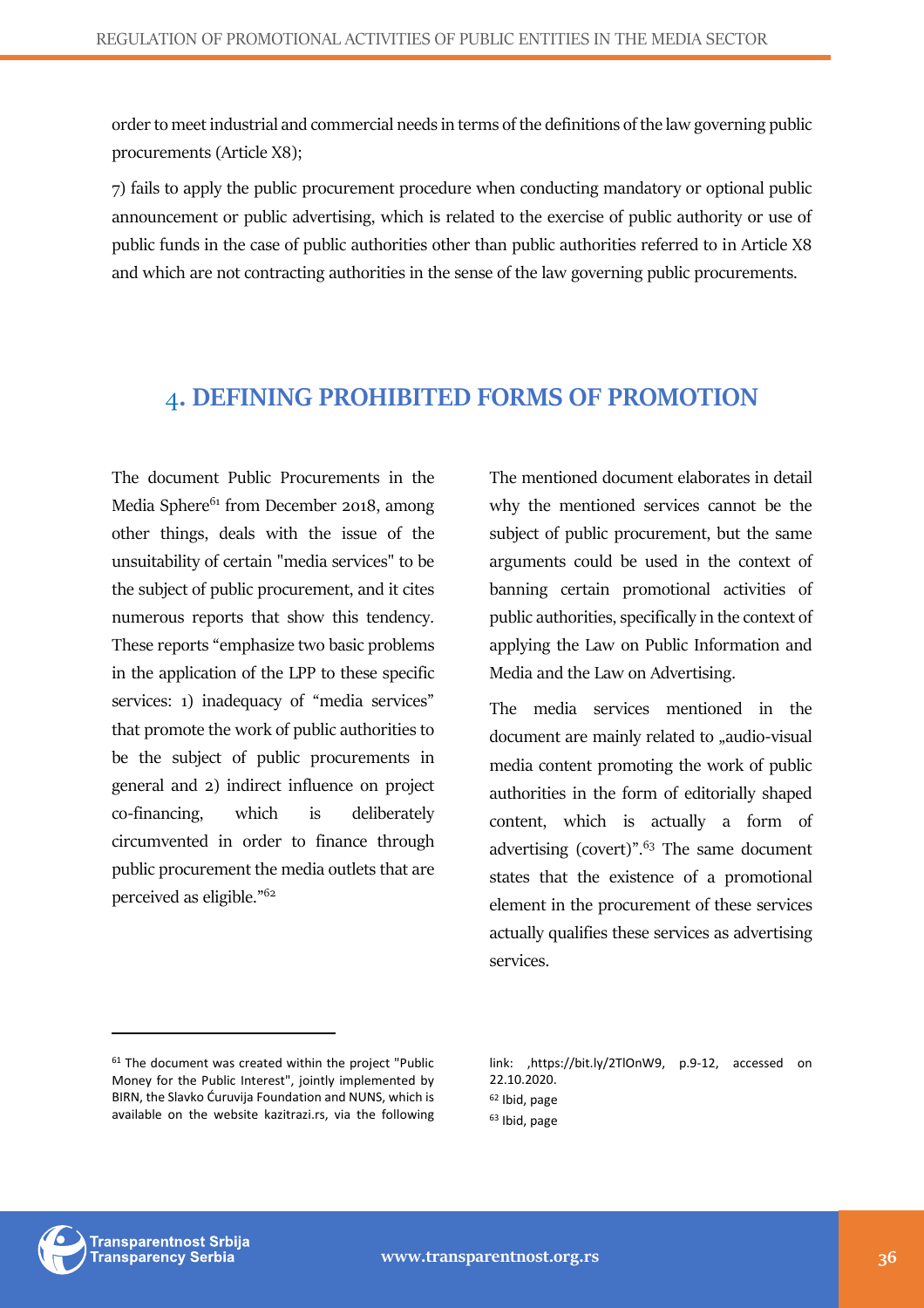As already mentioned, the definitions of the Law on Advertising on the one hand reduce advertising to commercial advertising of persons who have the status of a trader, but they also state that this law applies to public authorities.<sup>64</sup> This in fact means that promotional activities of public authorities are legally equated with (commercial) advertising, which leads to the application of the provisions of the law, even those governing covert advertising. Covert advertising is defined as "representation of goods, services, business names, trademarks or other marks, or activities of a natural person or legal entity engaged in the production of goods or provision of services, with the intention that such representation has the purpose of advertising and may mislead the public with regard to its actual nature, provided that the intention is deemed to exist in particular, if it is carried out with monetary or other compensation".<sup>65</sup> The criterion of editorial justification is also used as one of the criteria for determining whether an advertisement is covert.<sup>66</sup> Although this provision is formulated for commercial advertising due to (congruent) application of advertising rules to other types of promotional activities, including promotional activities of public authorities. In order for an advertisement not to be covert, there must be a so-called "identification mark", which actually classifies specific content as advertising. $67$  If there is no identification mark, covert advertising is prohibited<sup>68</sup>, and violation of this prohibition is the basis for misdemeanour liability.<sup>69</sup>

The mentioned document emphasizes that media services "acquired" through public procurement:

- have a promotional element (for example, monitoring the work of local selfgovernment authorities). Those "services" in particular aim to advertise the activities of public authorities, and in addition have monetary equivalent (value of specific public procurement);
- mislead the recipient, as editorially shaped and promotional contents are mixed;

• are contrary to the general principles of the Law on Public Information and Media<sup>70</sup>, and starting from the fact that

- <sup>66</sup> Law on advertising, Article 12 paragraph 3.
- <sup>67</sup> Law on advertising, Article 13
- <sup>68</sup> Law on advertising, Article 12 paragraph 1.
- <sup>69</sup> Law on advertising, Article 78 paragraph 1 items 3 & 4



<sup>&</sup>lt;sup>64</sup> The Law actually mentions "public advertising performed by state authorities, or holders of public authorities", but substantially

that term corresponds to the term of public authority, and is used as such in this context (author's comment.)

<sup>65</sup> Law on advertising, Article 12 paragraph 2.

<sup>70</sup> Primarily, in the context of Article 4 paragraph 3 of the LPIM which prescribes that "the free flow of information through the media outlets must not be endangered, nor the editorial autonomy of the media outlets ...", as well as Article 5 of the LPIM which prescribes that the media publish "information, ideas and opinions on phenomena, events and personalities the public has a legitimate interest to know about, regardless of the manner in which the information was obtained, in accordance with the provisions of this law ", and that "everyone has the right to be truthfully, fully and timely informed about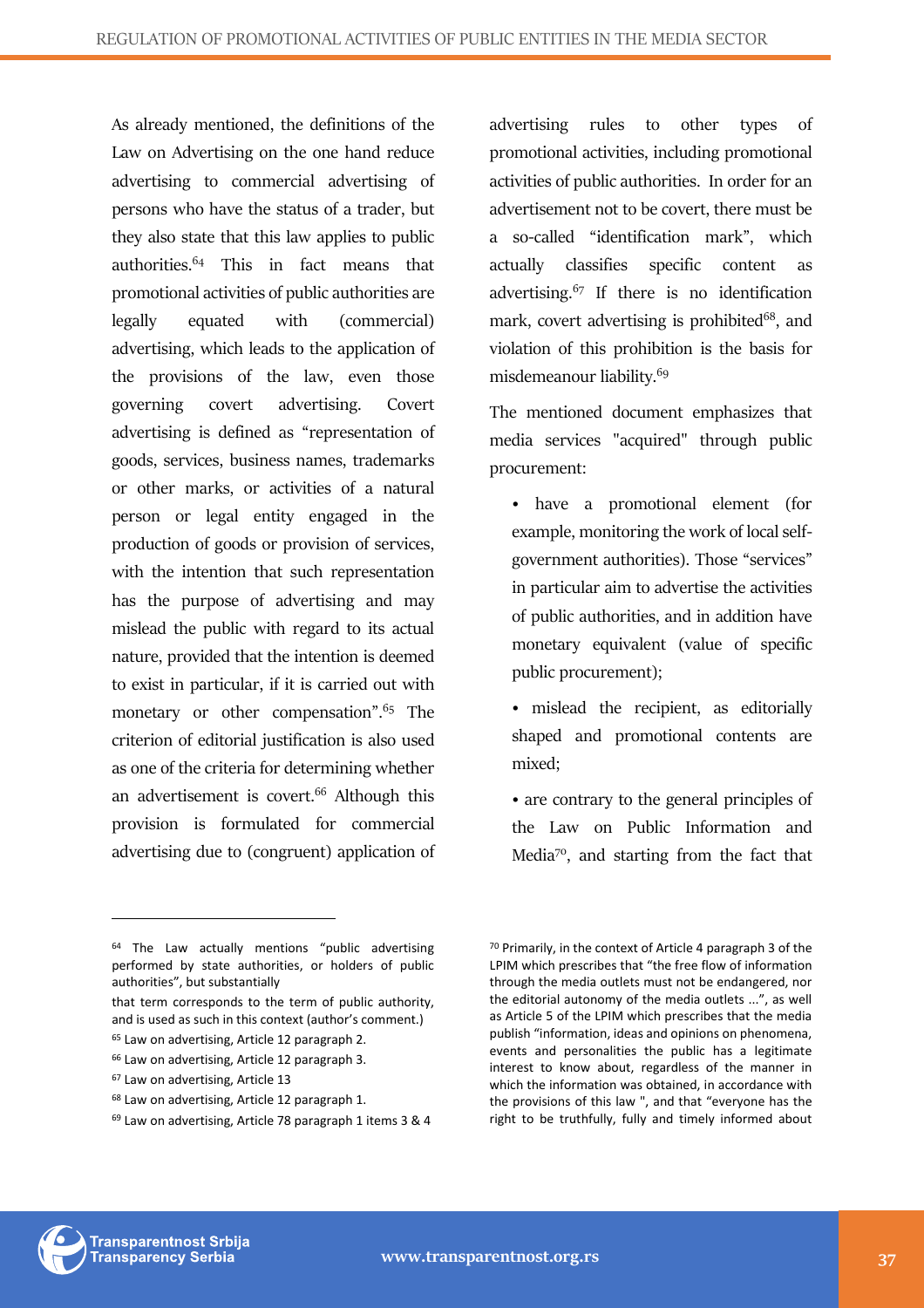paid promotion of public authorities is affirmative in nature, not critical, thus it

represents a form of influence on editorial autonomy, and is disputable from the objectivity point of view - taking into account that it is a paid performance.

In addition, promotional activities are generally not accompanied by an identification mark, so the document concludes that this subject of public procurement is in fact prohibited in such a situation.<sup>71</sup>

In this regard, the findings from the research<sup>72</sup> published in 2018 by the Business Alliance of the Association of Local and Independent Media "Local Press" are illustrative. The report analyses the data on media financing in40 local self-government units. In this research, various forms of business contracts of local self-governments with the media were observed in 25 of the 40 observed municipalities, which were not realized either as calls for co-financing nor as

public procurement of services, including some local self-governments that did not announce tenders for co-financing media content.

Therefore, in practice, the existence of media coverage of the work of public authorities of an affirmative promotional character is evident. It is procured as a service for which a compensation is paid. However, it is also evident that these restrictions are not explicitly regulated by law, and that they need to be specified. Moreover, sometimes there is a legitimate need for public authorities to present certain activities, but not in such a way as to be the promotion of officials. If all these interests are balanced, and if we start from the provisions that previously regulated this area (Law on Advertising of 2015), a satisfactory formulation can be reached.

In addition, an exclusively affirmative presentation of the work of public authorities that is not fact-based leads to the possible application of provisions relating to misleading advertising.<sup>73</sup> Since these



issues of public importance and the media outlets are obliged to respect that right ".

<sup>&</sup>lt;sup>71</sup> The document was created within the project "Public Money for the Public Interest", jointly implemented by BIRN, the Slavko Ćuruvija Foundation and NUNS, which is available on the website kazitrazi.rs, via the following link: ,https://bit.ly/2TlOnW9 pages 11and 12, accessed on 22 October 2020

<sup>72</sup> **The Research on the application of the Law on Public Information and Media** in the local communities with the special focus on the project co-financing, "Lokal pres" and Civil Rights Defenders, December 2018 The Report is available on the website of the PU Lokal Pres, via the following link: ,https://bit.ly/2TuqGLB accessed on 28 October 2020

<sup>73</sup> 40 local self-government units. In this research, various forms of business contracts of local self-governments with the media were observed in 25 of the 40 observed municipalities, which were not realized either as calls for co-financing nor as public procurement of services, including some local self-governments that did not announce tenders for co-financing media content.

Therefore, in practice, the existence of media coverage of the work of public authorities of an affirmative promotional character is evident. It is procured as a service for which a compensation is paid. However, it is also evident that these restrictions are not explicitly regulated by law, and that they need to be specified. Moreover, sometimes there is a legitimate need for public authorities to present certain activities, but not in such a way as to be the promotion of officials. If all these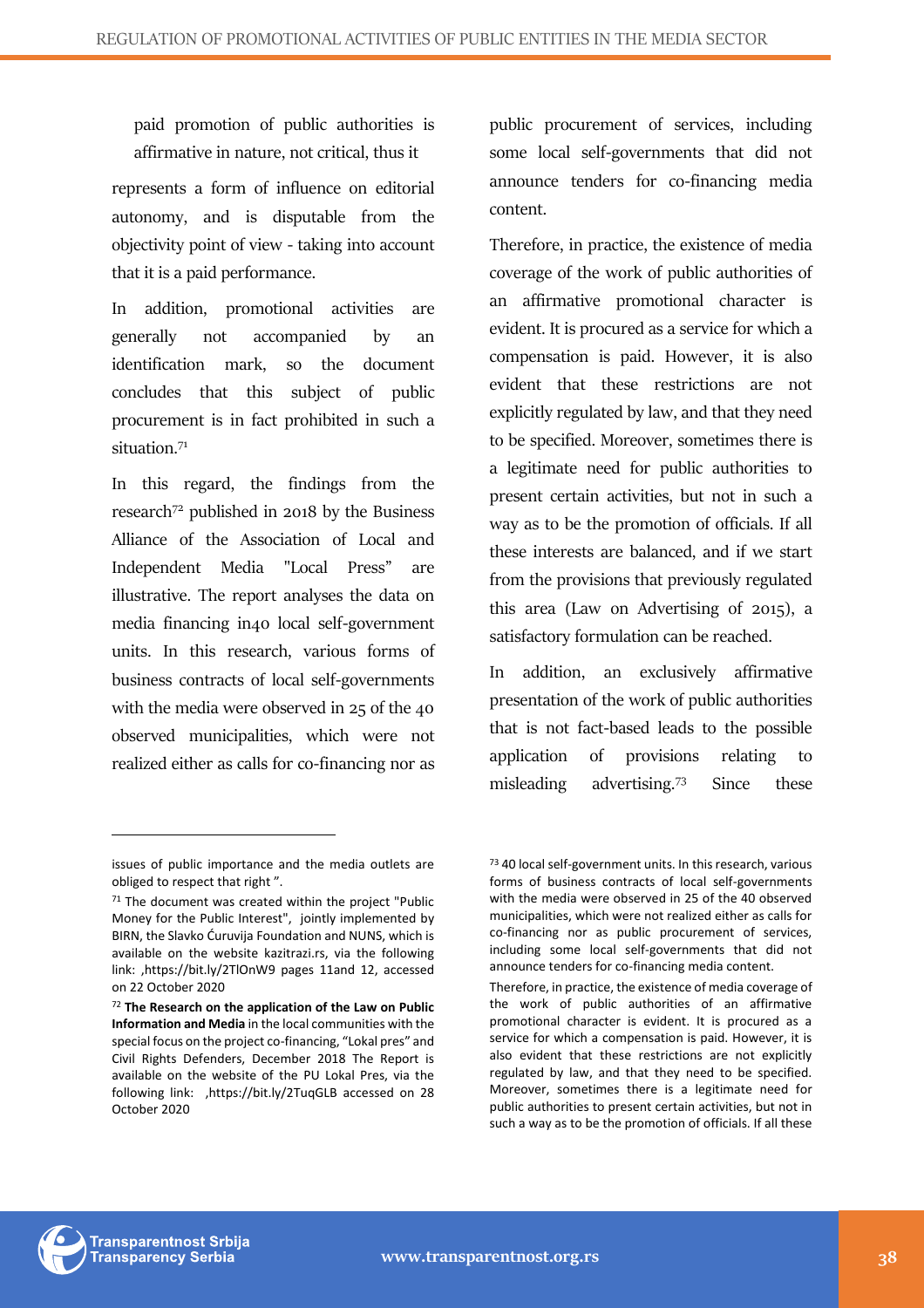provisions are also more appropriate for commercial advertising, it makes sense to provide special rules for public advertising and public announcement of this type.

#### **PROPOSED ARTICLES**

# *Freedom of public advertising and public announcement*

#### *Article X10*

*(1) Public authorities have the right to public announcement and public advertising under the conditions and in the manner prescribed by the provisions of this Law and the law governing the area of advertising.*

*(2) The name, character, voice or personal capacity of an official of a public authority cannot not be used in public announcement and public advertising.*

*(3) If public announcement and public advertising are made via electronic media outlets, free of charge, the duration of that advertising is not included in the duration of TV advertising and TV sales in terms of the law governing advertising.*

# *Prohibition of covert public advertising Article X11*

*(1) Covert public advertising is prohibited.* 

*(2) Covert public advertising means presentation of public authorities and officials of public authorities in the form of media content or presentation of public authorities and officials through the form of public announcement with the intention for this presentation to have the advertising purpose and can mislead the public in terms of its real nature, which has no editorial justification.*

*(3) It will be deemed that there is no editorial justification if it does not concern activities that the public has a legitimate interest in knowing in terms of the law governing public information, and especially if:*

*1) there are no public authorities' announcements of an urgent nature related to threats to life, health, safety or property;*

*2) the duration or length of media content related to the activities of public authorities are of such a scope that does not justify the exercise of citizens' right to information in terms of the law governing public information;*

*3) the presentation of activities is exclusively affirmative;*

*4) in other cases when the media coverage of the activities of public authorities and/or officials has no editorial justification.*

*(4) The media outlets and other means of public information to which this law applies* 



interests are balanced, and if we start from the provisions that previously regulated this area (Law on Advertising of 2015), a satisfactory formulation can be reached. In addition, an exclusively affirmative presentation of the work of public authorities that is not fact-based leads to

the possible application of provisions relating to misleading advertising. 73 Since these provisions are also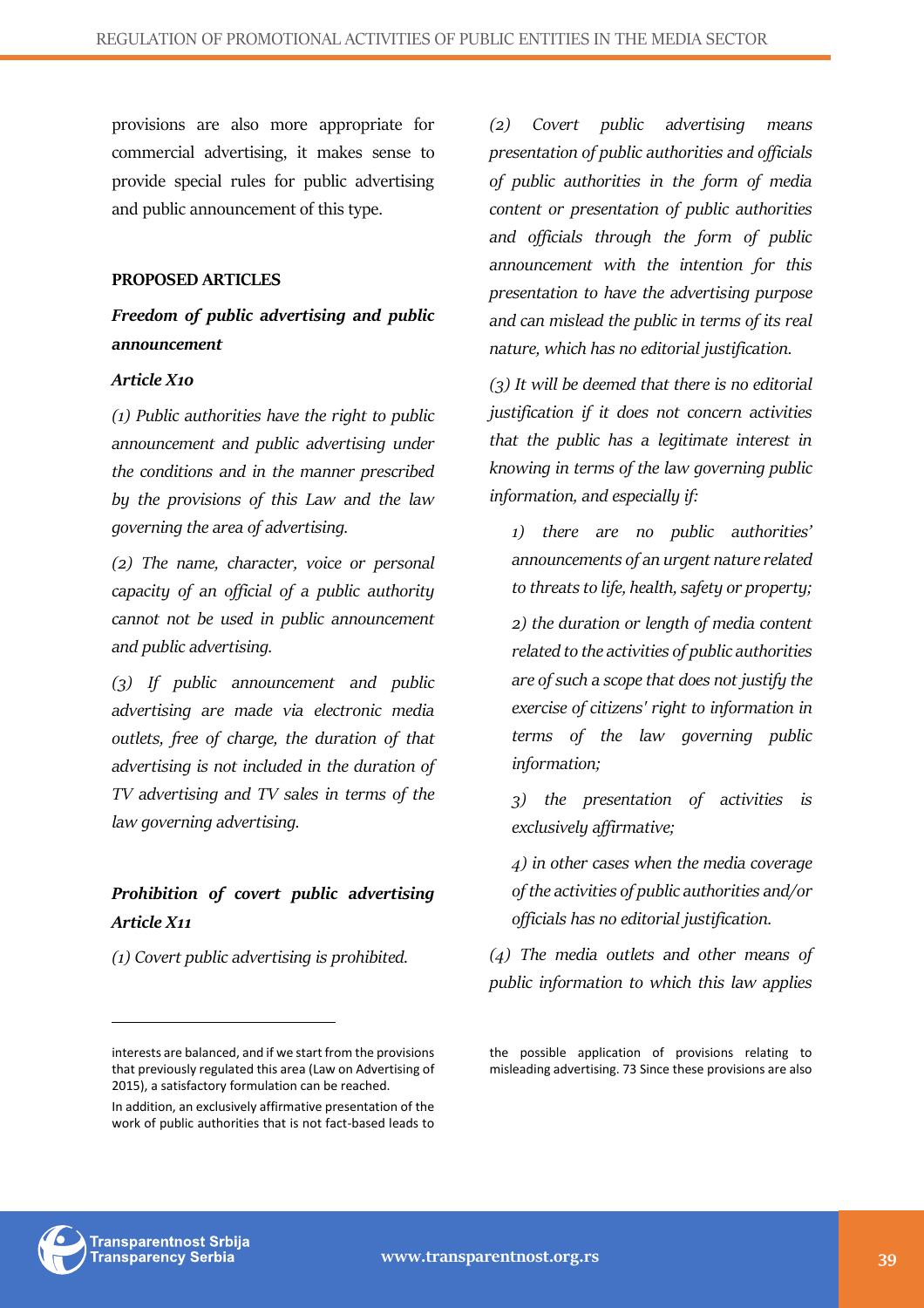*shall be obliged to respect the prohibition of covert public advertising.*

*(5) Prohibitions and restrictions from this article shall apply to all types of media content.*

*(6) If the public advertising is clearly marked with an identification mark, the application of the provisions on covert advertising in a specific situation shall be excluded, and such advertising shall be allowed if the conditions concerning public advertising and public announcements from this law, as well as the conditions from the law governing advertising are met.*

# *Prohibition of misleading public advertising and public announcement*

#### *Article X12*

*(1) Misleading public advertising and misleading public announcement are prohibited.*

*(2) Misleading public advertising and public announcement mean any public advertising and public announcement that, in any way, including the manner of presentation, misleads or is likely to mislead the recipients of such advertising or announcement.*

*(3) A person whose right or interest is endangered or violated by misleading public advertising/public announcement, may file a lawsuit before the competent court requesting that the court orders the cessation of misleading advertising.*

*(4) The provisions on court relief for misleading and comparative advertising from*  *the law governing advertising shall apply accordingly to the court relief procedure referred to in paragraph 3 of this Article.*

#### **MISDEMEANOUR PROVISION:**

A fine ranging from RSD \_\_\_ to\_\_ RSD shall be imposed on a legal entity for a misdemeanour if it acts contrary to the provisions of Article X10- X12.

A natural person or a responsible person in a legal entity shall be imposed a fine ranging from RSD 50,000.00 to RSD 150,000.00 for actions referred to in paragraph 1 of this Article.

An entrepreneur shall also be imposed a fine ranging from RSD 50,000.00 to RSD 500,000.00 for actions referred to in paragraph 1 of this Article.

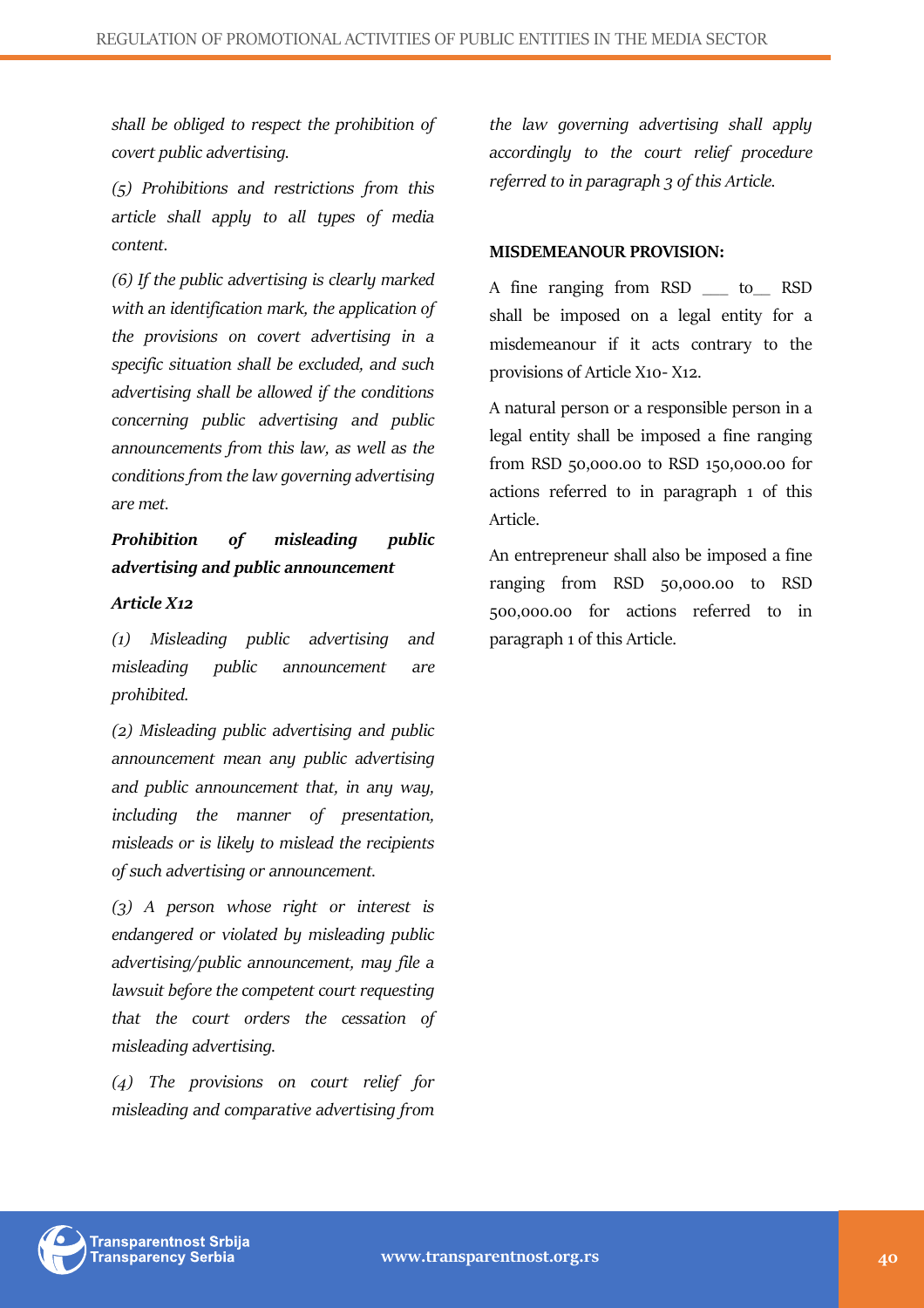# **5. CERTAIN OPEN ISSUES**

# <span id="page-40-1"></span><span id="page-40-0"></span>**Assembly session broadcasting**

One of the common forms of procurement of media services in practice is arranging broadcasting of local assembly sessions. Taking on this obligation is not only a burden for the towns and municipalities that finance this activity, but also for the media outlets, which in order to fulfil the obligation have to significantly change their programme schedule, often for several days in a row. On the other hand, they can also be a suitable means of avoiding the application of regulations on project co-financing, but also a means of "buying influence in the media".

The regulatory body for electronic media is of the opinion<sup>74</sup> that there is no obstacle for media service providers to present such programme content, if they do so within the framework of their license for the provision of services. Thus, such programmes can be broadcast on the media outlets specialized in news programmes, as well as those that have received a license to provide general media services. However, this only addresses the question of whether certain media outlets can in principle have this type of programme as

part of the provision of media services, but not the question of whether the funds allocated on this basis may have a direct or indirect undue impact on editorial independence. It is evident that there is a public interest for citizens to be informed about the work of their representative body, since in that way, at least on a theoretical and principled level, they have the opportunity to learn about the ideas, views and opinions of opposition political actors, not just the ruling ones. However, on the other hand, there is also a potential for corruption in this type of contributions, so the real question is whether this "service" should really be paid for, or whether it represents a regular activity of the media outlets.

Judging by the stated position of the REM, there is no obstacle to continue such practice, if the provision of such services would be contracted through public procurement, which allows competition and selection of bidders who can ensure the achievement of the desired goal. In such procurements and their monitoring, the rules described in the model of the proposed law for optional public announcement and public advertising should be followed in all respects. Among other things, this means rethinking the



<sup>74</sup> Regulatory Body for Electronic Media letter number 07.1955/20-1 of 28 October 2020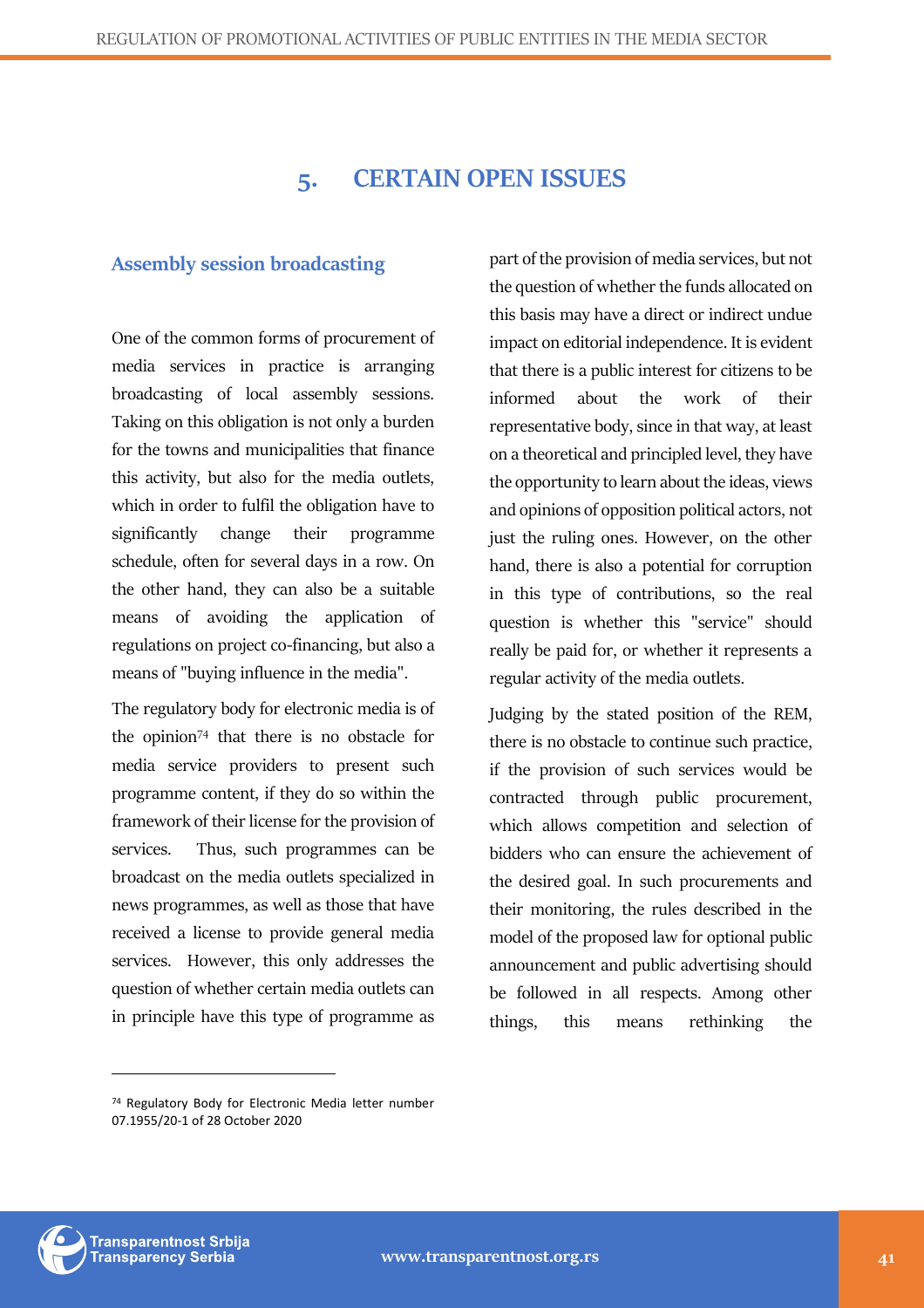effectiveness of this type of communication with the public, having in mind technological progress, as well as the possibility to ensure the transparency of the work of local assemblies in other ways (for example through a special specialized TV channel, to monitor the activities of all representative bodies at all levels of government with different "streamings", depending on the local community the program is dedicated to).

From the legal point of view, the situation would be much clearer if there were unique legal solutions (e.g. in the Law on Local Self-Government) and practice at the level of Serbia, and not to leave these issues to be decided on the level of each local selfgovernment. In the current situation, the very fact that some municipalities *do not allocate* funds for broadcasting the Assembly sessions calls into question the justification of such budget costs even in those municipalities that broadcast. Namely, different practice shows that this is not a necessary budget expenditure.

# <span id="page-41-0"></span>**(Im)possibility of public-private partnership**

The Law on Public-Private Partnerships and Concessions<sup>75</sup> regulates, among other things, the conditions and manner of drafting, proposing and approving public-private

partnership projects, entities that are competent or authorized to propose and implement public-private partnership projects, rights and obligations of public and private partners, the form and content of the public contract, as well as legal protection in public contract award procedures. Amendments to that Law have been planned for a long time, primarily for the purpose of harmonization with the valid EU directives. Public-private partnerships are contracted in the public procurement procedure or in a special procedure for concessions.

Article 7 of the Law defines the publicprivate partnership as a "long-term cooperation between public and private partner for the purpose of providing financing, construction, reconstruction, management or maintenance of infrastructural and other facilities of public importance and provision of services of public importance, which may be either contractual or institutional." The subject of a PPP may not be the exclusive commercial use of goods in general use or other goods or the exclusive delivery of goods.

The basic forms are institutional PPP, contractual PPP and concession. The obligation of a private partner may, inter alia, be contained in the provision of services of public importance, with one or more obligations such as: financing, management and maintenance, in order to provide services



<sup>&</sup>lt;sup>75</sup> Official Gazette of the RS, no. 88/11, 15/16 and 104/16).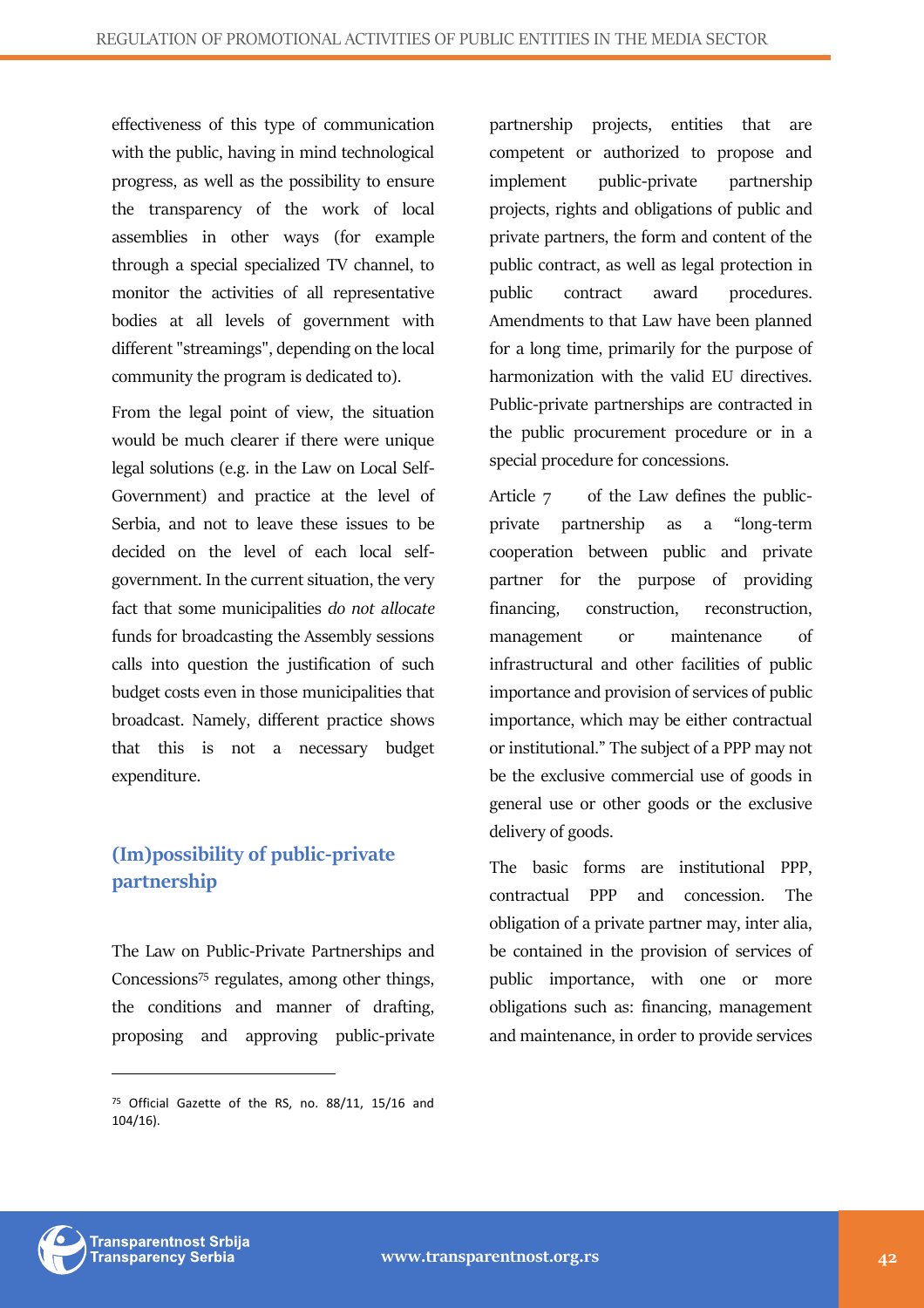of public importance to end users within the competence of the public partner, or in order to provide the necessary preconditions for the public partner to provide services of public importance within its competence, or provide services of public importance within the competence of public partners to end users.

There is a possibility for the public partner to transfer certain real rights to the private partner for the assumed obligations or to grant it a concession or to pay it in cash for the assumed obligations or to allow it to collect compensation from end users for the provided services, if so provided by the PPP project proposal/ concession enactment. There is also a possibility for the public partner to allow the private partner to perform commercial activities or build other facilities within the implementation of the PPP project, but only if it is not possible to provide the required level of profitability of the public-private partnership project and return on investment.

What can be the subject of public-private partnership is not itemized in this law , so there is no explicit prohibition for public partners to conclude contracts with media service providers in this way. However, some prohibitions arise either from the explicit norms of other regulations, or from the nature of the contract that would be concluded in this way.

In this sense, it could not be legal to contract an institutional public-private partnership between a public and a private partner, as it would involve the establishment of a joint venture. On the other hand, by the explicit provision of Article 32 paragraph 4. of the Law on Public Information and Media, it is prohibited to have as a media publisher a legal entity established directly or indirectly by the Republic, Autonomous Province, a local selfgovernment unit, as well as an institution, enterprise and other legal entity that is wholly or partly state-owned, i.e. which is financed in whole or in part from public revenues.

With regard to the concession, Article 10 of the Law stipulates that a commercial contract regulates the commercial use of a natural resource, a good in general use that is in public ownership, or a resource owned by a public body, or conducting of an activity of general interest, that a public partner assigns to a private partner, for a definite period of time, under specially stipulated conditions, against payment of a concession fee by the private, i.e. public partner, whereas the private partner assumes the risk related to the commercial use of the subject matter of concession. Concession for public services, in terms of this law, is a contractual relationship identical to a contract for public procurement of services in accordance with the law governing public procurements, if the compensation for services provided consists either of the right to commercial use or provision of services or that right along with payment.

It would be very difficult to envisage a situation in which a public partner could even consider the possibility of transferring the performance of activities of general interest to

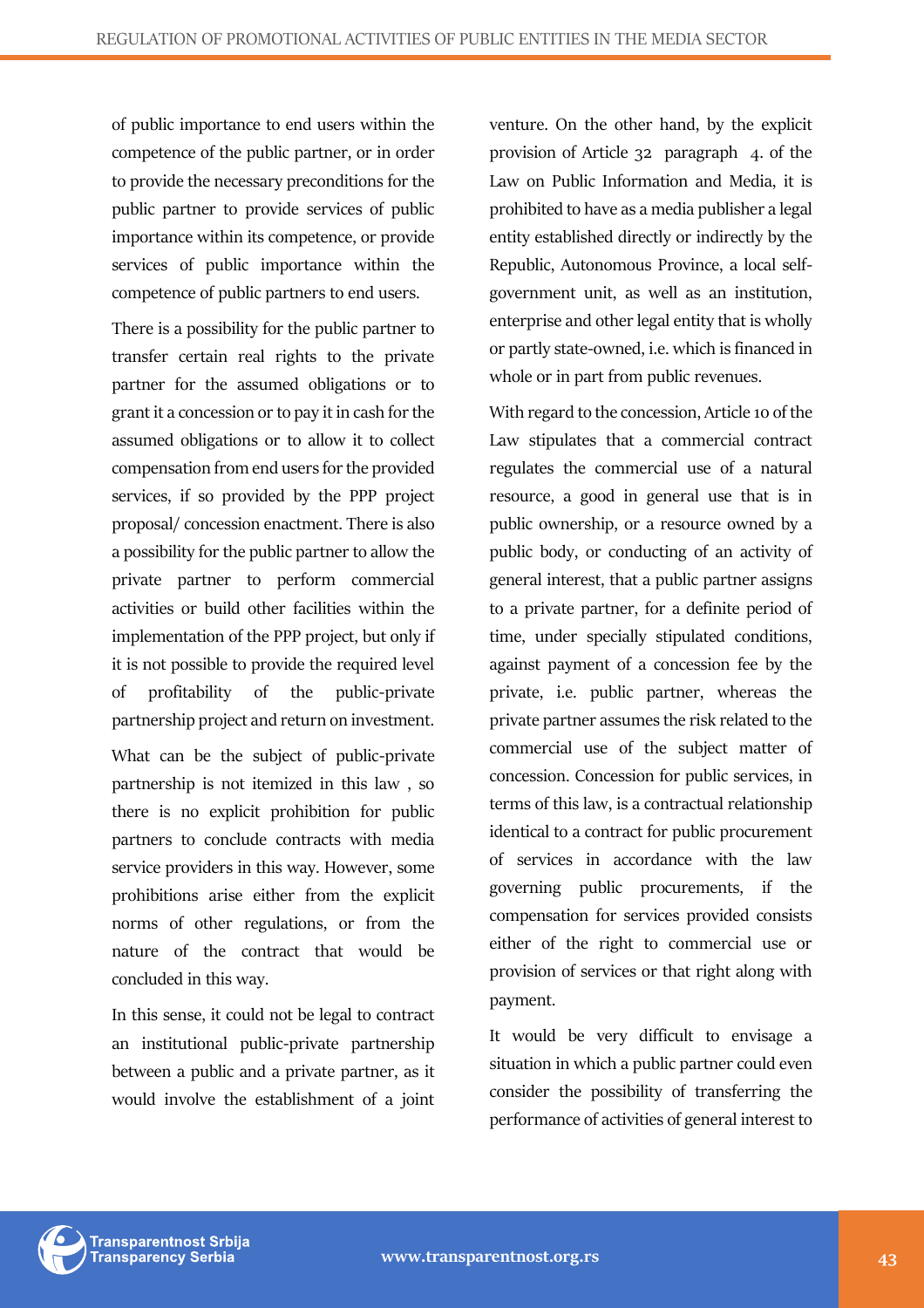a media publisher. Definitely such a consideration could not be supported by the Law on Public Information and Media. Namely, Article 16 of that Law prescribes that the Republic of Serbia realizes the public interest in the field of public information exclusively by establishing public media services, i.e. institutions on the territory of Kosovo and Metohija, enabling national councils of national minorities to establish institutions, companies and foundations with the prescribed goal, as well as by co-financing projects in the field of public information in order to achieve the public interest. Therefore, there is no room to entrust the performance of activities of general interest, for which a state body or another body would otherwise be competent, through a concession to a private partner.

When it comes to the third form of the PPP, contractual public-private partnership, it is important to consider in particular the provisions of Article 18 of the Law on PPP. It stipulates that the term for which a public contract is concluded is determined "in such a manner as not to restrict the market competition beyond what is necessary to secure usage of the private partner's investment and a reasonable return on the invested capital, while at the same time taking into account the risk related to the commercial exploitation of the subject matter of such

contract." That term cannot be shorter than 5 or longer than 50 years.

One could imagine a situation in which an authority would wish to satisfy a need in the long run by entering into a long-term arrangement with the publisher of a particular media outlet. However, it is not possible to imagine that a public partner could do this without seriously distorting market competition, even if the shortest legal term (five years) were applied. Even if the legal terms in PPP are shorter, the big question is whether there could be a situation in which this type of cooperation would be justified, and therefore allowed.

Thus, a government body that wants to reach the public with certain content has the opportunity to do so through public announcement and public advertising, by applying the public procurement procedure for each specific situation. Even before it enters the public procurement procedure, the contracting authority should try to reach the recipients in another way - by publishing information on its website and the like. The need for some kind of public-private partnership could be considered only if there are no media outlets at all that can reach the recipients of advertising and if there is no commercial interest for such media outlets to appear.<sup>76</sup> It is hard to imagine that such a



<sup>76</sup> For PPPs in principle, there would be no justified reason even if the media outlets are not currently interested in transmitting government announcements and advertisements, as this could be an indication that the

contracting authority has misstated the value of the procurement, i.e. that it has planned insufficient funds for it.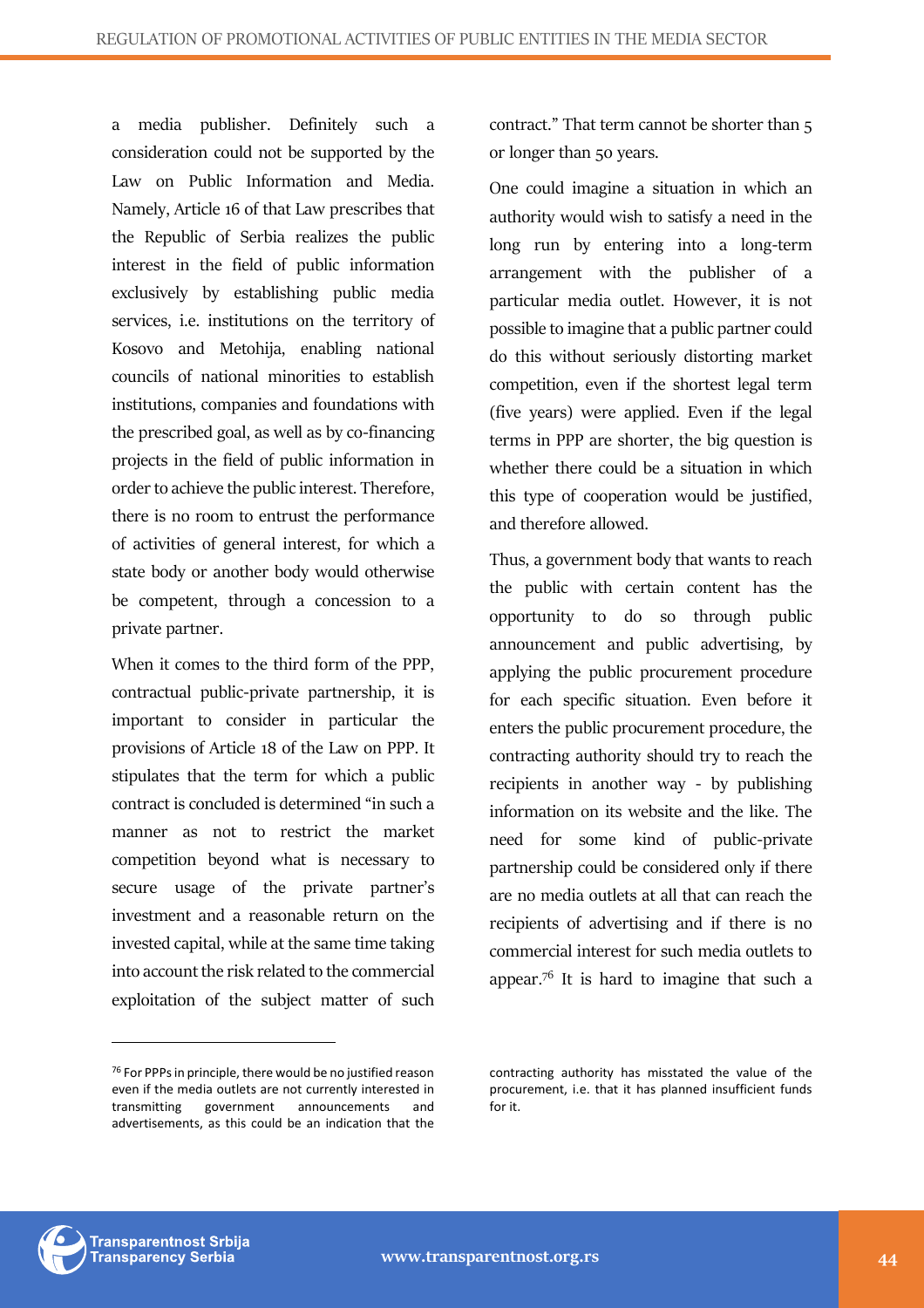situation could be realistic given the growing opportunities for information through various types of media, including cable and on-line media outlets, which are visible outside their headquarters.

Some specialized services that are justifiably needed by the public authorities may not be fully provided by the media outlets, either due to restrictions under media laws or insufficient commercial interest, so this may be an area where public-private partnerships are considered. An example is the need for local governments to ensure the visibility of their assemblies. In a number of towns and municipalities this need is met by paying TV and radio stations to broadcast these sessions, which seriously disrupt their programme schedules. It is obvious that the need to inform the citizens can in this regards be primarily provided by enabling streaming live sessions and posting recordings of sessions on the internet presentations of government bodies, with insignificant investments. If this type of information would not be accessible to a significant number of interested citizens, which will happen less and less often, having in mind technological progress, it would be worth thinking about alternative solutions.

In any case, even if some reasons could be found that would serve as a justification for concluding a contractual public-private partnership, such a type of contracting would undoubtedly be contrary to the proclaimed strategic commitment to

"the withdrawal of the state from the media outlets", primarily having in mind the longterm nature of such arrangements. In addition, it should always be borne in mind that on the basis of regulations and planning enactments in the field of media policy, it is envisaged that the missing content is primarily provided through project cofinancing. The specific public interest in the field of public information is determined in a certain community (Republic, Province, local self-government) at least once a year (before announcing the call). On the other hand, as already mentioned, PPPs cannot be concluded at all for a period shorter than five years.

# <span id="page-44-0"></span>**Contracts on business and technical cooperation**

As already mentioned, business and technical cooperation contracts are used in practice as a form of funding of the media outlets by the public authorities. This type of contract is common in the private sector. When it comes to such contracts that would be concluded by a public sector entity, there seems to be a legal gap, because this type of contract is not regulated in more detail by any regulation. In the absence of explicit regulations, the essence of each contractual relationship must be considered, in order to determine whether the subject of the contract and the manner in which mutual rights and obligations are determined are allowed to the public authority.

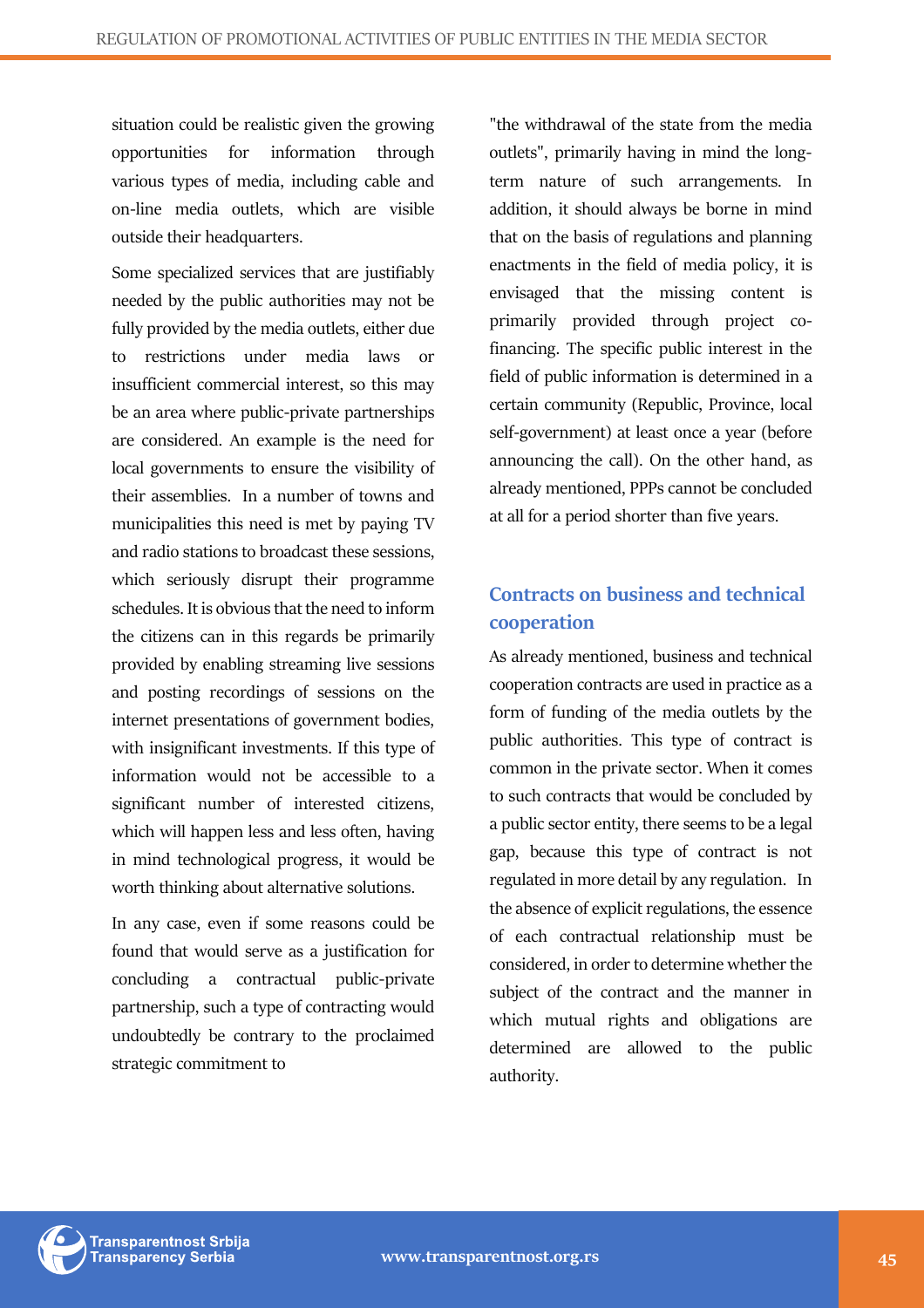There are numerous situations where, through this type of contracting, the public authorities have avoided the application of other regulations. An excellent illustration in this regard can be the finding of the State Audit Institution regarding the agreement on business and technical cooperation that the Municipality of Lučani concluded with the marketing agency and media service provider regarding the media presentation and organization of the trumpet festival in Guča.<sup>77</sup>

The model law envisages solutions that would indicate in an even more clear fashion that it would not be allowed to avoid the mandatory application of public procurements through this type of contracting. Such a ban would also exist in the event that several types of services are contracted through business and technical cooperation, of which only some represent public announcement or public advertising. In such situations, the contracting authority should conduct a selection process for media outlet (or other entity) with which they will cooperate for each type of services individually (e.g. for advertising, for organizing a public event, for the production of promotional material).

# <span id="page-45-0"></span>**Donations and sponsorships**

The Law on Donations and Humanitarian Aid<sup>78</sup>, which was planned to be amended in earlier anti-corruption documents for other reasons (reducing the risk of conflicts of interest when donations are received by state authorities and public services), has not been amended in the last fifteen years. However, this Law does not contain rules for situations where state authorities or public enterprises act as donors. Therefore, it is currently not relevant for the reform envisaged by the Media Strategy, but it will become so if the Ministry of Finance decides to significantly change the scope of this regulation instead of intervening in other laws.

General regulations governing the disposal of publicly owned funds apply to the giving of donations and sponsorships (to the media or anyone else). The Law on Public Property<sup>79</sup> leaves the possibility to sell publicly-owned real estate without compensation (Article 31) "if there is an interest in such management, such as elimination of the consequences of natural disasters or establishment of good relations with other states, i.e. international organizations, and in other cases provided by a special law". The proposal must be reasoned.



<sup>77</sup> Notes to the Consolidated Financial Statements of the Final Account of the Budget and Compliance Audit Report of the Municipality of Lučani for 2016, pages 49-54, available on the website of the State Audit Institution, via the following link: ,https://bit.ly/31R7QTp accessed on 28 October 2020

<sup>78</sup> Law on Donations and Humanitarian Aid: 53/2001-14, 61/2001-4 (Corrigendum), 36/2002-14, RS 101/2005-28 (other Law)

<sup>79</sup> Law on Public Property: 72/2011-114, 88/2013-3, 105/2014-3, 104/2016-6 (other Law), 108/2016-10, 113/2017-228,

<sup>95/2018-236, 153/2020-42</sup>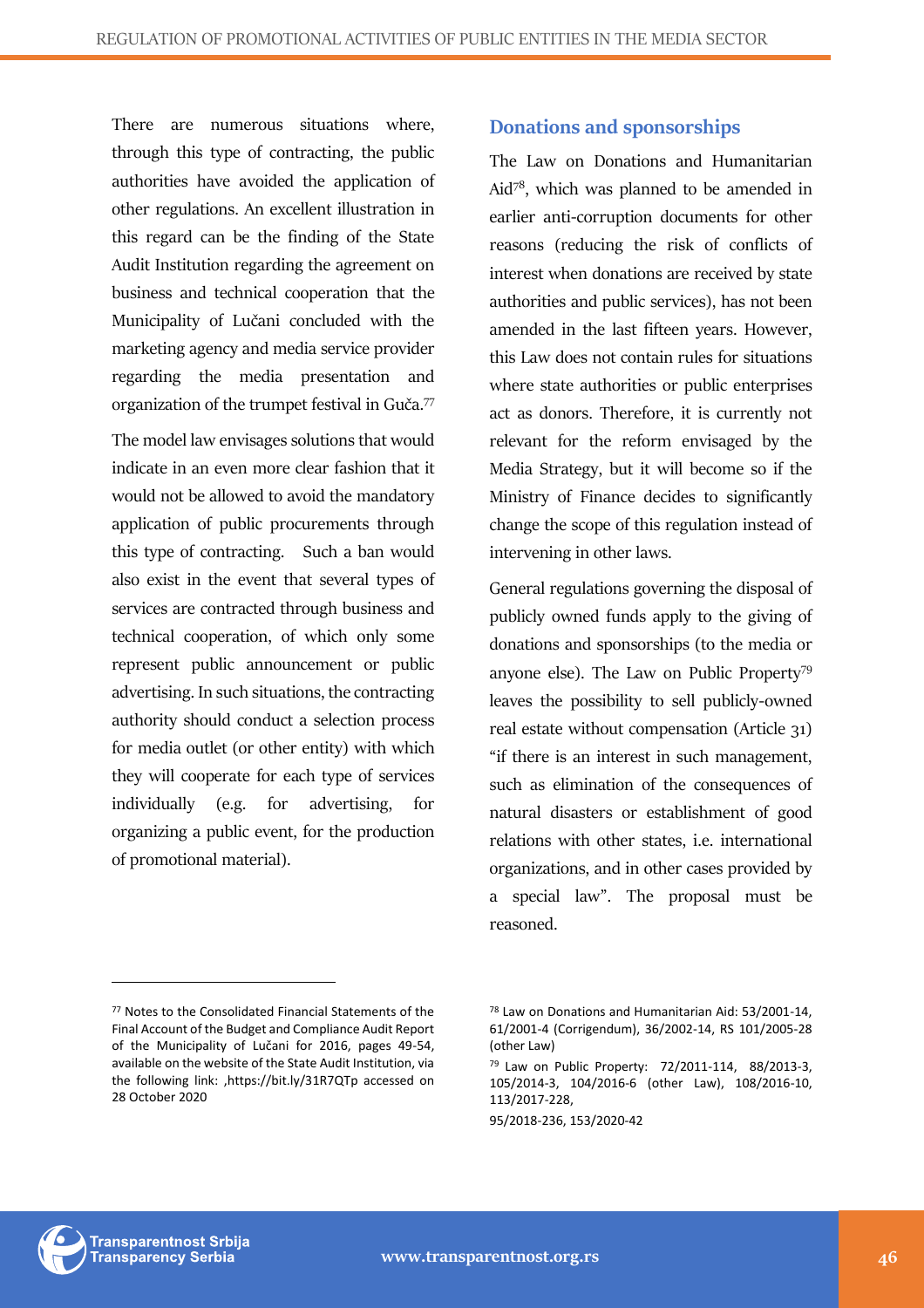In the case of movables (Article 33, paragraph 4), alienation may be carried out without compensation "if there is an interest in such disposal, such as the elimination of the consequences of natural disasters and in other cases determined by an enactment of the Government." The proposal of the enactment, i.e. the enactment on alienation of movables from public property must contain an explanation wherefrom the existence of the stated reasons can be determined.

Although the cases and conditions under which the alienation of immovables can be carried out without compensation should be regulated in more detail by a Government Decree, even this enactment does not contain much more rules when it comes to immovables. $80$  Here, in Article 5, the possible grounds for the gift of real estate referred to in the Law on Public Property are repeated (natural disasters, relations with other states, other cases determined by a special law). Article 23 envisages similar rules when it comes to the gift of other ownership rights (patent right, license right, model, sample and trademark, copyright and related rights, the right to use technical documentation and other ownership rights established by the Law on Public Property). In other words, in order for a media publisher to be given real estate or an ownership right, it would have to be regulated by a special law (which is not currently the case for the media outlets), or be related to the elimination of natural disasters or relations between the Republic of Serbia and other states (e.g. donating premises to a newspaper publisher after a flood; donating municipal space to a correspondent of a state news agency from abroad).

A special Government Decree regulates the alienation of movables. $81$  One possibility is to sell or donate things by direct agreement, if the sale failed after public advertising or collection of written bids. Even when there is no attempt at sale through public advertising or collecting written bids, publicly-owned movables can be given to a certain circle of users - "for the needs of humanitarian organizations, citizens' associations in the areas of health care, culture, science, education, sports, social and child protection, environmental protection, fire protection, as well as religious communities." (Article 2, paragraph 2). The decision on the alienation of movables owned by the Republic of Serbia by a direct agreement, below the market price, i.e. without compensation, is made by the Government (Article 4). It can be seen from the above that media publishers, as such, according to the existing regulations, in



<sup>80</sup> Decree on conditions for acquisition and alienation of real estate by direct agreement and leasing of public property, i.e. acquisition and assignment of use of other property rights, as well as procedures for public tendering and collection of written bids ("Official Gazette of RS", No. 16/2018)

<sup>81</sup> Decree on determining equipment of higher value and determining cases and conditions under which movables from public property can be alienated by direct agreement, below the market price, i.e. without compensation "Official Gazette of RS", No. 156 of 25 December 2020.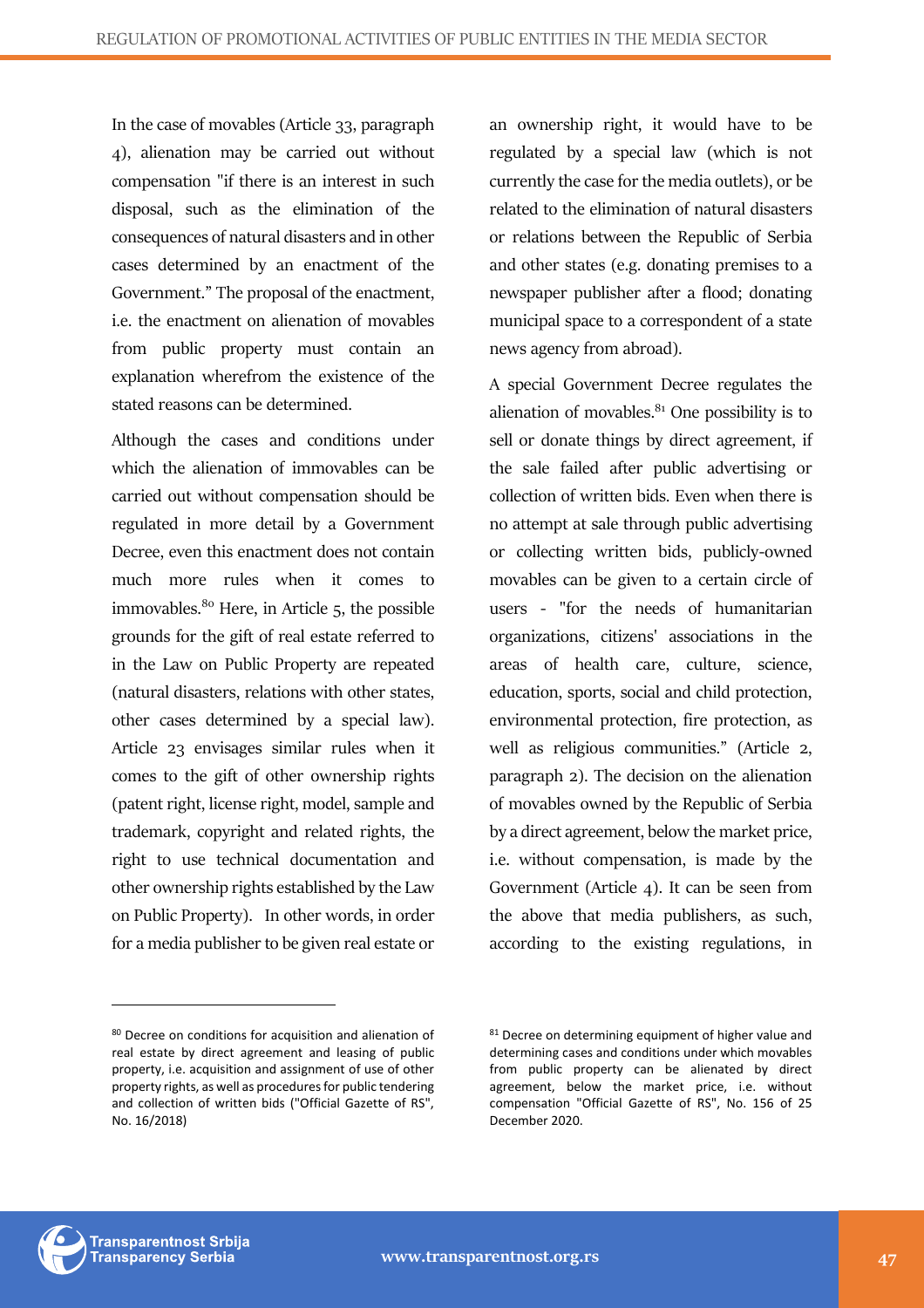principle, are not qualified recipients of donations. However, if the media publisher is a humanitarian organization, religious community or association that operates in these areas, there would be the possibility of indirect funding of the media through donations in the form of movables.

These rules also indirectly apply to public companies and certain other state-owned companies. Pursuant to the Law on Public Enterprises $82$  (Article 10), a public enterprise and association of capital whose sole owner is the Republic of Serbia, an autonomous province, local self-government or some other public enterprise, disposes of its property "in accordance with the law and the founding act". The property of the enterprise consists of "the right of ownership over movables and real estate, cash and securities and other property rights, which have been transferred to the ownership of the public enterprise in accordance with the law, including the right to use the property in public ownership." Based on the investment in capital, the founder acquires a share in a public enterprise or shares and stocks in an association of capital, as well as rights based on acquired shares, i.e. stocks.

Pursuant to the Law on Public Property (Article 14), the Republic of Serbia, Autonomous Province and local selfgovernment unit may invest publicly owned funds in the capital of a public enterprise and

82 Law on Public Enterprises ("Official Gazette of the RS", no. 15/2016 and 88/2019)

an association of capital. Based on that investment, they acquire shares or stocks and rights based on that ownership. The users of property in public ownership are (Article 19), among others, public companies, associations of capital founded by the Republic of Serbia, Autonomous province and local selfgovernment unit, as well as their subsidiaries. Pursuant to Article 42, the Republic of Serbia, Autonomous Province and local selfgovernment units may invest in the capital of public enterprises and associations of capital performing activities of general interest, namely money and securities, the right of ownership of publicly owned goods, except natural resources, goods in general use, network that can be exclusively in public ownership and other real estate that can be exclusively in public ownership and other property rights that can be invested in capital according to general regulations. On the basis of investments, holders of public property acquire stocks, i.e. shares, and the invested deposits are the property of a public company or association of capital .

Pursuant to Article 45, a public enterprise and association of capital whose founder, i.e. member is the Republic of Serbia, Autonomous Province or local selfgovernment unit, which on the day this law enters into force has the right to use stateowned real estate, i.e. unlimited right to use other property rights, which form part or the

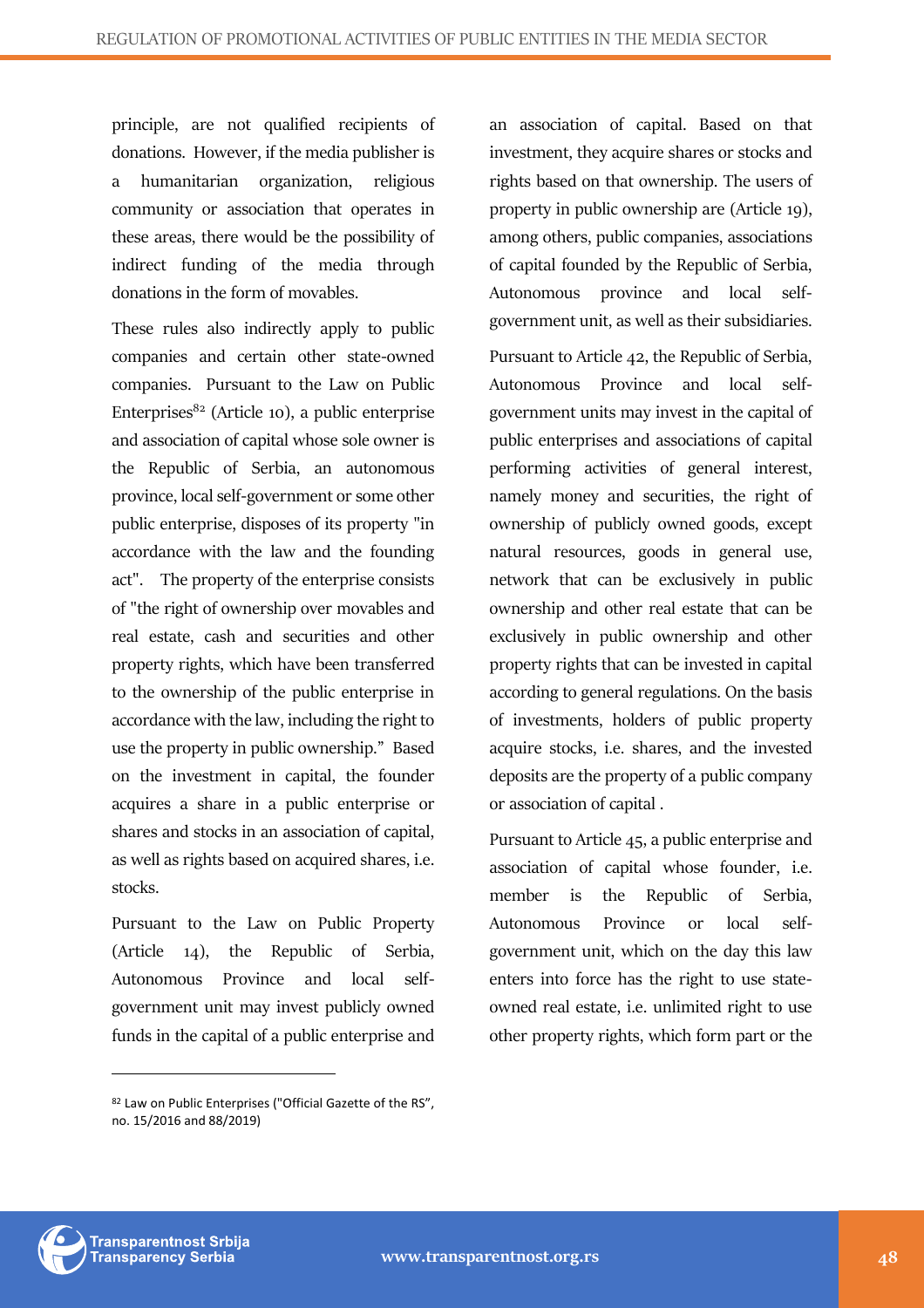total capital of these legal entities, acquires the right of ownership over these real estates, i.e. becomes the sole exclusive holder of these other property rights. These provisions apply accordingly to real estate with the right to use by a dependent association of capital.

From the above, it can be concluded that public enterprises and other companies owned by the state, province or municipality have their own property (regardless of the fact that it comes from public property). This means that the aforementioned rules and restrictions on the disposal of immovable and movable property without compensation to third parties do not apply to the disposal of that property. However, public enterprises have certain limitations in the disposal of assets. Thus, Article 69 the Law on Public Enterprises stipulates that the founder (Government, local assembly) gives consent to the acquisition and alienation of publicly owned funds that have been transferred to the ownership of a public enterprise, which are of great value and which are in the direct function of performing activities of general interest, established by the founding act.

Pursuant to Article 70, paragraph 2, "a public enterprise that has no competition on the market in an activity of general interest may not be advertised without the consent of the founder."

83 Decree on determining the elements of the annual business programme for 2021, or three-year business programme for the period 2021-2023 of public enterprises and other forms of organization performing When it comes to donations and sponsorships, the restrictions are set in the regulation (containing the Guidelines for the preparation of annual and three-year business programmes) $83$ , and the content of that act has not changed in this regard for years.

The guidelines do not apply to all state-owned enterprises, but only to the ones to which the Law on Public Enterprises applies. The rules require these enterprises to plan funds for donations and sponsorships, humanitarian activities, sports activities, representation, advertising and propaganda in their annual and three-year plans, up to the level of spending for those purposes in the previous year. They are also required to explain these needs in detail. If the enterprises performed negatively in the previous year or if they receive funds from the budget to finance current operations, then they must not plan allocations for sponsorships and donations at all. However, this prohibition on donations and sponsorships does not apply to enterprises that receive indirect support from the budget (for example, through state guarantees for their loans). Restrictions are not set regarding the nature of donations and sponsorships (who can be the recipient, for what purposes) - there is only an obligation to justify these costs, and it is up to the Government to decide whether to approve such a business programme or not. Finally,



activities of general interest "Official Gazette of RS", No. 124 of 16 October 2020.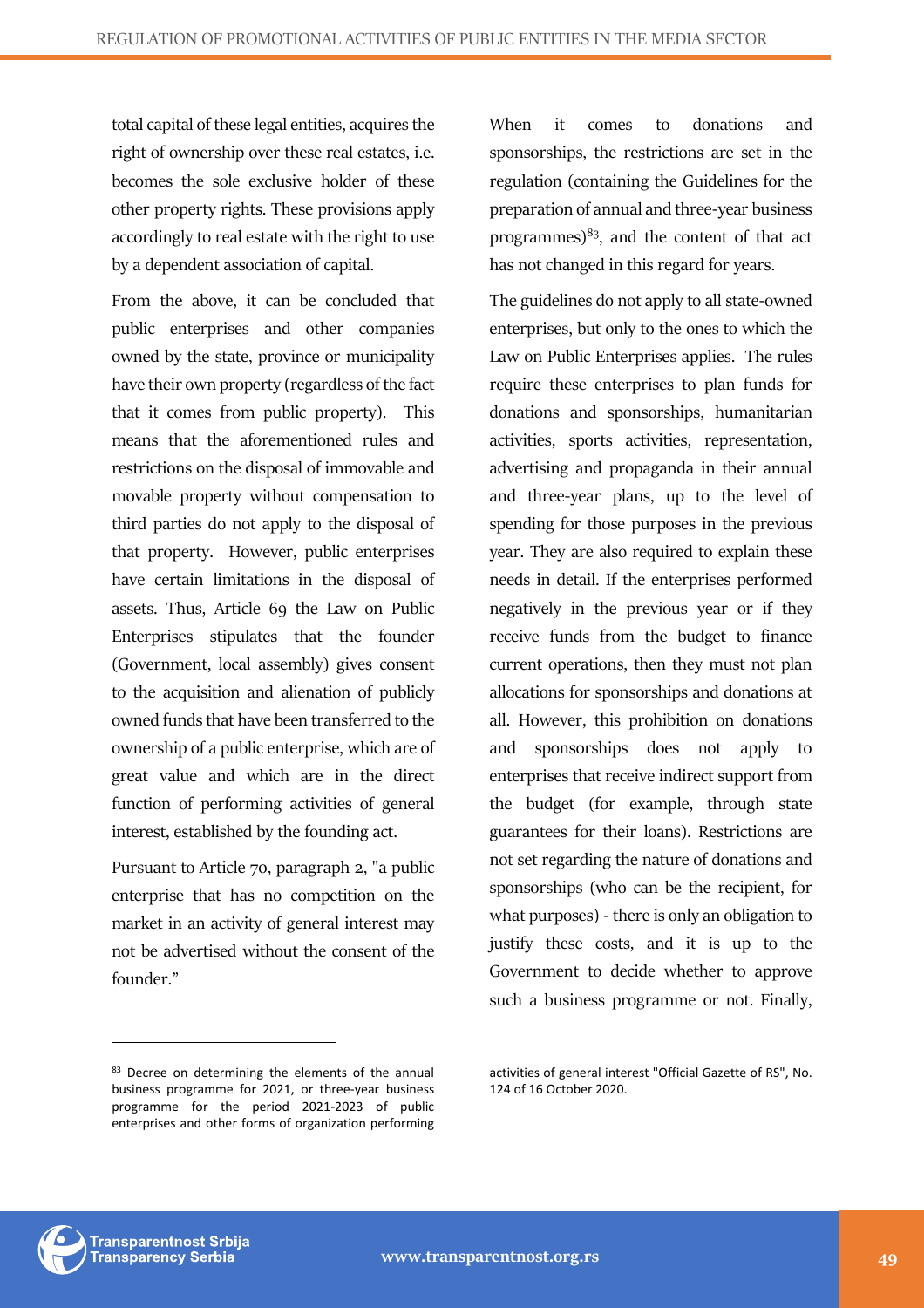although the Law itself stipulates that monopolistic enterprises may not be advertised without the consent of their founders, there are no restrictions on such companies in terms of giving donations and sponsorships.

# **6. METHODS OF ARRANGEMENTS AND OVERSIGHT**

As it has already been said, in previous years, a kind of "transfer" of competencies for formulating the bill that should regulate this disputed area has been noticed. Media laws did not regulate the field of public advertising and announcement, while the new Law on Advertising is "cleaned" from all the provisions that do not apply to commercial advertising. This is also evident from the attitude of the Ministry of Trade, Tourism and Telecommunications during the public debate on the Draft Law on Advertising in January 2015.<sup>84</sup> Nevertheless, the new Law on Advertising has opened the space for the adoption of a new law<sup>85</sup>, and the new Media Strategy, with its wording on "creating a regulatory framework" in the field of public advertising, implies the need to enact a new law. The proposed solutions, on the other hand, can be implemented through existing laws, i.e. specifically through the Law on Public Information and Media and through the Law on Advertising. So it doesn't matter which form of regulation is chosen.

The more important question seems to be who will oversee the implementation of these provisions. Bearing in mind the complexity of the matter, which summarizes the issues relevant to prevention of inappropriate influence on editorial independence, but also issues in which experience in the application of the Law on Advertising is valuable (such as covert advertising and misleading advertising), a logical conclusion can be drawn that supervision must be carried out by both ministries, but also by the Regulatory Body for Electronic Media (when it comes to media service providers) and additionally the inspection of the Ministry of Trade, Tourism and Telecommunications. Given the introduction of the obligation to apply the principles and specific provisions of the Law on Public Procurement, it is obvious that it would be necessary to significantly engage the institutions responsible for monitoring the implementation of this Law, especially the Public Procurement Office (responsible for "monitoring"), as well as the Ministry of



<sup>84</sup> See the Report on the conducted public hearing that is available on the website of the Ministry of Trade, Tourism and Telecommunications, via the following link: ,https://bit.ly/3meNQlA acceded on 22 October 2020

<sup>85</sup> Through defining promotional activities that do not have the property of advertising referred to under Article 3 of the Law on Advertising.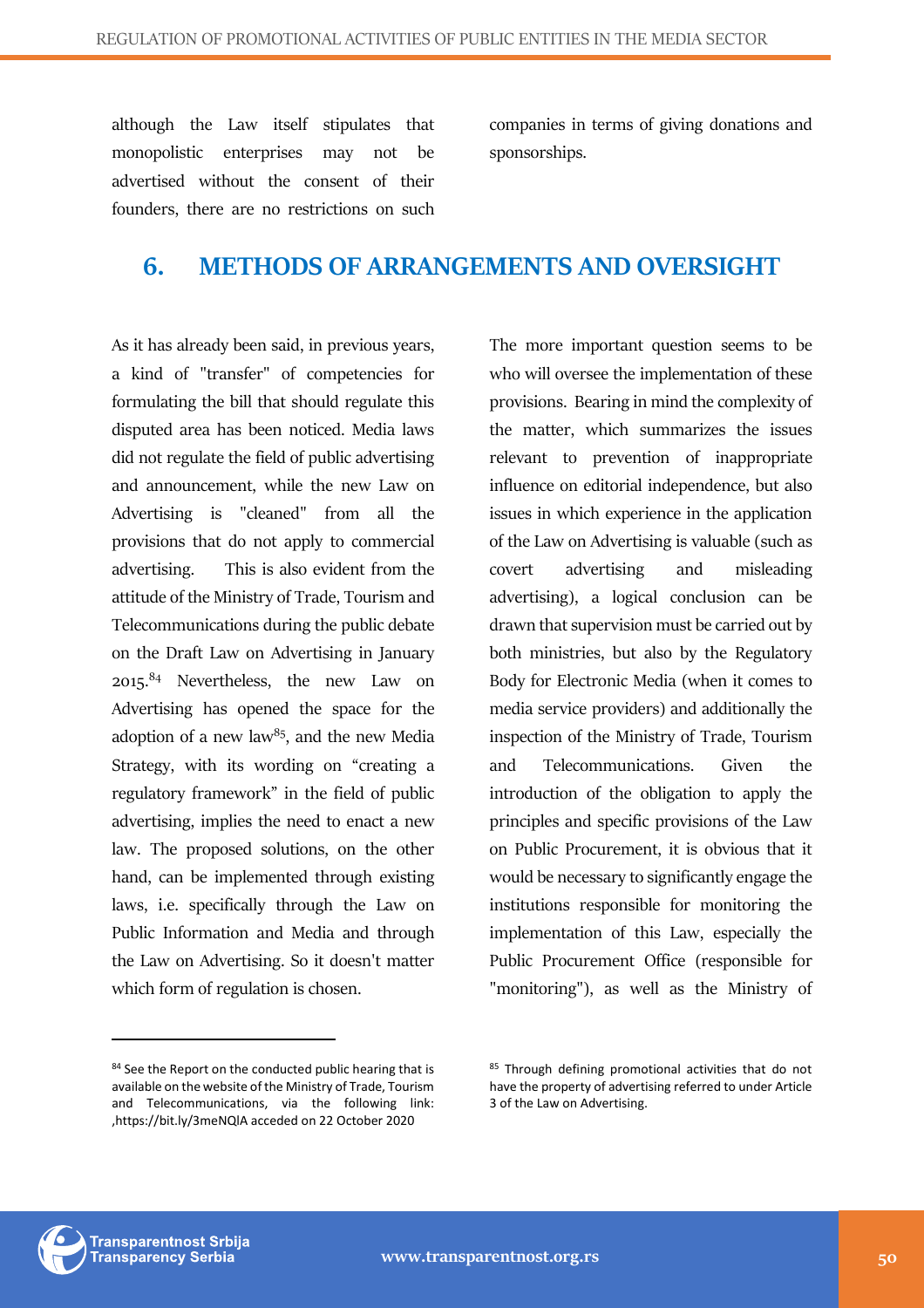Finance (responsible for monitoring the execution of the contract).

Such a division of responsibilities would mean that more state authorities would have to be involved in the process of drafting legal solutions, irrelevant of the chosen form (special law or supplement to existing ones). If we add here that the prescribing of these provisions is closely related to the prevention of corrupt influence on the media outlets, as well as the influence on the provisions of many other regulations, the need to involve an even wider range of stakeholders is asserted. Among the independent state bodies are the Republic Commission for Protection of Rights in Public Procurement Procedures, State Audit Institution, Commission for Protection of Competition, Agency for Prevention of Corruption, Commissioner for Information of Public Importance and Personal Data Protection and the Regulatory Body for Electronic Media. In addition to those already listed, the Ministry of Economy would need to be involved in particular due to the large share of public enterprises in public advertising, as well as the rules that would refer to the advertising of those state-owned enterprises operating in the market. The involvement of the Ministry of Public Administration and Local Self-Government is also important, due to the regulation of these issues by towns and municipalities and their practice. Finally, some issues require the engagement of government services and special organizations, including the Republic Secretariat for Legislation and the Office for

Information Technology and Electronic Administration.